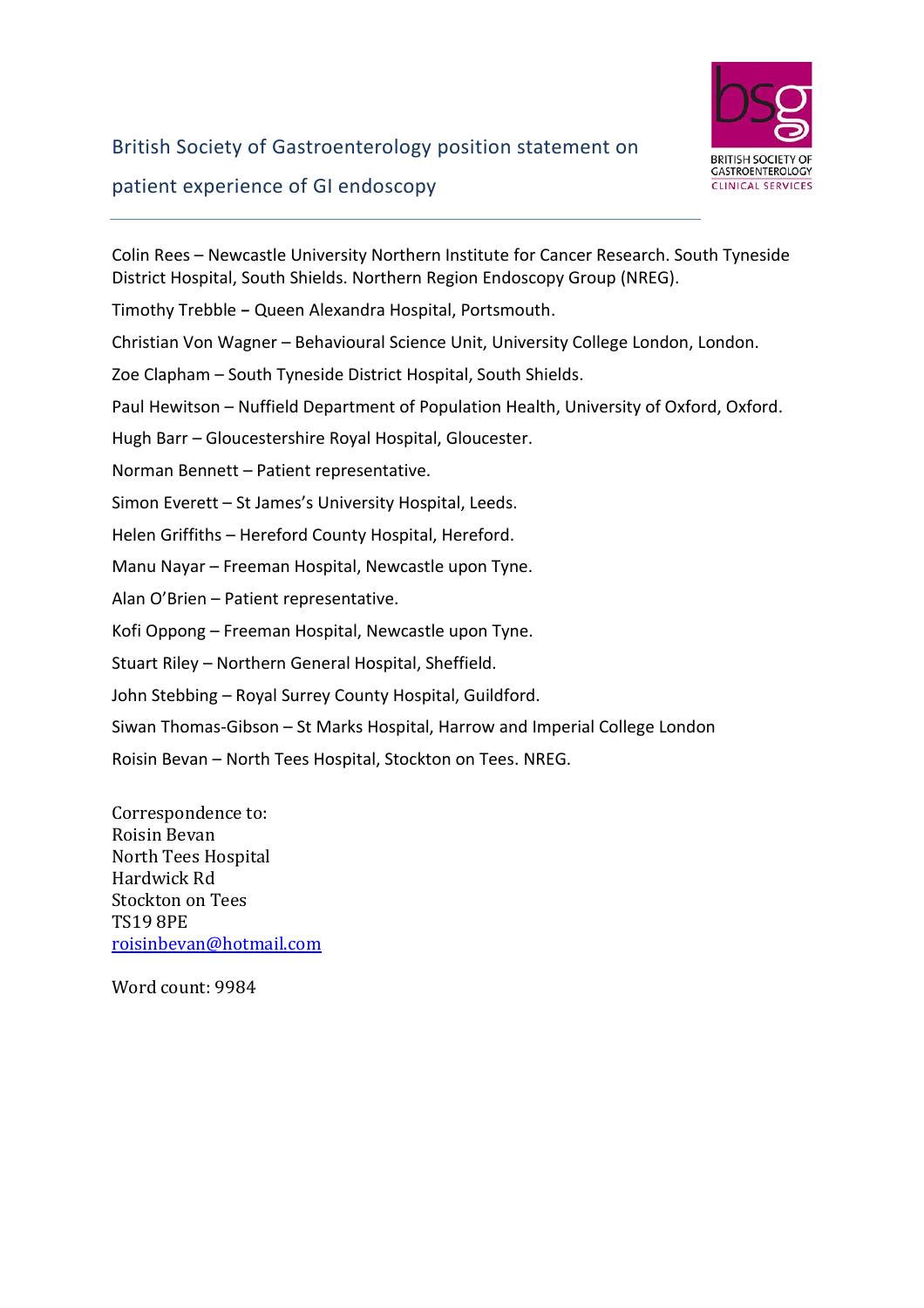#### **Abstract**

This position statement provides a framework on patient experience of gastrointestinal endoscopy, with recommendations and suggestions for practice to ensure high quality patient experience. This area is not previously covered by British Society of Gastroenterology (BSG) guidelines or position statements and is an important addition to this field.

The National Institute of Health and Care Excellence compliant BSG guideline development process was used throughout. A metanarrative review of the literature (systematic review plus qualitative data) on patient experience of GI endoscopy was performed and was used as the basis for development of statements by the writing subgroup of the Guideline Development Group (GDG). Proposed statements were evaluated by each member of the GDG (consisting of patient representatives, gastroenterologists, surgeons, a nurse endoscopist, an endoscopy nurse, a health psychologist and a public health research officer) on a scale from 1 (strongly disagree) to 5 (strongly agree) with 80% agreement required for consensus to be reached. Where consensus was not reached, a Modified Delphi process was used to re-evaluate and modify statements until consensus was reached or the statement discarded.

Finalised Statements and evidence quality were evaluated at a GDG round table meeting. The GRADE tool was used to assess strength of recommendations and evidence. 50 statements are included, covering 10 key domains, including definitions and terms, patient experience key principles, how and what information is offered to patients, how experience is measured, options available to improve patient experience, sedation practice, pre-assessment, endoscopy under difficult or complex circumstances, and departmental elements.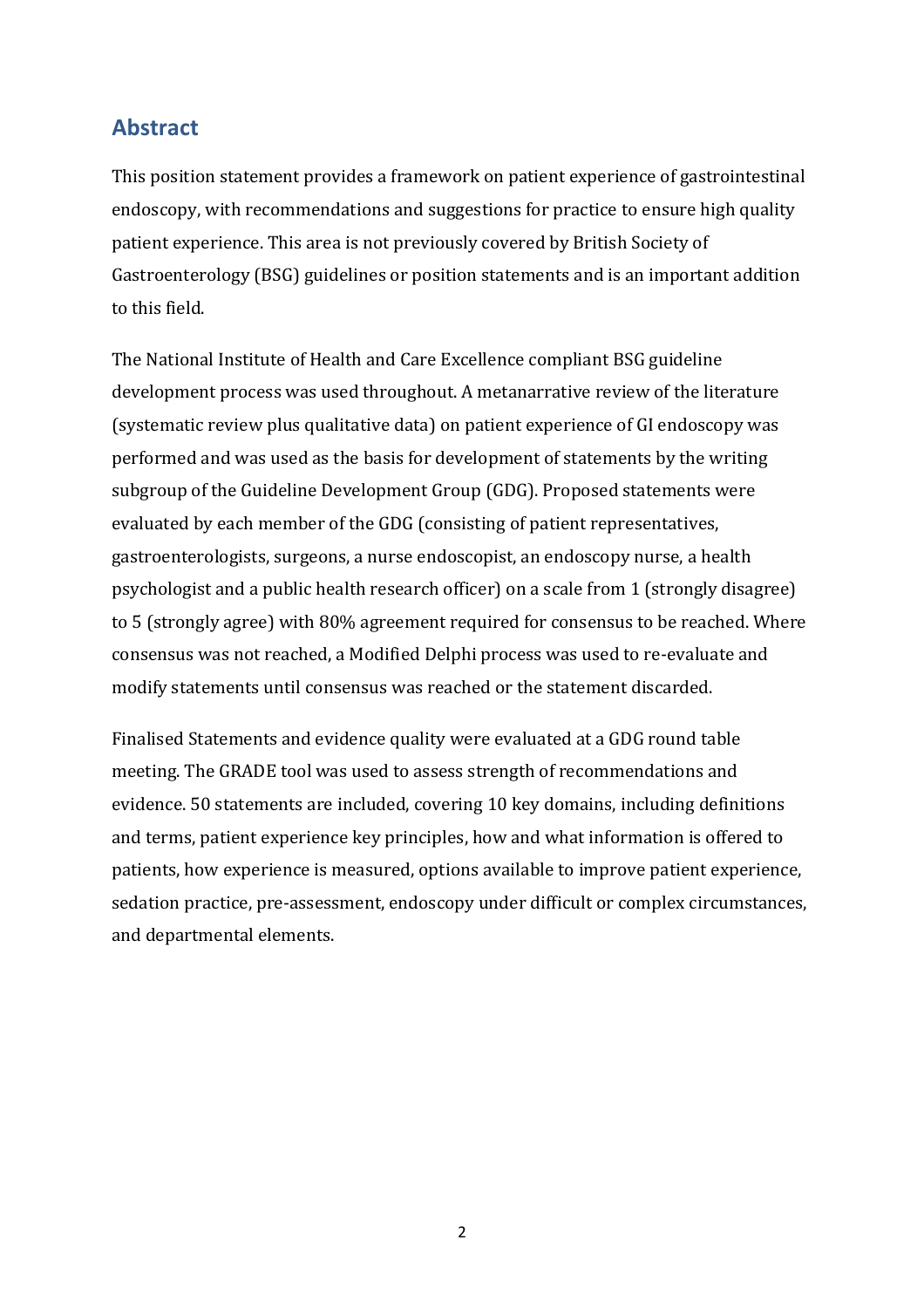#### **Introduction**

The three dimensions of healthcare quality are patient safety, clinical effectiveness and patient experience. Much of healthcare practice tends to focus on the first two dimensions, however greater emphasis is now being given to the patient experience dimension.[\[1\]](#page-38-0) The United Kingdom Francis Report[\[2\]](#page-38-1) into a failing UK hospital suggested that statistics and reports had been preferred to patient experience data, and that losing sight of patients in this way had been detrimental to their care. The UK Darzi Report[\[3\]](#page-38-2) into NHS practice suggested that measuring patient experience would highlight where improvements in quality of care could be made. In the United States, it is increasingly recognised that patients use measures of experience (such as the Hospital Consumer Assessment of Healthcare Providers and Systems (HCAHPS) survey)[\[4\]](#page-38-3) to evaluate healthcare providers, and that positive patient experience is associated with better patient outcomes.[\[5\]](#page-38-4)

Clinical standards and safety in endoscopy are well reported and reviewed in the UK, via the Joint Advisory Group on GI Endoscopy (JAG) accreditation programme. The Global Rating Scale[\[6\]](#page-38-5) used in JAG assessments includes a domain covering patient experience, but there is limited guidance available on how patient experience should be measured, or what standards should be achieved.

An executive summary of the statements can be found in Box 1 (supplementary material).

#### **Aims**

This British Society of Gastroenterology (BSG) position statement aims to provide a framework for units to assess, improve and monitor the experience delivered to patients undergoing gastrointestinal endoscopy.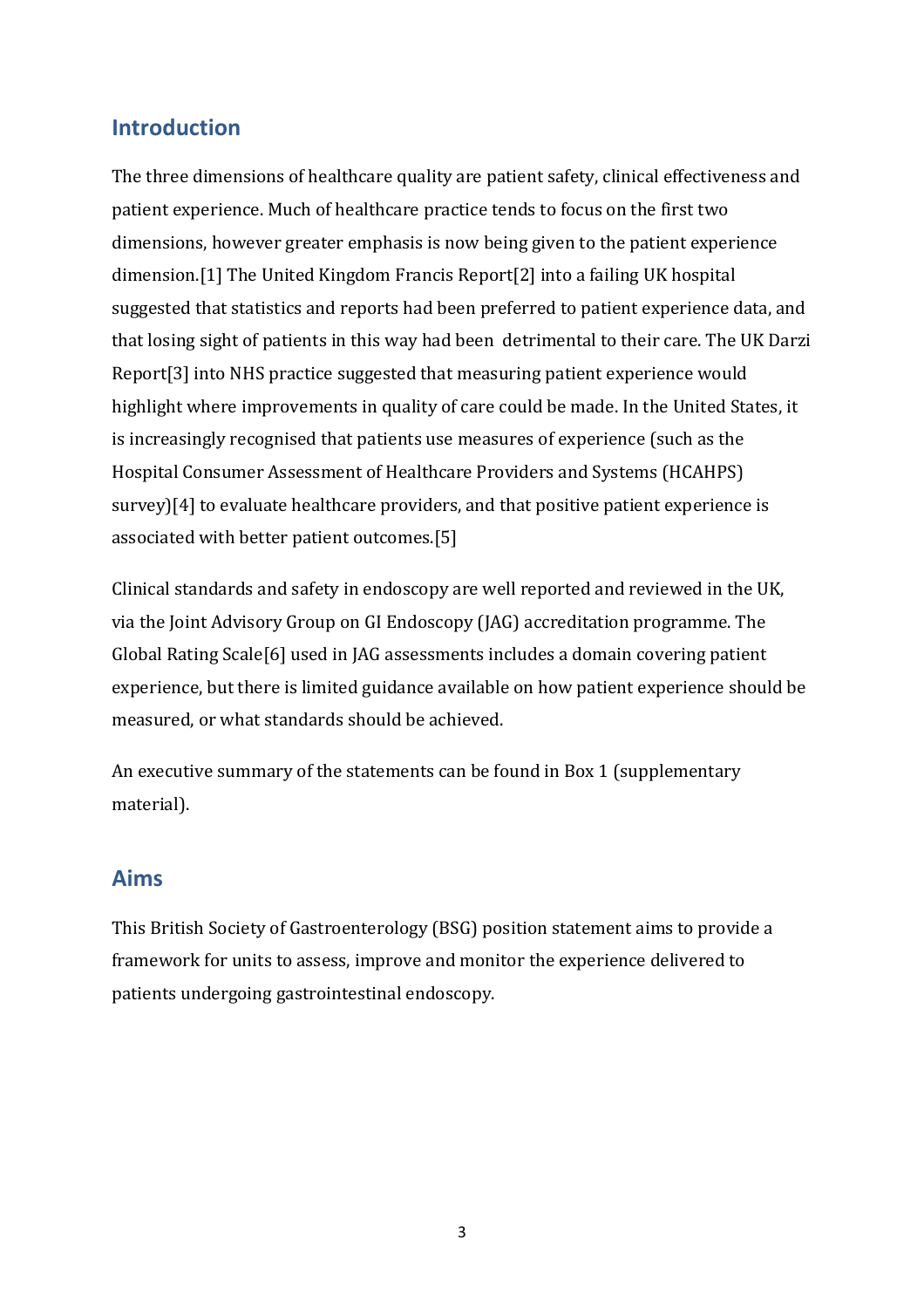#### **Methods**

#### *Metanarrative review of the literature*

A metanarrative literature (systematic review incorporating qualitative data) review was performed by the lead authors prior to establishment of this group. [\[7\]](#page-38-6) The evidence from this review was used as the basis for developing the statements. The metanarrative methodology, along with the details of search terms and results are detailed in the published review and are not repeated here.[\[7\]](#page-38-6) A metanarrative search was chosen rather than a traditional systematic review, as this methodology allows capture of all non-quantitative as well as quantitative data, as patient experience tends to be examined using predominantly qualitative methods. The same search terms used in the metanarrative review were re-run from 2014 to 2016 to identify papers published after publication of the metanarrative review.

#### *Guideline development group and writing group formation*

A guideline development group (GDG) was formed in accordance with the British Society of Gastroenterology NICE-compliant guideline process. This group was commissioned by the BSG Endoscopy Committee and consisted of eight gastroenterologists, a nurse endoscopist, one colorectal and one upper gastrointestinal surgeon, an endoscopy nurse, a health psychologist, a public health research officer and two patient representatives to ensure expertise across all the required domains. Two patient representatives (who both had experience of undergoing several endoscopic procedures) were selected for the GDG, and other group members were selected in part due to extensive previous work done working directly with patients about their experience, to ensure that the patient voice was heard during this project. The group developed the key areas for consideration in this position statement via email correspondence.

From within the GDG, a writing group was formed to identify the key search terms and develop the draft statements. The writing group consisted of three gastroenterologists, a health psychologist, a public health officer, and an endoscopy nurse. Two members of the writing group worked previously on the metanarrative review of the literature.[\[7\]](#page-38-6)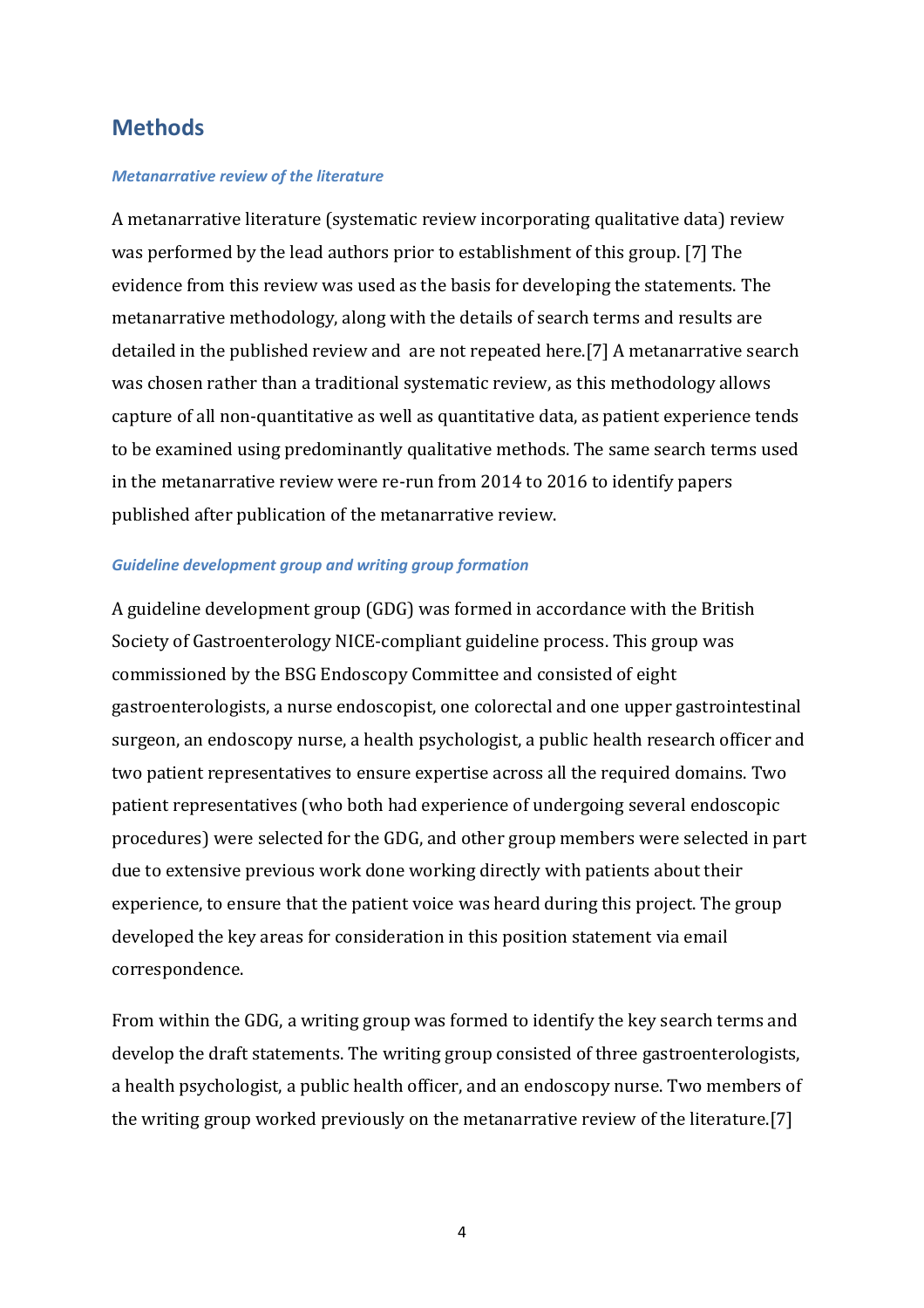#### *Statement development*

10 key domains were identified (see Box 2, supplemental material).

Draft statements within each key domain were formulated by the writing group based on literature available. Two rounds of formal anonymous voting were undertaken using online surveys, with a modified Delphi process conducted.[\[8\]](#page-38-7) Each statement was reviewed by each member of the GDG and scored using a five-point scale (strongly agree, agree, neither agree nor disagree, disagree, strongly disagree), with comments invited on each statement. After round one, revisions to statements were made, with no removal of statements. After round two, those statements with ≥80% agreement (i.e. scored as 'agree' or 'strongly agree' by more than 80% of the GDG) were included in the position statement. Those statements with an agreement score of <80% were brought forward to a round table meeting at the BSG offices on 2nd March 2016 for further discussion, and a final vote (with anonymity maintained using electronic keypad voting). Those statements where agreement was not reached after these three rounds were discarded. Figure 1 (supplemental material) illustrates the results of the voting rounds. The final statements are presented here, with an indication of the strength of the recommendation (given as a percentage, that being the percentage of the GDG that voted either "agree" or "strongly agree") and the strength of the evidence to support each statement made using the GRADE scale.[\[9\]](#page-38-8) The completed document has been peer reviewed by the BSG Clinical Services and Standards Committee in order to provide an external opinion on the statement produced.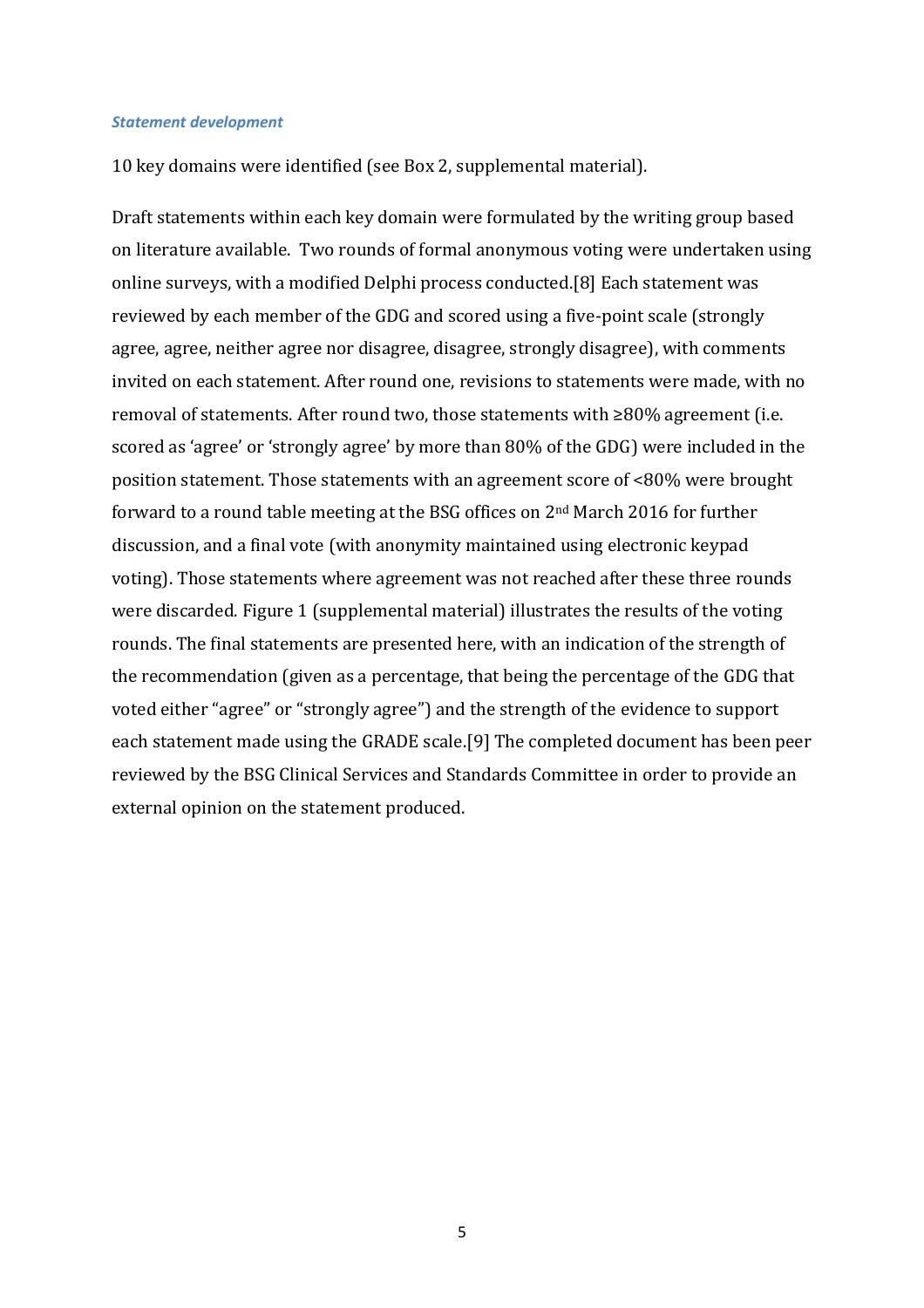#### **Results**

## **1. What are the key definitions and terms associated with patient experience of GI endoscopy?**

**a. We define patient experience as "feedback from patients on what actually happened in the course of receiving care or treatment" and reflect 'what' the patients experienced when they received care or treatment and 'how' that made them feel.** 

There is no widely accepted definition of patient experience – this definition is taken in part from the UK Doctor Foster 2010 report, "The Intelligent Board 2010 – Patient Experience,"[\[1\]](#page-38-0) and in part from the UK National Quality Board 2015 report "Improving experiences of care: our shared understanding and ambition".[\[10\]](#page-38-9) How patient experience is defined will impact on how it is measured.[\[11\]](#page-38-10) Also, the way we ask patients to describe and report their experience will affect the results we achieve – for example; asking to rate satisfaction will garner different responses to asking about their observations and feelings about their experience.[\[10\]](#page-38-9) As such, we acknowledge that feedback and experience are not one and the same, and that patients have had an experience of healthcare regardless of whether they have given feedback on it.

Strong recommendation, moderate quality evidence. 81.25% agreement.

**b. We define gastrointestinal endoscopy as any procedure performed within a dedicated endoscopy unit, or by an endoscopy team, where an endoscopic device is used to assess or treat the gastrointestinal tract.** 

#### Within this definition, we also include:

*i. The pre-procedure period includes: clinic consultations, the endoscopy book ing process, pre-assessment (where utilised), patient's review of written patient information and consent documentation, preparation required (e.g. bowel cleansing preparation), access to the hospital and unit.*

The treatment pathway starts for the patient at the point of referral, and as a feeling of ownership and involvement in their care is crucial to their experience of the health care service, we feel the steps prior to attending for an endoscopic procedure should also be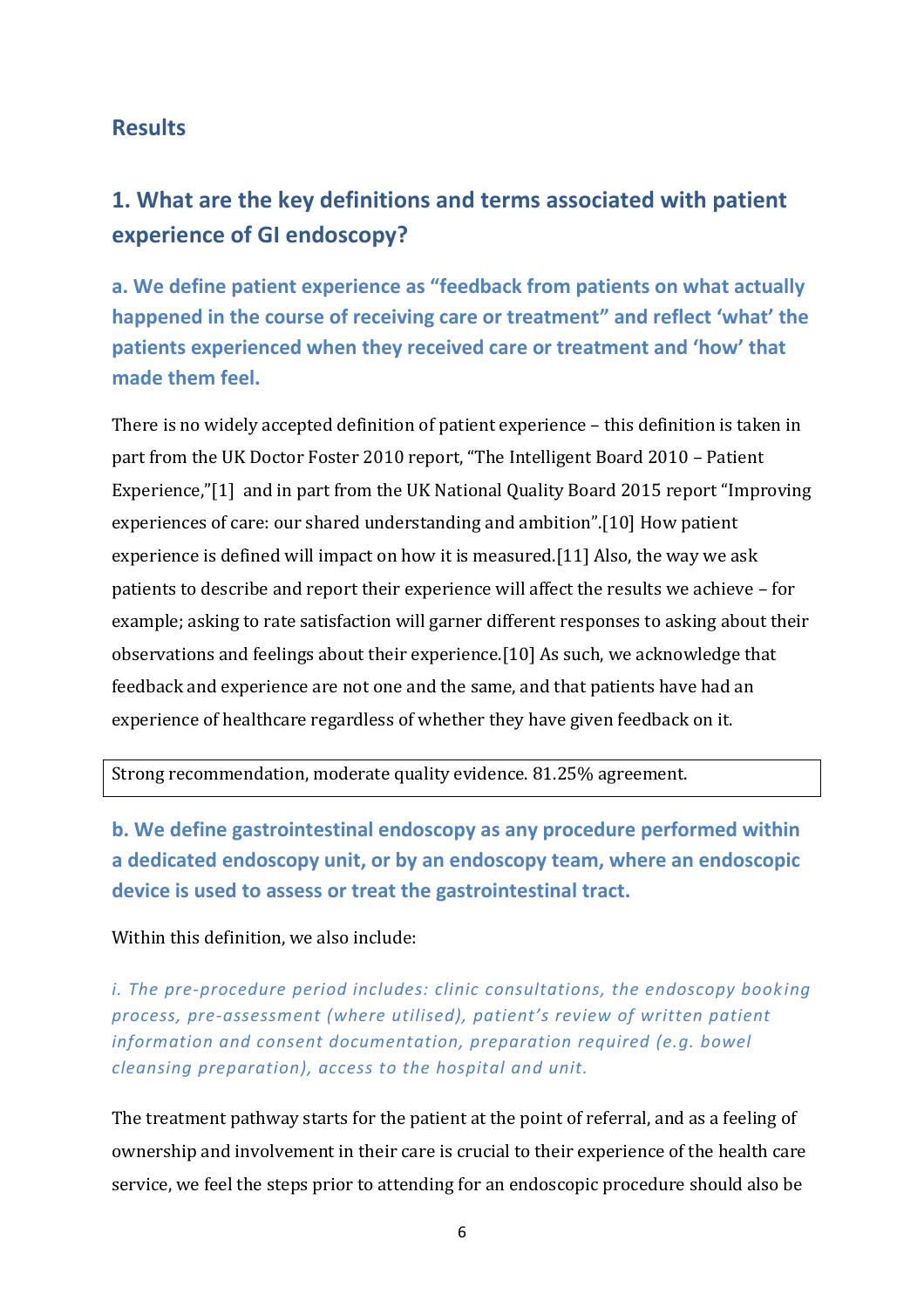considered when reviewing patient experience. The patient experience may occur outside of a dedicated endoscopy unit, such as in a radiology unit or theatre department; for this definition we include any procedure performed by an endoscopy team, regardless of the location. Clinic consultations should be included within this definition if they were with an endoscopist; if, however the patient was referred for endoscopy from a non-specialist (e.g. GP direct access or referral from other hospital specialty) then this would not be included.

#### Strong recommendation, moderate quality evidence. 100% agreement.

*ii. The procedure should involve experience on the day of the test up to and including the procedure itself and should include experience from the time of arrival in the department and time in the procedure room. This should also include interaction with staff.*

This will most likely form the bulk of the patient experience. In previous years understanding of experience has focused primarily on patient comfort levels, gagging and embarrassment (depending on the procedure), but it is increasingly recognised that there are far more elements that make up the patient experience, including (but not limited to) communication, privacy and dignity, as well as comfort.[\[7\]](#page-38-6)

#### Strong recommendation, moderate quality evidence. 93.75% agreement.

*iii. The post-procedure period includes: immediate post-procedure recovery (and any impact that may have such as restrictions on driving or employment or observation period required), provision of results post-procedure, any considerations made for communicating results to those who have received sedative medication, and clinical follow up including initiation of management plans for any endoscopic diagnoses if appropriate.*

Post procedure will include time in the recovery area of the endoscopy unit, the interactions with staff on discharge, communication of results from that day, explanations about restrictions during recovery (such as driving restrictions, the restriction on signing of legal documents, the need for supervision etc.), a plan for communication of future results (for example, histology results) and plans for future follow up. If a definitive diagnosis is made, then this post-procedure period will also include communication about treatment being started (for example, if peptic ulceration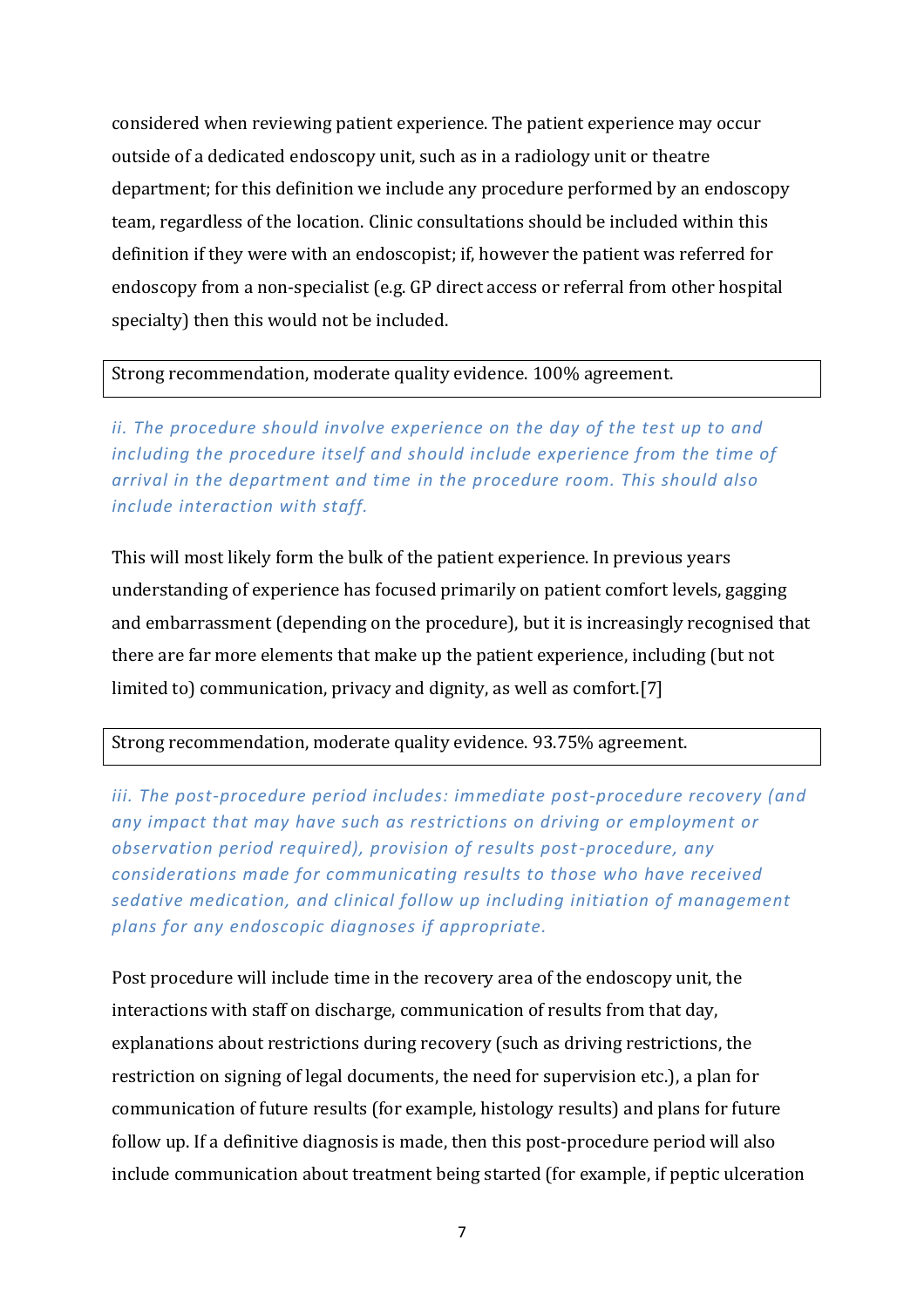is diagnosed and anti-acid medications started). It is acknowledged that in some cases, no diagnosis may be made and follow up with an appropriate team member may be required (for example, a normal colonoscopy in a patient with probable IBS symptoms).

#### Strong recommendation, moderate quality evidence. 93.75% agreement.

These 3 time periods reflect the entirety of the endoscopy process experienced by patients. Simply reporting the experience of the procedure does not provide a full picture of the experience. It has been shown that patients most highly rank interaction with the endoscopist and time to talk about the procedure before and afterwards,[\[12\]](#page-38-11) demonstrating that there is more to the endoscopy experience than the procedure alone.

## **c. Patient reported outcomes (PRO) are defined as reports coming directly from patients about how they feel or function in relation to a health condition or its therapy.**

The focus of this position statement will be on patient experience, and how it is measured. However, this definition[\[13\]](#page-38-12) is included in order to highlight the difference between a PREM (Patient Reported Experience Measure) and a PROM ( a measure of a PRO) as these are sometimes incorrectly used interchangeably. PROMs are standardised validated instruments (question sets) to measure patients' perceptions of their health status (impairment), their functional status (disability) and their health-related quality of life (well-being).

Weak recommendation, moderate quality evidence. 87.5% agreement.

**d. Patient reported experience measures (PREMs) are standardised validated instruments (question sets) designed to measure patients' perceptions and views of their care or treatment and their interactions with health professionals and the health service.**

PREMS are different to PROMS as they report the experience rather than the outcome from the patient point of view. They include all ways of evaluating the patient experience, including written or telephone surveys.[\[11\]](#page-38-10)

For example: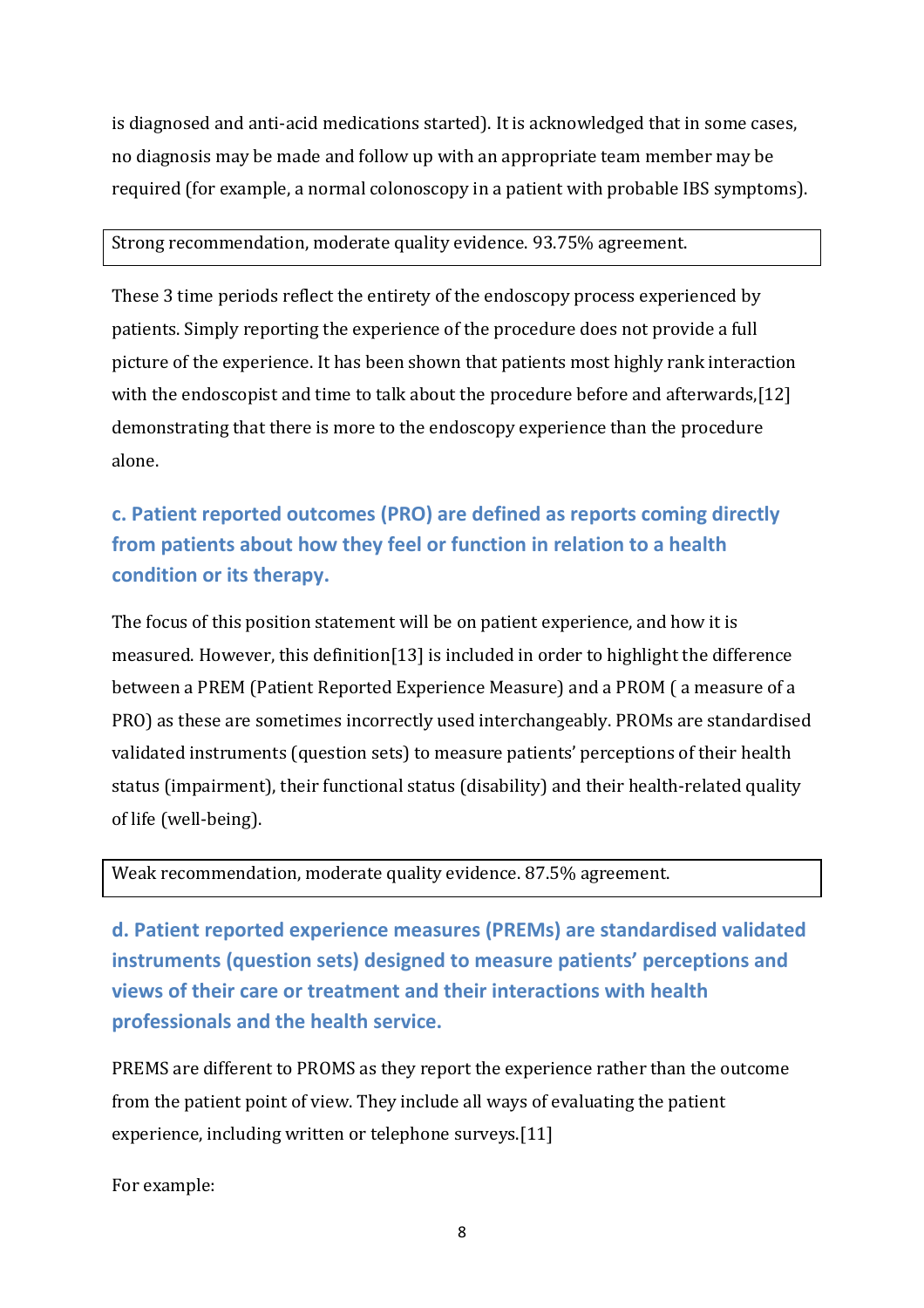The Oxford Hip Score is a patient reported outcome measure (PROM), where 12 questions are answered by patients about hip pain and function in relation to hip replacement surgery.[\[14\]](#page-39-0) PROMs specifically to gastroenterology are detailed in a 2014 review article.[\[15\]](#page-39-1)

PREMs focus on the experience of health, illness, or care interventions and might include scales such as the SF-36 and the EQ-5D scores. An example specific to endoscopy is the Colonoscopy Embarrassment Scale.[\[16\]](#page-39-2)

Strong recommendation, moderate quality evidence. 100% agreement.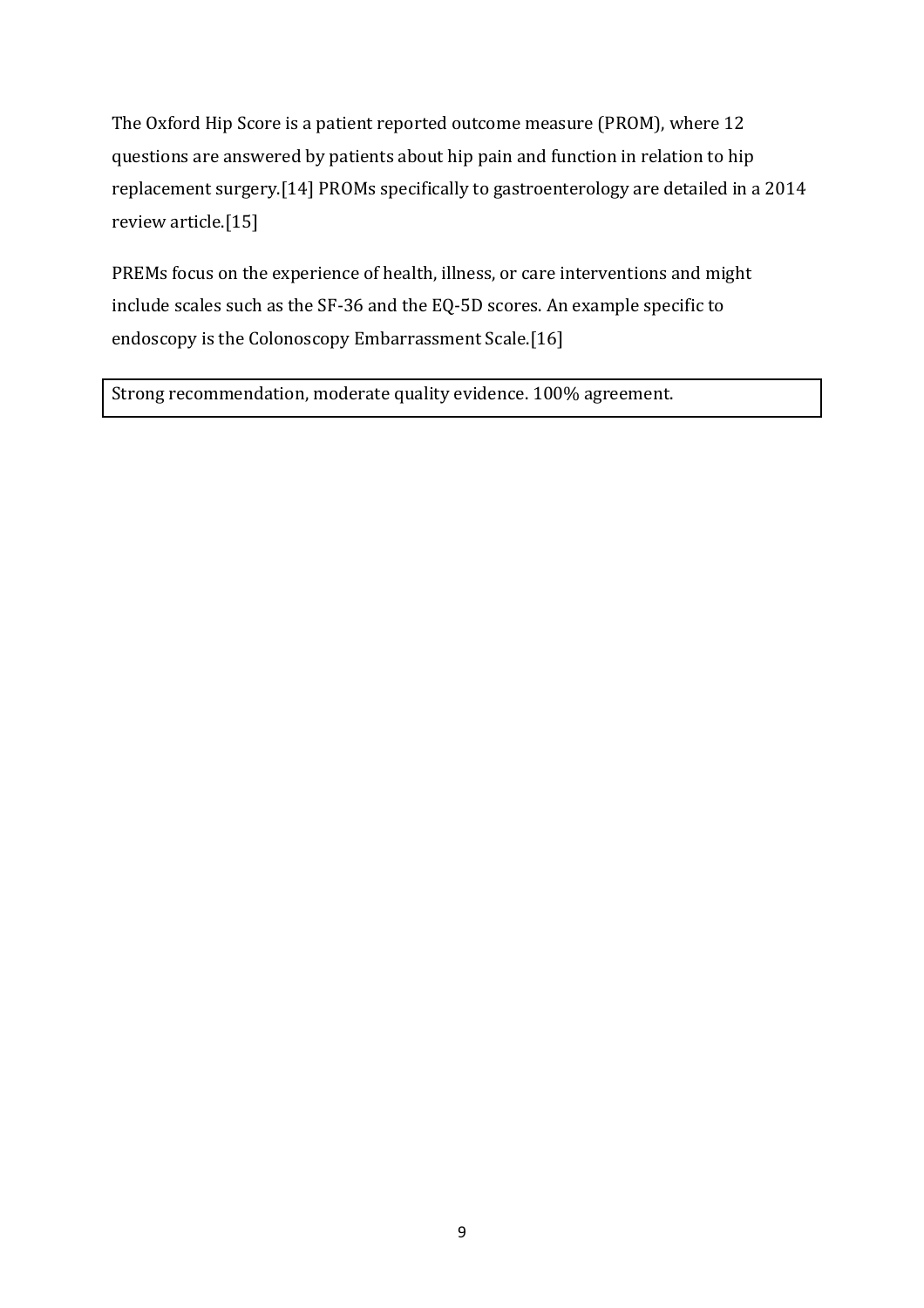#### **2. What are the key principles for optimising patient experience?**

Published work on patient preferences demonstrate how patients prioritise various aspects of the endoscopy experience.[\[12\]](#page-38-11) This work considers all aspects of the patient experience. Evidence suggests patients have a desire to have the procedure fully explained to them, along with the rationale for doing the test, and to have results explained to them in a timely fashion after the procedure.[\[17\]](#page-39-3) These findings are borne out in prioritisation surveys.[\[12](#page-38-11) [18\]](#page-39-4)

### **a. Patients should be fully involved (when capacity allows this) in the decision-making process when endoscopic tests or interventions are being considered.**

The UK NHS Constitution states that, where appropriate, patients should be involved in all decisions about their care and treatment.[\[19\]](#page-39-5) It has been shown that patients are more likely to attend for a procedure if they understand why it is being performed[\[20\]](#page-39-6) and what it will entail.[\[21\]](#page-39-7) They should also be made aware of any alternative method of investigating their symptoms, and a discussion should take place regarding risks and benefits. Patient needs and expectations should be kept in mind and addressed where possible. It has been reported that endoscopists underestimate the value of clear communication and shared decision making.[\[22\]](#page-39-8) The National Quality Board indicate strong links between being involved in the decision-making process and improved safety and better clinical outcomes.[\[10\]](#page-38-9)

#### Strong recommendation, moderate quality evidence. 100% agreement.

**b. High-quality written information regarding the procedure, which is understandable to the patient, should be available to the patient to read (in their own time if they so wish) and adequate time should be available for discussion about the procedure and the anticipated experience with opportunity for repeated discussion if required.**

The basic principles of informed consent state that patients must have received sufficient information to understand the procedure, its benefits and the potential risks.[\[23\]](#page-39-9) This should be available to the patient in a timely fashion – ideally at the time of discussion about the intervention or sent out to the patient once the appointment is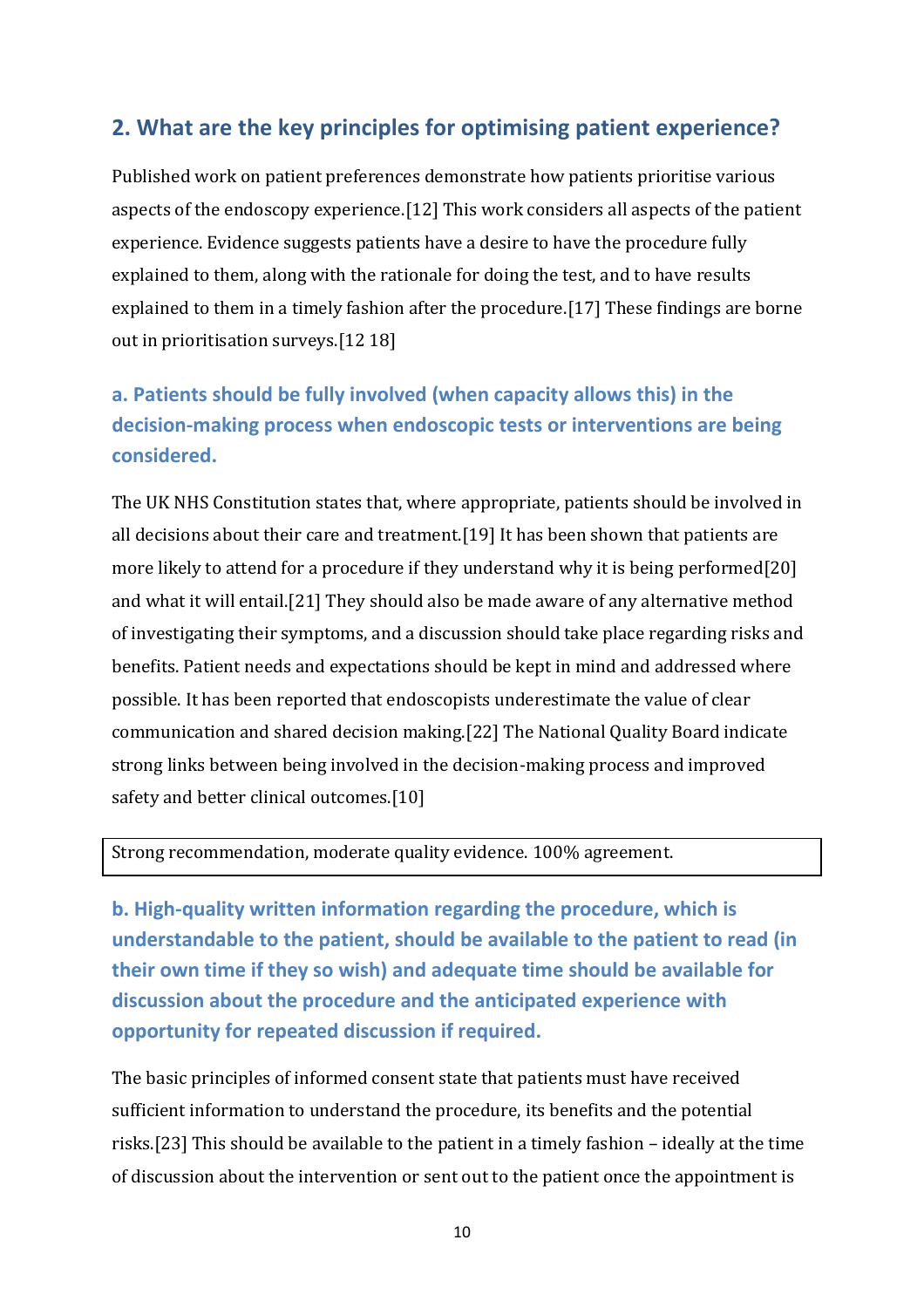booked. If information is provided in advance to the patient, they can decide about whether they read this documentation.

It has also been shown that when patients are provided with information about what to expect when they attend the hospital in advance of their appointment, attendance rates are better.[\[21\]](#page-39-7) Patients also consider the written explanation about the procedure to be more important than nurses or clinicians do.[\[24\]](#page-39-10) It should be made clear however, that written information should not replace one-to-one discussion, but be an adjunct to it.

#### Strong recommendation, moderate quality evidence. 100% agreement.

## **c. Adequate time and information should be available for discussion about the procedure and the anticipated experience for the patient, with opportunity for further discussion if required.**

Patients should feel able to ask questions. Meeting patient expectations before an intervention is associated with improved treatment compliance[\[25\]](#page-39-11) and conversely not addressing expectations is associated with reduced satisfaction with healthcare.[\[26\]](#page-40-0) The UK NHS Department of Health suggest patients should be involved in decision making as part of "no decision about me without me",[\[27\]](#page-40-1) and this will require the opportunity for patients to discuss their treatments in detail if needed. It has been found that patients attending open access flexible sigmoidoscopy procedures were less satisfied with their procedure than those undergoing an identical procedure who had been seen first in an outpatient clinic setting with explanation of the procedure in advance.[\[28\]](#page-40-2) When discussions about the procedures occur in advance of attending for the procedure systems should be in place to allow further discussion if needed. Patients may develop concerns or worries in the interim after a clinic consultation for example and should have contact details should they wish to re-discuss the procedure.

Strong recommendation, moderate quality evidence. 93.75% agreement.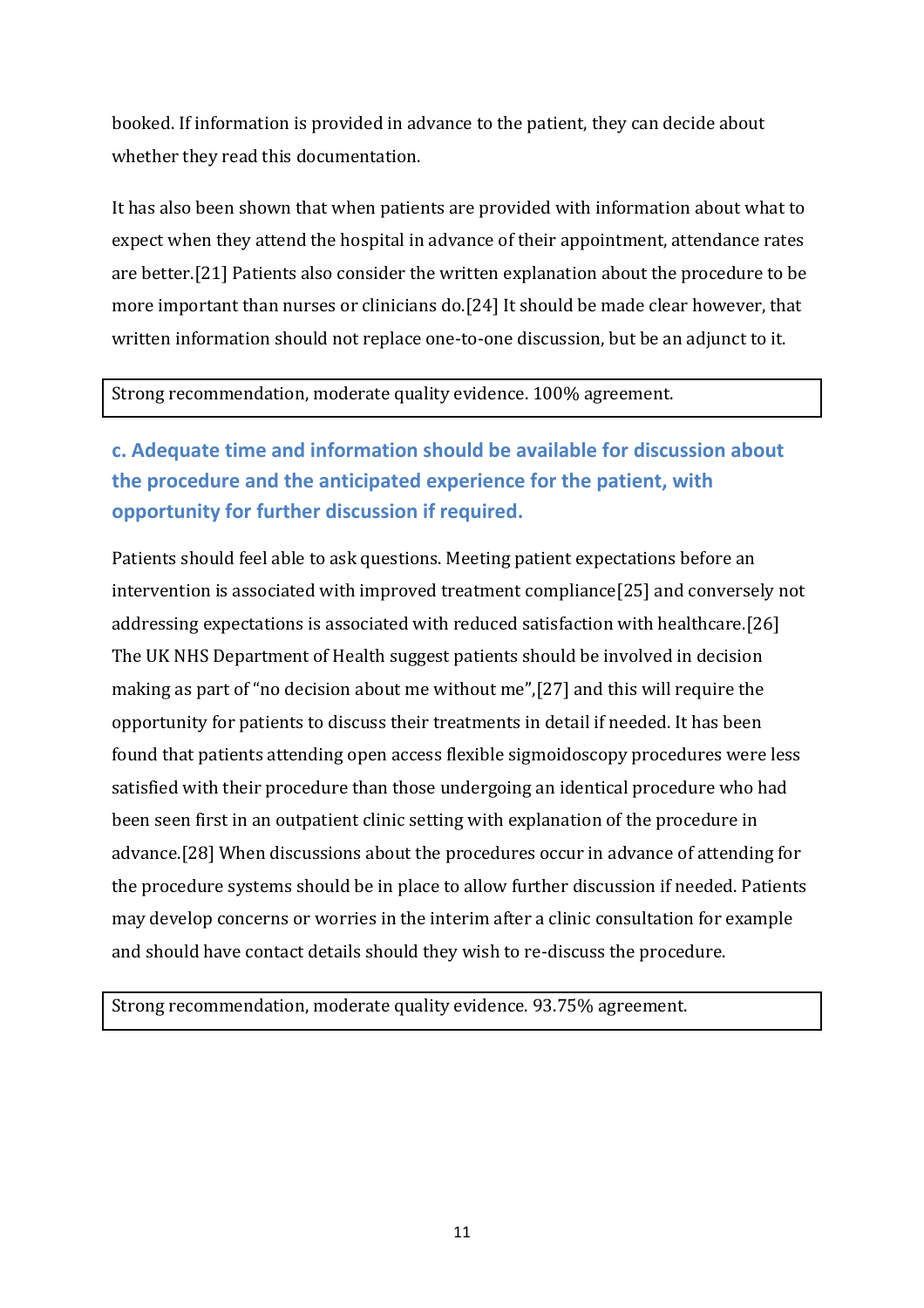**d. A discussion regarding the proposed procedure should occur (with the necessary caveat of emergency or life-threatening event and following guidance for patients lacking capacity) with an individual who understands the procedure. Ideally this should be the person performing the procedure. However, it does not have to be an individual who will or can perform the procedure but should be someone trained to discuss it. The discussion should allow time for the patient to ask questions and have them answered in a way that is understandable to them.**

Informed consent is crucial to ensure that procedures are being carried out appropriately and with the understanding of the patient, and without breaching the human rights of the patient. BSG guidelines on consent in endoscopy were published in 2008[\[29\]](#page-40-3). Information and consent forms one of the standards within the endoscopy Global Rating Score.[\[6\]](#page-38-5)

Ideally the person performing a procedure should seek the patient's consent. However it can be obtained by another person on behalf of the treating practitioner if that person is able to perform the procedure or has been specifically trained to seek consent for that procedure.[\[23\]](#page-39-9) BSG guidance suggests that endoscopy nurses can be trained to seek consent, locally assessed and accredited and record this training in their portfolio. This should be updated and reassessed regularly.[\[29\]](#page-40-3) In the event of consent being taken by someone other than the endoscopist performing the procedure efforts by the endoscopist should be made to countersign the consent and engage in interaction with the patient once in the procedure room in order to foster a positive relationship.

#### Strong recommendation, low quality evidence. 100% agreement.

**e. On attending the endoscopy unit, there should be an opportunity to speak with an individual (this may be a clinician, nurse, or individual with understanding of the procedure) before and after the procedure.**

When prioritising aspects of the endoscopy experience in terms of their satisfaction, explanation of the procedure and answering of questions was more important to patients than noise levels, privacy and waiting time prior to the procedure.[\[18\]](#page-39-4) Patients in another series had no preference between endoscopist or nurse when discussing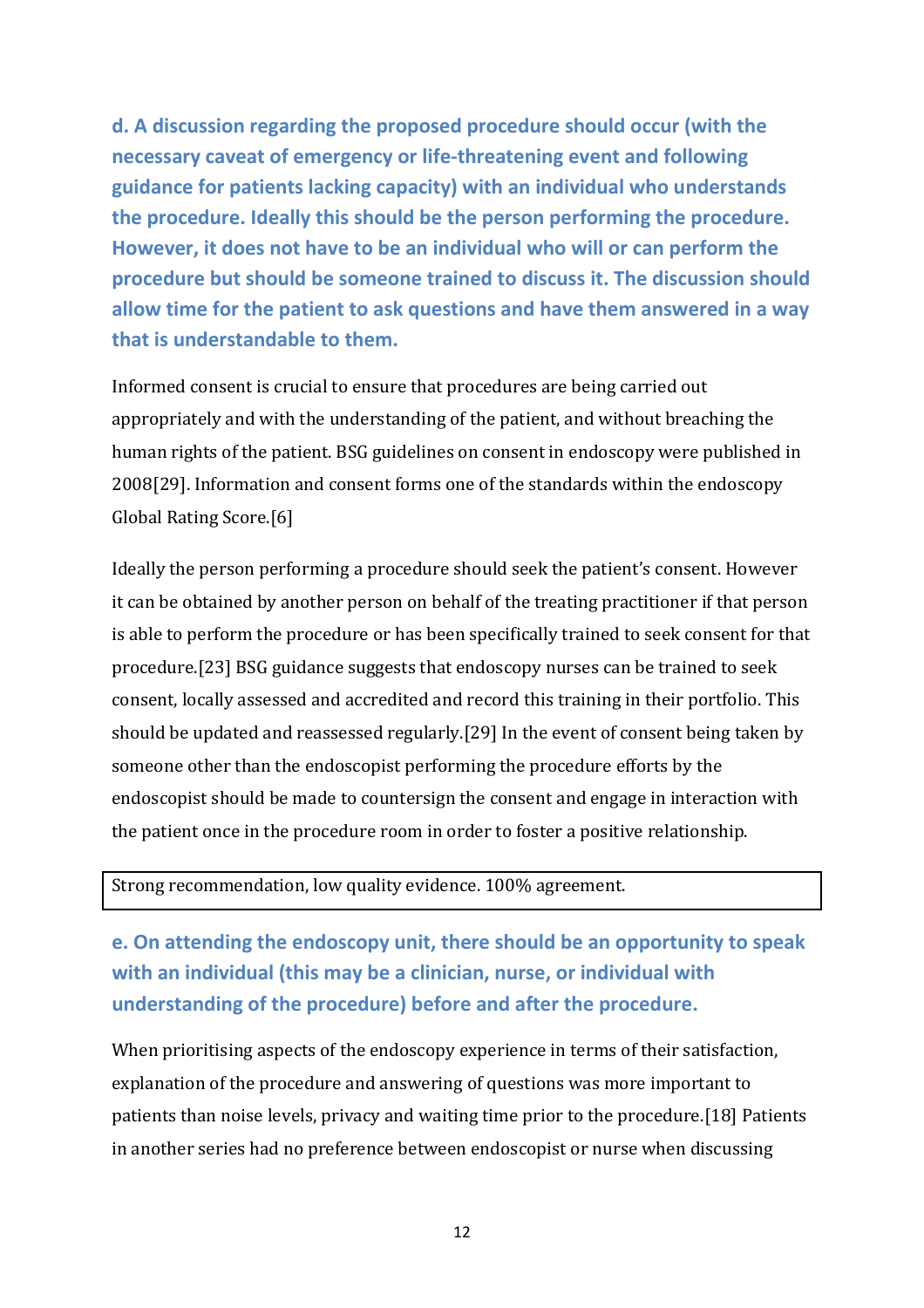what the procedure would entail but preferred to discuss results with the endoscopist who performed the procedure.[\[12\]](#page-38-11)

Strong recommendation, moderate quality evidence. 100% agreement.

**f. The person performing the procedure (or supervising a trainee performing the procedure) should be technically skilled at the procedure, and able to communicate clearly with the patient.**

Patients rank this highly.[\[12](#page-38-11) [18\]](#page-39-4) They may not necessarily know how to tell if someone is skilled but may base their view on the communication skills they encounter. Endoscopy departments should ensure high quality procedural skills and monitor this through review of key performance indicators, departmental audit, review of performance and training. Unit JAG accreditation will address this, along with ensuring that all endoscopists are JAG accredited and trained.[\[30\]](#page-40-4) Where a trainee is performing the procedure the supervising clinician should be present at all times according to agreed rules and communication with the patient should be maintained to ensure optimal patient experience.

Strong recommendation, low quality evidence. 93.75% agreement.

**g**. **All staff (endoscopists, nurses, allied health professionals, and non-clinical staff) at the endoscopy unit should be courteous, respectful, sensitive and friendly.** 

Patients rank the personal manner of the endoscopy staff highly when reflecting on satisfaction.[\[18\]](#page-39-4) The Francis report suggested that taking focus away from the patient experience is detrimental to their care.[\[2\]](#page-38-1) The NHS Constitution states that patients should be treated with respect, dignity, compassion and care, and also that staff should be treated in the same way, an acknowledgement that a two-way relationship is needed to facilitate a positive experience.[\[19\]](#page-39-5)

Strong recommendation, low quality evidence. 100% agreement.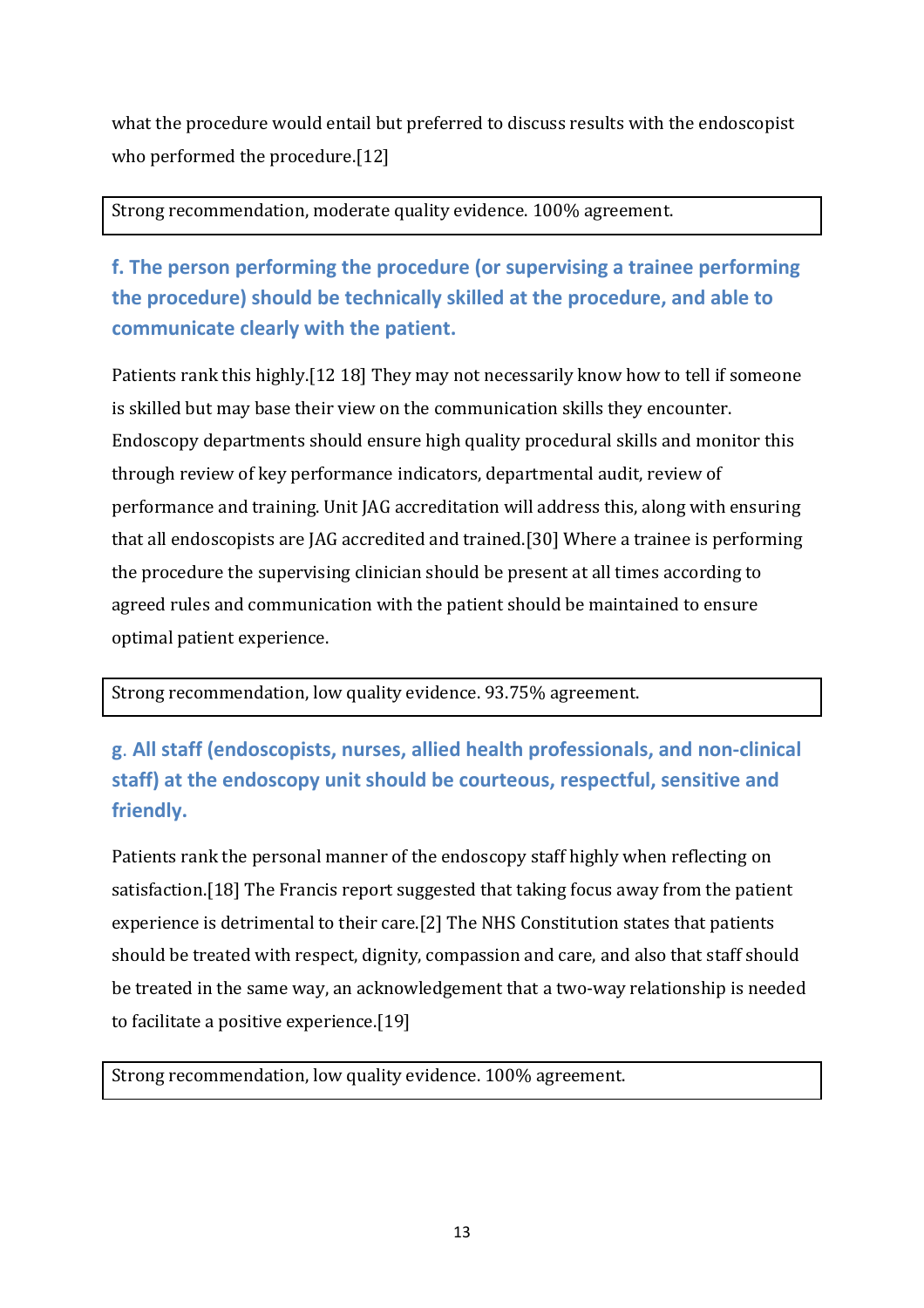### **h. Discomfort, pain, and embarrassment during the procedure should be controlled and kept to a minimum.**

There is a large amount of work on different endoscopic methods and almost all studies include a measure of comfort, usually as a secondary outcome. The patient experience is multifactorial, so focus should not be purely on sedation and analgesia practices.[\[11\]](#page-38-10) However, adequate control of discomfort is highly ranked by patients,[\[18\]](#page-39-4) and therefore should be given due consideration – the patient's wish for a level of sedation that differs from the endoscopist's preference should be considered but safety must be maintained. It is usually measuring using visual analogue scales or numerical rating scales and is frequently clinician assessed[\[7\]](#page-38-6) despite discrepancies between patient reporting of discomfort compared to nurse or endoscopist reporting. As well as measuring patient comfort, when discomfort is reported it should be responded to appropriately.

Strong recommendation, moderate quality evidence. 100% agreement.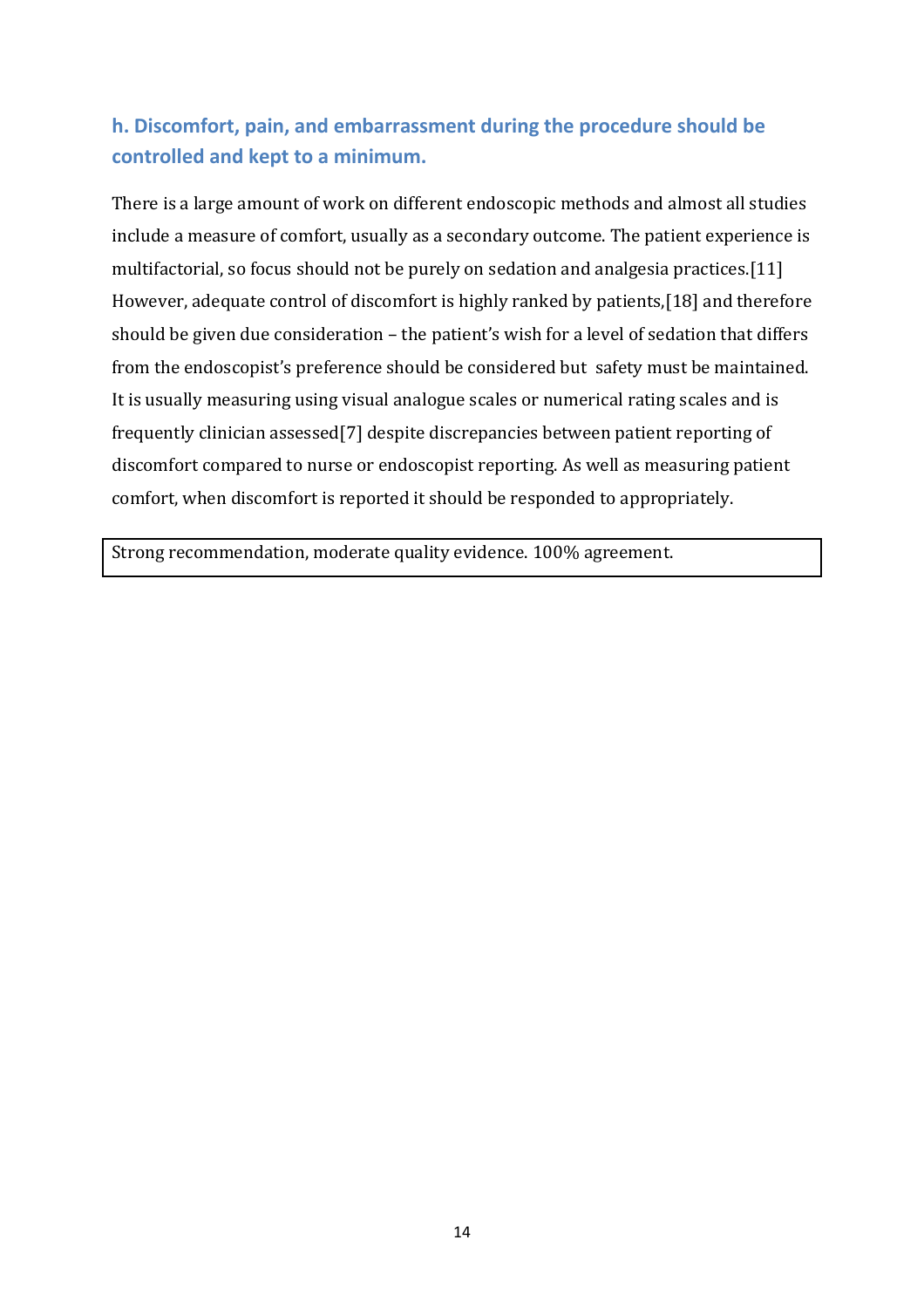## **3. What are the key principles in assessment of patient experience of GI endoscopy?**

Almost all measures of patient experience to date are derived from clinician opinion on aspects of procedures that they feel are important to patients rather than derived from patients directly.[\[7\]](#page-38-6) An ideal tool should be patient derived and validated for use in an endoscopy setting. Only one specific validated tool for endoscopy experience assessment exists [\[31\]](#page-40-5) but this was not patient derived.

## **a. Patients should be encouraged to give real-time feedback on their experience (for example discomfort, embarrassment, pain etc.) during procedures where possible so that measures can be taken to adjust this.**

Levels of discomfort and embarrassment vary throughout a procedure. A real-time measure will allow adjustments in practice to improve the experience for the rest of the procedure. This may only be possible during some procedures; for example, verbal feedback during upper gastrointestinal tract endoscopies will not be feasible. Each case should be considered individually, and a decision made regarding how/when/if feedback should be communicated – in particular, consideration should be given to how feedback is obtained from those who receive heavy sedation. Where feedback is feasible during the procedure it should be immediately available to the endoscopy team so that changes can be made as required. Feedback from patients will provide a more accurate assessment of their comfort – it has been shown that nurse or clinician assessment of patient comfort does not correlate well with what patients themselves report.[\[32-35\]](#page-40-6) This feedback should also be collated and fed back to the endoscopy department as a whole and clinicians individually in order to maintain or improve practice.

Strong recommendation, moderate quality evidence. 93.75% agreement.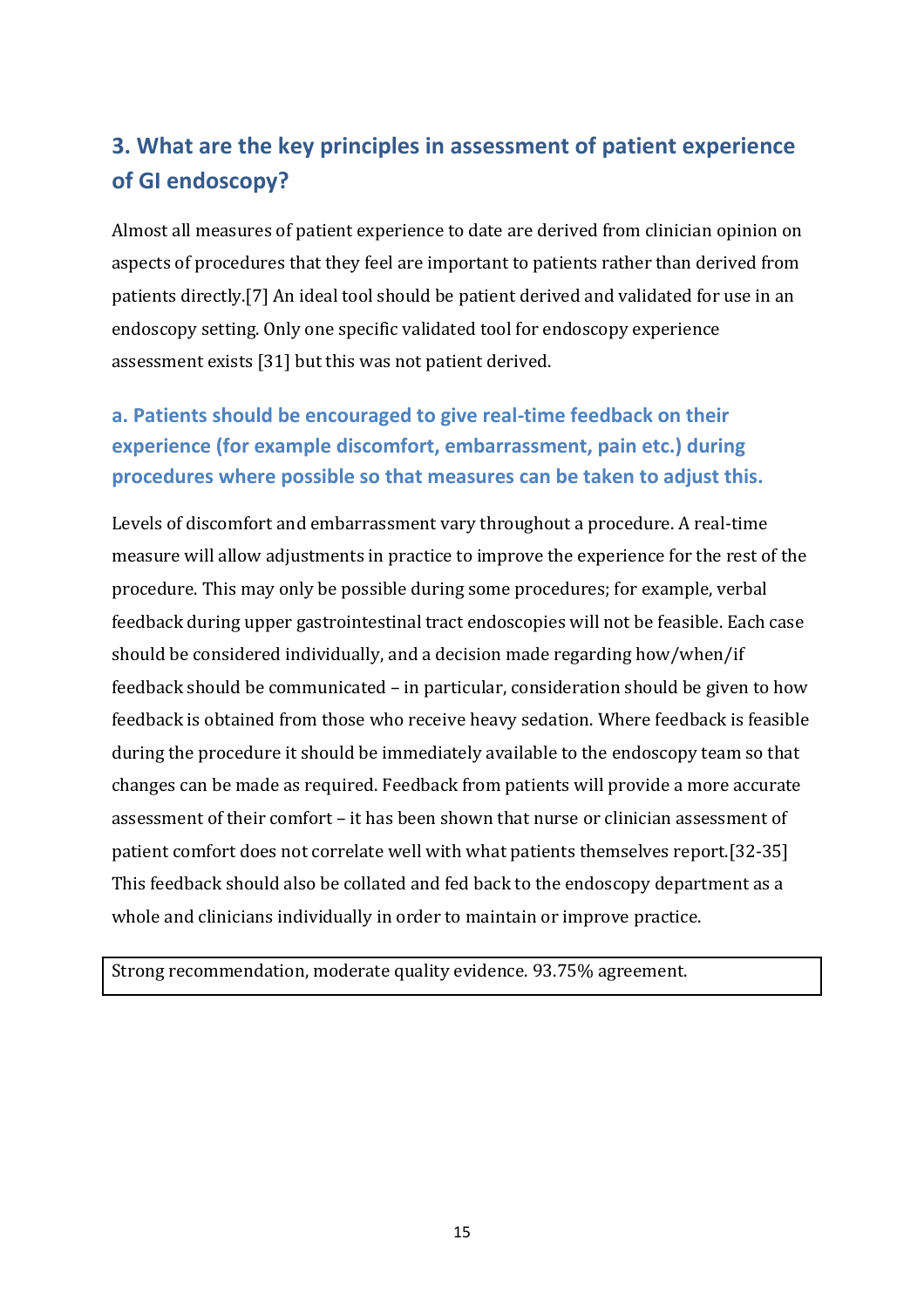**b. Measures to assess patient experience should be patient derived. They should be developed using robust psychometric methodology (i.e. the components assessed should reflect the direct reports of patients who have previously undergone the procedure, rather than derived from clinician opinion).**

To date, almost all measures of patient experience are derived from clinician opinion and literature review rather than derived directly from patient reports of endoscopy experience, and these differ.[\[7\]](#page-38-6) Qualitative work suggests that although some tools (such as the UK Endoscopy Global Rating Scale (GRS)) do address many of the aspects that patients find important,[\[36\]](#page-40-7) further work is needed to fully explore the patient experience in order to accurately measure it. Any measures developed should be done so using psychometric methodology and be subjected to validation, reliability and responsiveness testing.[\[37\]](#page-40-8)

Strong recommendation, low quality evidence. 87.5% agreement.

### **c. Patient experience measures should be appropriately and scientifically validated before use.**

Validation of a measure ensures that it can reliably measure what it purports to measure, and has construct, content and criterion validation.[\[37\]](#page-40-8) Measures should also be tested for reliability and responsiveness. Only one validated tool specific to GI endoscopy exists.[\[31\]](#page-40-5) Other measures for generic assessment (for example, the Short Form (36) Health Survey, the Hospital Anxiety and Depression Scale, etc.) are validated but not specific to GI endoscopic practice. Pain scores are frequently used, but again not validated for this setting. In the absence of more than one validated tool (and none that are patient-derived), subjective measures and non-validated tools do hold value, as they will raise awareness of the measurement of patient experience amongst healthcare professionals.

Strong recommendation, low quality evidence. 93.75% agreement.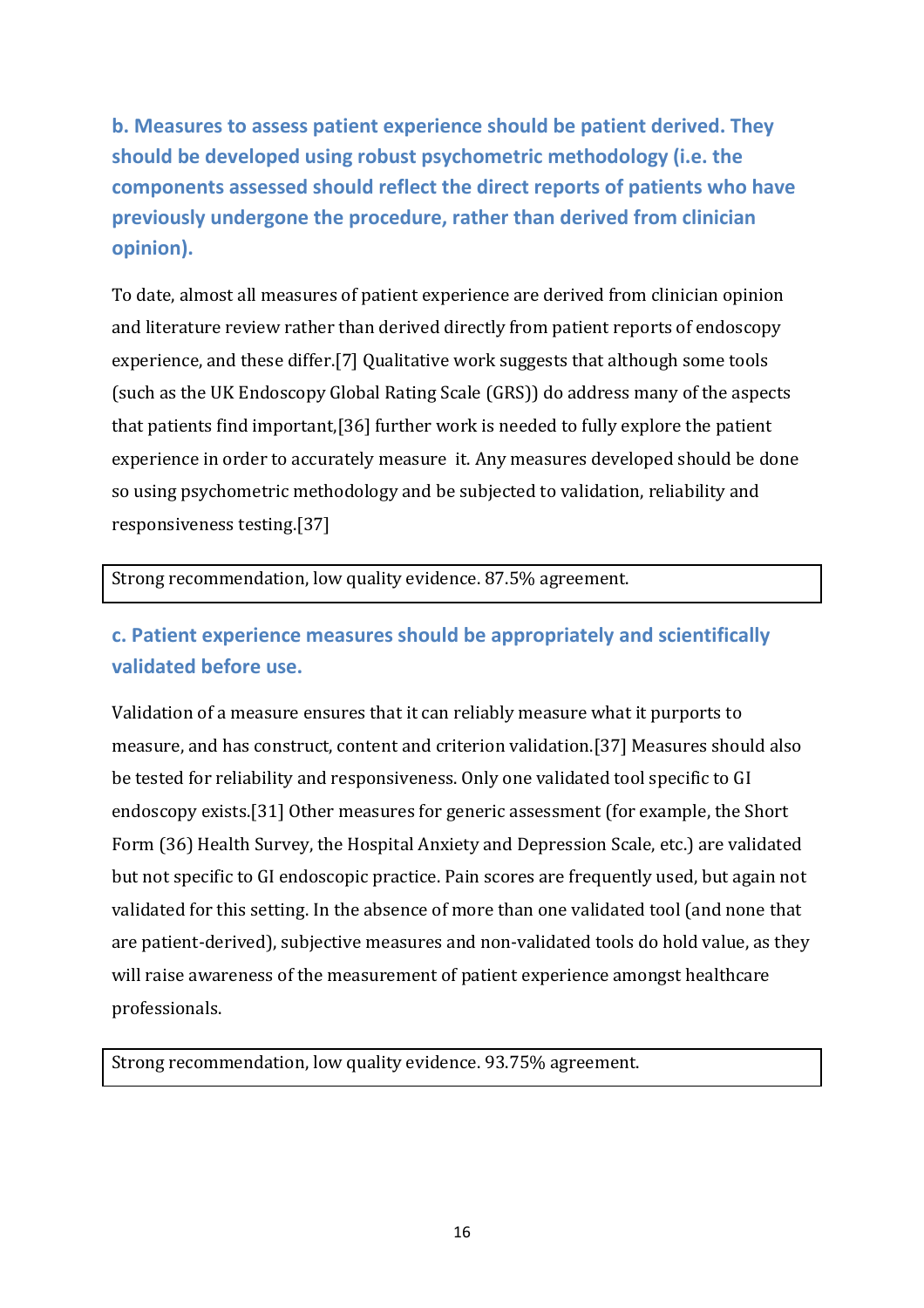**d. Patient experience tools should assess the broad range of elements that affect patient experience (including (but not limited to) pain, gagging and embarrassment levels but also including elements such as interaction with staff, practicalities within the unit, pre- and post-procedure processes and information provision).**

Qualitative work with patients demonstrates that their experience of GI endoscopy is formed by far more than purely pain/gagging levels or direct physical discomfort. A comprehensive assessment of the patient experience will need to cover a wider range of aspects of endoscopy, based on what patients value and prioritise.[\[38\]](#page-41-0) The NHS Patient Experience Framework[\[39\]](#page-41-1) identified important areas to consider which are further expanded by the National Quality Board,[\[10\]](#page-38-9) and an approach to these is discussed in The Health Foundation document.[\[11\]](#page-38-10)

Strong recommendation, moderate quality evidence. 93.75% agreement.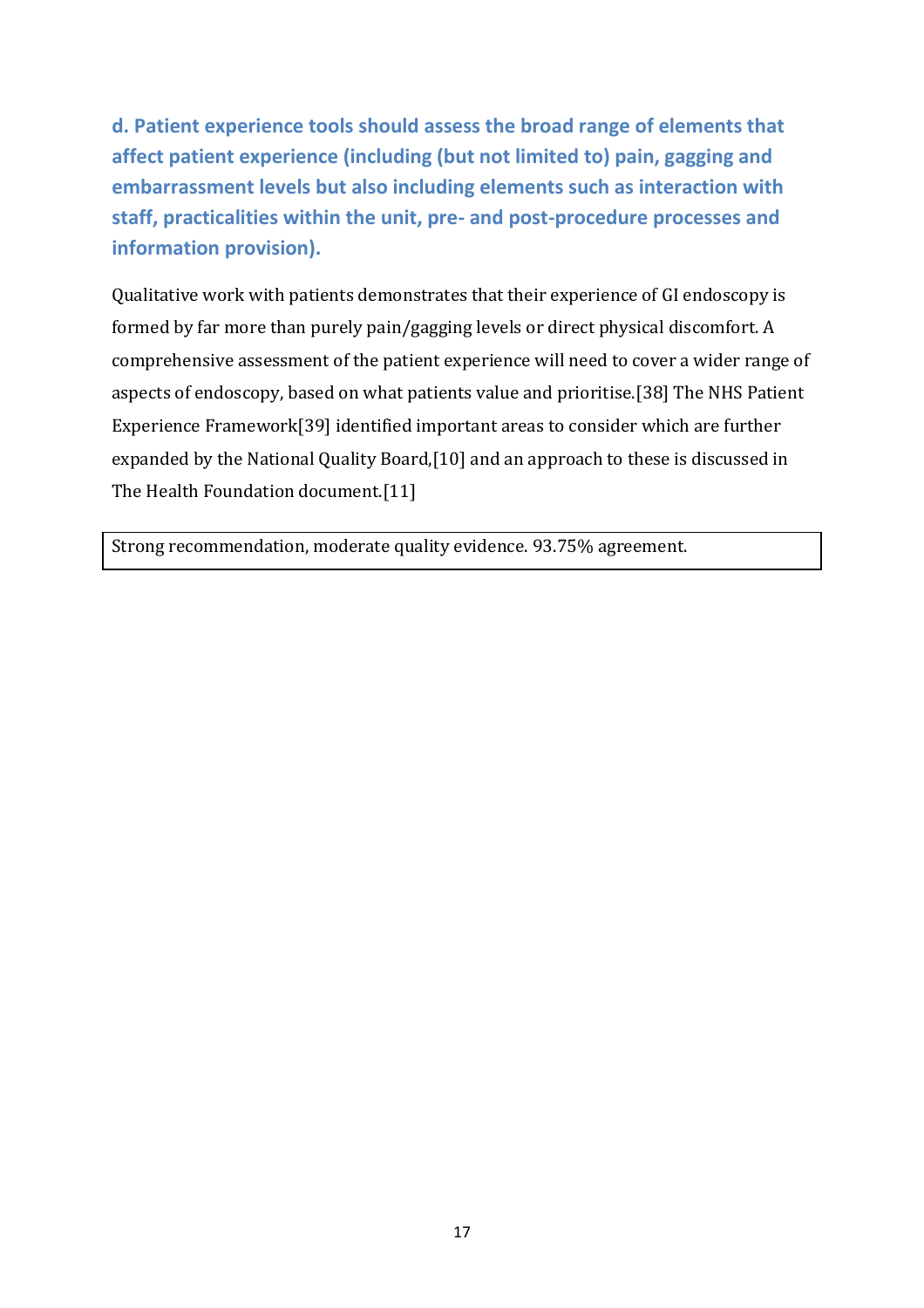## **4. What options (that may alter patient experience of GI endoscopy) should be available?**

For example, what choices are offered – choice about the test to be performed, choice of location for test, choice of endoscopists, timing of procedures, sedation options, method of transfer of information pre and post procedure, etc.

### **a. Patients should be made aware of all the locations where the required test can be performed by the providing institution.**

Where more than one option is available, patients should have a choice regarding where their procedure takes place. A choice of location is important to some patients and they may be prepared to wait longer to have an appointment at a unit which has a stronger reputation or is more conveniently located.[\[40\]](#page-41-2) Reasons for a particular preference of site may also be personal to the patient, such as previous experience of family members. Options available to the patient may either be in terms of overall provider (for example when an initial primary care referral is being made) or where services are provided within a hospital trust but should always be at accredited endoscopy institutions. Details of each location should include an indication of which practitioners work there and advise on any potential limitations to provision of the procedure (for example, options for sedation) or the patient environment (for example whether same sex lists are available; although this cannot be offered as standard, single sex accommodation should always be provided).

Strong recommendation, low quality evidence. 93.75% agreement.

**b. Patients should be able to select a time (within reason and the practical constraints of service delivery) that suits them for their test to be performed. A range of feasible times should be available. Consideration should be given to offering appointment times outside of traditional working hours.**

Patient selection of appointment time is associated with a reduction in non-attendance rates and enhances the experience of the process.[\[41\]](#page-41-3) This may not be appropriate for procedures where a limited number of practitioners can perform the procedure or specific procedure requirements (such as rooms, equipment, staff) are required.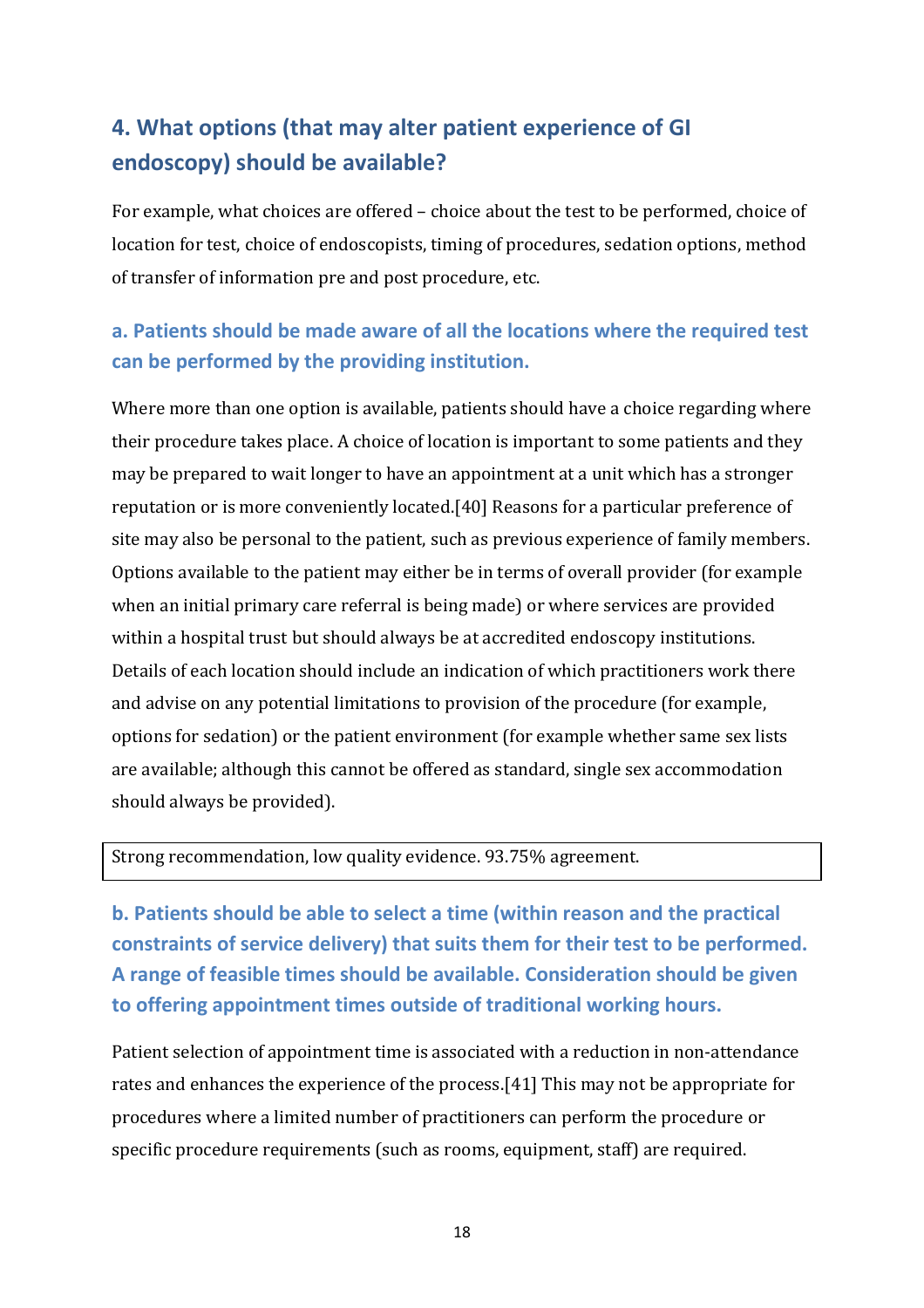Offering a range of available times and allowing patients to change these appointments to suit their wishes may be the most appropriate way to allow flexibility for patients.

Much work has been done on timings of patient appointments. There are conflicting data; a study of rheumatology outpatient appointments suggested only 2% of patients wanted an out-of-hours appointment,[\[42\]](#page-41-4) compared to a review of cardiac and respiratory clinic patients where 63% patients preferred an out-of-hours appointment.[\[43\]](#page-41-5) Being employed did predict an out-of-hours preference [\[42\]](#page-41-4) also seen in GP appointment preferences where choice of time was six times more important than a shorter waiting time.[\[44\]](#page-41-6). Services should be responsive to their local patient needs.

Weak recommendation, moderate quality evidence. 87.5% agreement.

### **c. Patients should be encouraged to make an informed decision regarding sedation and analgesia.**

Provision of high-quality, balanced and evidence-based information regarding the procedure in advance (as previously outlined) should empower patients to decide on the method of sedation or analgesia they prefer in advance of their procedure. This should also include information regarding the time period following the procedure where they will be affected by sedative medication. In order to ensure all the necessary information is conveyed to the patient, information leaflets may include significant amounts of clinical information, however this should not replace a face-to-face discussion if needed. Both written and verbal information may be required to ensure the updated UK consent laws are addressed.[\[45\]](#page-41-7) There should be a 'shared' decision made between the patient and the endoscopist and whilst a patient should have choices, those options should be safe and appropriate, such that the patient should not be pressurising the endoscopist into delivering an unsafe procedure.

Strong recommendation, low quality evidence. 93.75% agreement.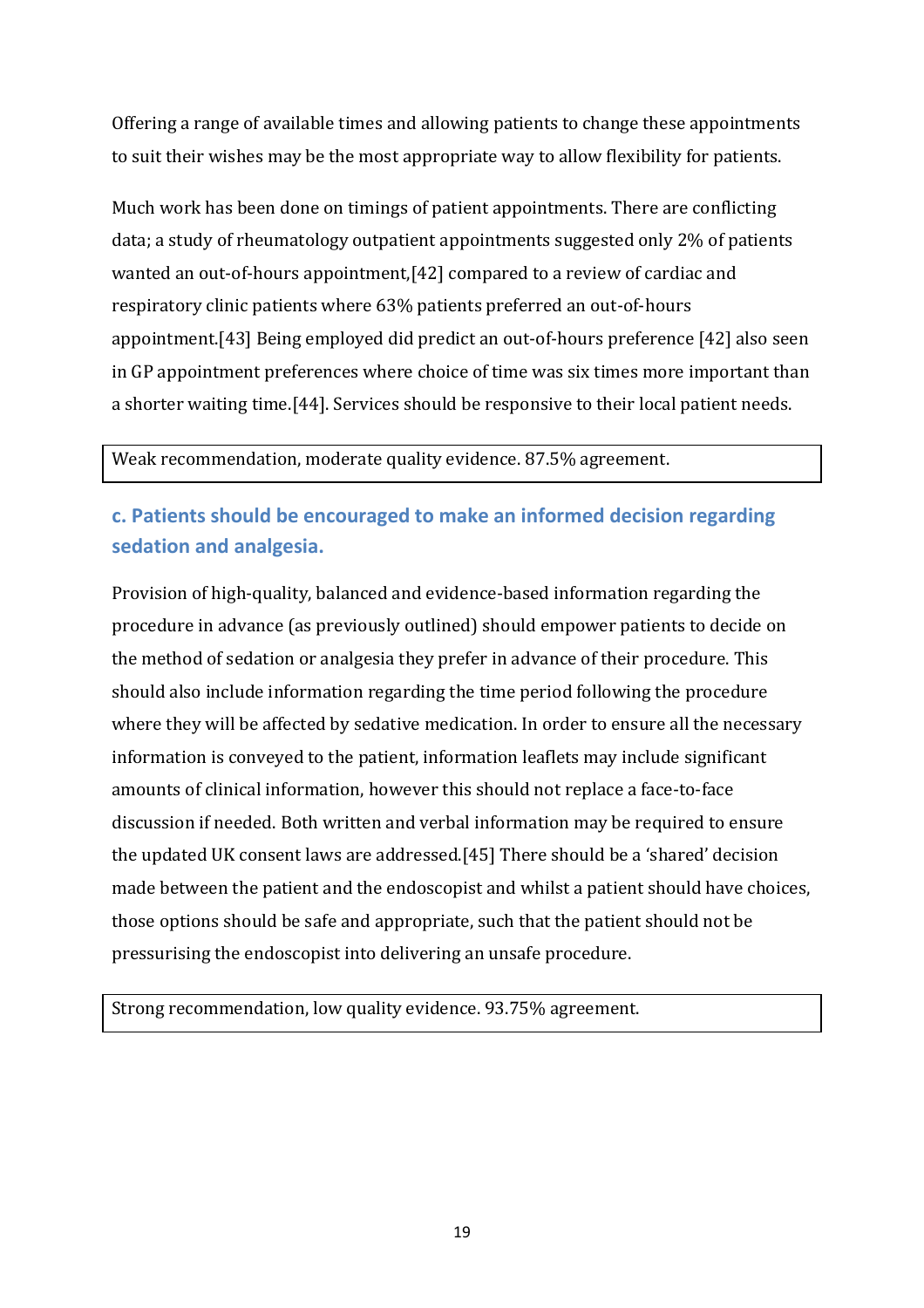## **d. Patients should be given the opportunity to discuss the results of the procedure afterwards, with immediate results discussed and a clear plan made for how they will receive further results.**

This is prioritised highly by patients[\[18\]](#page-39-4) and ties in with promoting ownership of their healthcare. Feedback should ideally be offered in a private room[\[41\]](#page-41-3) and where possible delivered by the endoscopist. In one series, 56.5% preferred to discuss results with the endoscopist, versus 2.3% with the nurse (41.2% had no preference).[\[18\]](#page-39-4) Where sedation is given, a plan for follow up at a later time should also be made.

#### Strong recommendation, moderate quality evidence. 100% agreement.

#### **e. Patients should be able to request an endoscopist of a particular gender. Where this is not possible adequate explanation should be provided.**

Data from the Bowel Cancer Screening Programme shows that women have a much stronger preference for flexible sigmoidoscopy to be carried out by a female practitioner than men do.[\[46\]](#page-41-8) Similar results were demonstrated in American colonoscopy studies.[\[47](#page-41-9) [48\]](#page-41-10) Patients should be allowed to state a preference about the gender of their practitioner, but be aware that this may not be possible to accommodate; for example, due to potential delay to the procedure being performed, the expertise required to perform the procedure or other legitimate reasons. This information should be expressed in advance to the patient (for example, in the written information provided) so that patients are aware prior to the procedure.

Strong recommendation, moderate quality evidence. 100% agreement.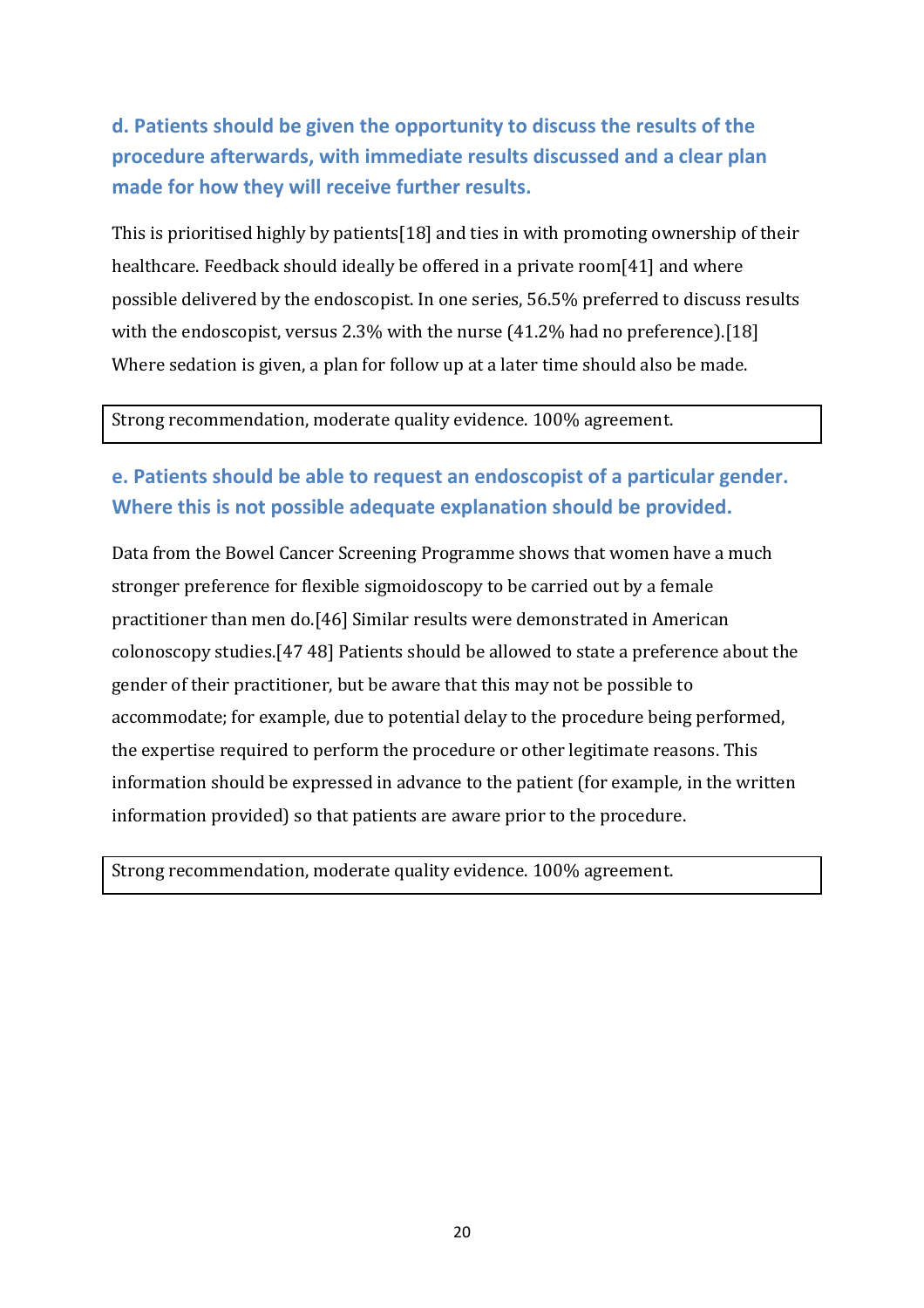## **5. What information is given to patients before the procedure and how is it provided?**

**a. Patients should be offered high-quality, balanced and evidence-based written information regarding the procedure. They should also have the opportunity to discuss the procedure if they so wish (e.g. come to a clinic or have a phone conversation with a staff member rather than a direct-to-test pathway).** 

Adequate understanding of what the procedure involves has been shown to improve attendance rates,[\[41\]](#page-41-3) reduce anxiety and improve overall patient experience of endoscopy.[\[49\]](#page-41-11) As some patients prioritise the timing of the procedure, direct-to-test pathways are appropriate,[\[12](#page-38-11) [18\]](#page-39-4) however it has been shown elsewhere that attendance rates may be better when the patient has been referred from a clinic[\[50\]](#page-41-12) so this should remain an option for those who wish to see a clinician first. Telephone preassessment may offer an alternative option for some procedures and prevent delays whilst waiting for a clinic appointment. The information provided in advance of the procedure should be complete; one study suggested that despite an information sheet being sent out before a direct-access colonoscopy, patients felt some of the most useful information they received was from staff in the endoscopy unit on the day of the test (that is, after they had already been through the bowel preparation process.)[\[51\]](#page-42-0) Information should be individualised for the procedure in question, and for the site offering the procedure.

Strong recommendation, moderate quality evidence. 93.75% agreement.

**b. Patients should be given a clear indication of the benefits and risks of the procedure based on the best available evidence. Potential consequences if adverse events occur should be discussed.** 

Patients need to be fully informed about the procedure in order for consent to be valid.[\[23](#page-39-9) [29\]](#page-40-3) It has been demonstrated that there is no difference in the level of understanding of the risks and benefits of a procedure when consented by an endoscopy nurse versus a clinician, but understanding should be checked before signing the consent form.[\[52\]](#page-42-1) Information should be presented in a way that is understandable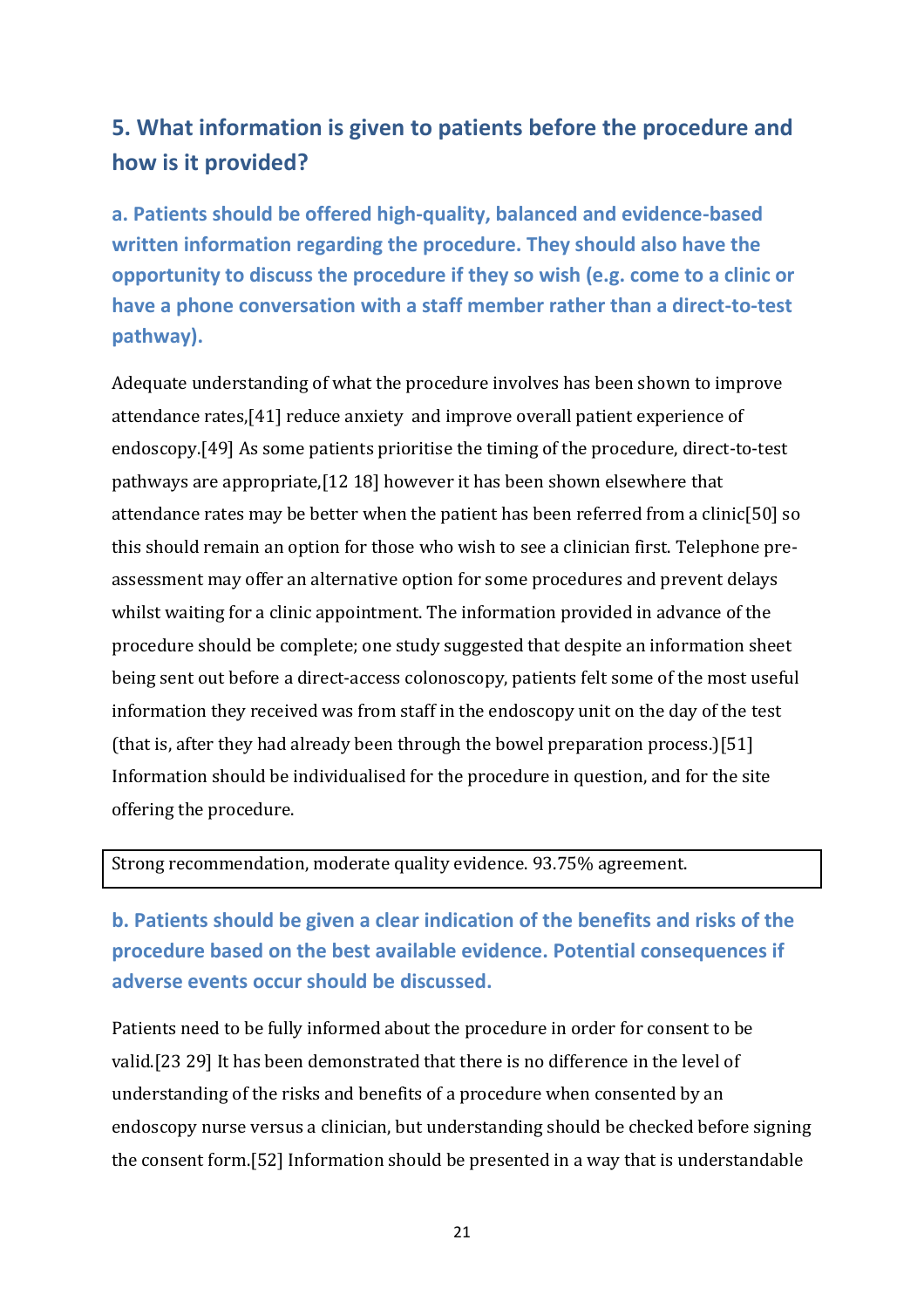to the patient. A survey in an outpatient and endoscopy unit of patients' opinions on important information to be given during consent demonstrated top scores equally to major complications, effect of not undergoing the procedure, effect on future management of the condition and long-term effect on work. Technical details of the procedure and minor complications were given less importance.[\[53\]](#page-42-2) However, after the Montgomery ruling of 2015 (on a UK obstetric case where complications arose, and the complainant felt the consent process had not adequately covered all the possible complications), the information relayed during the consent procedure needs to be carefully considered, taking each case on an individual basis to establish what information that patient should be told.[\[45\]](#page-41-7) Patients should also be made aware of who they can talk to should any complications arise as part of their procedure.[\[54\]](#page-42-3)

Strong recommendation, moderate quality evidence. 93.75% agreement.

## **c. Information regarding the sedation and analgesia options for the procedure should be available to the patient and an opportunity to discuss these provided prior to the procedure.**

Control of discomfort during procedures is ranked very highly by patients [\[55\]](#page-42-4) and as such the decision about which sedation method to use should be a decision made with the patient. Documentation sent to patients in advance or discussions in clinic before referral to endoscopy should include information about the options available. Providing patients with details of the methods available and forming a "decision tree" to inform the method used has been shown to be useful.[\[56\]](#page-42-5). An explanation of the levels of sedation and the BSG guidelines on sedation doses may also be useful.

Strong recommendation, low quality evidence. 93.75% agreement.

**d. Patient information should be available in different formats – for example in alternative languages written, online, audio recorded, Braille. These may be site specific or generic NHS information.** 

The UK Equality Act 2010 aims to reduce inequalities in care and eliminate discrimination.[\[57\]](#page-42-6) To this end, no patient should be excluded from receiving care, and as such, information should be accessible to all patient, and is monitored by the UK Care Quality Commission.[\[58\]](#page-42-7) A new UK Accessible Information Standard was agreed in June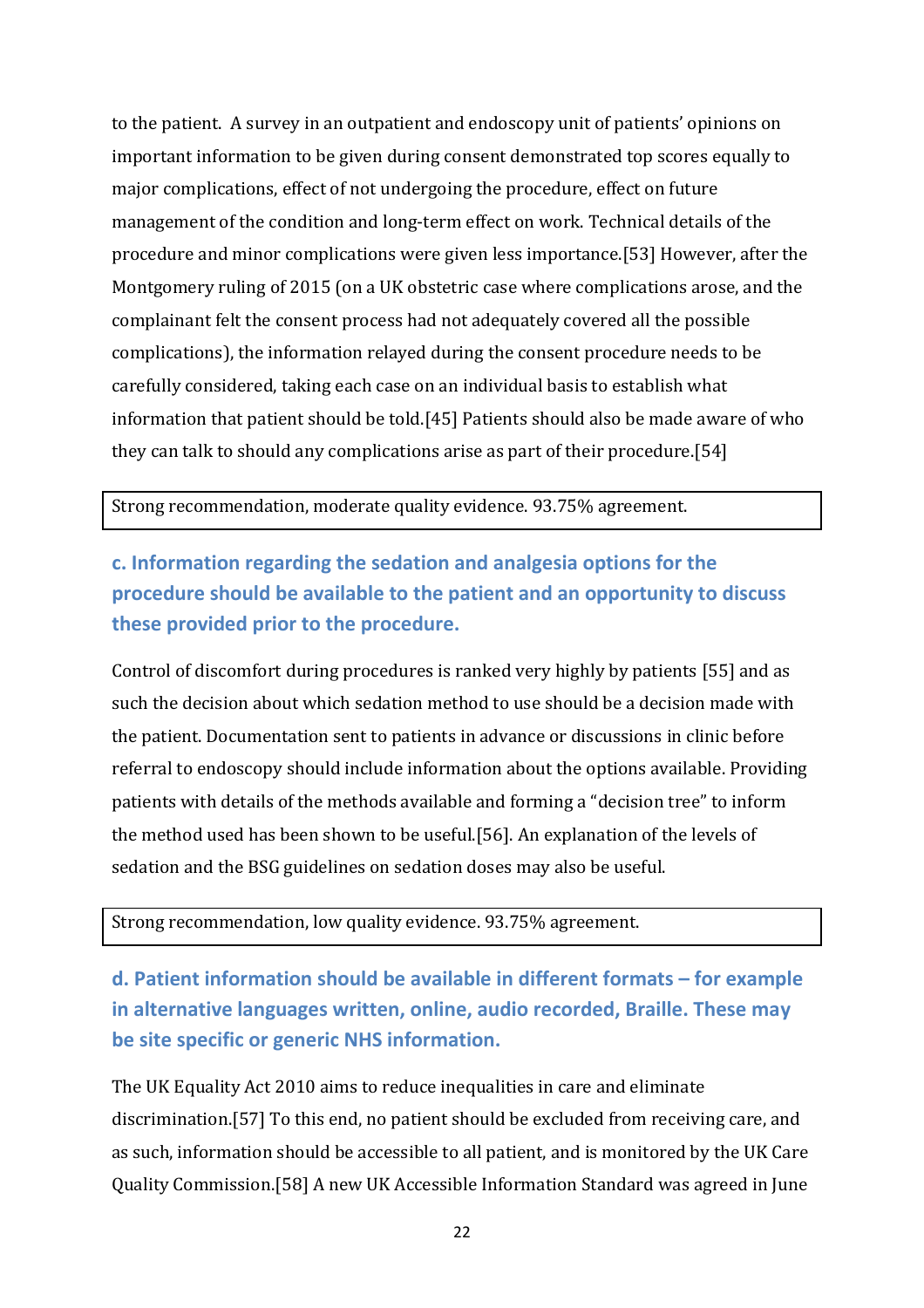2015 and must be followed by all NHS organisations by July 2016.[\[59\]](#page-42-8) All information formats should be reviewed regularly, and have feedback mechanisms in place to assess their usefulness.

Strong recommendation, low quality evidence. 100% agreement.

**e. Patients should have the opportunity to request a discussion about unit and endoscopist performance data prior to the procedure. It is essential that data are accurate, validated and presented in a way in which they can be fairly interpreted.**

The technical skill of the endoscopist is perceived as the single most important factor affecting patients attitude to endoscopy .[\[12](#page-38-11) [55\]](#page-42-4) Allowing patients to review unit and endoscopist data will allow them to consider this. Consultant outcome data for UK surgical specialties are now available online,[\[60\]](#page-42-9) and reports such as those from Dr Foster allow patient access to performance data, although this tends to be limited to accreditation status and/or mortality figures. It should be ensured that the data presented is accurate and this reporting does not lead to alterations in selection for and reporting of procedures by clinicians or departments in order to falsely maintain standards.[\[61\]](#page-42-10) The data should be presented in such a way that is understandable to patients and can be correctly interpreted, and does not encourage "gaming" by units or clinicians. [\[62-64\]](#page-42-11) It may be appropriate for these data to be released via an independent body, such as JAG.

Strong recommendation, low quality evidence. 93% agreement.

### **6. How is information given to patients after the procedure?**

#### **a. The results of the procedure should be discussed with the patient.**

An American study of patient priorities in endoscopy showed that a discussion after the procedure was ranked 7/15, higher than privacy, noise in the endoscopy room and waiting times.[\[55\]](#page-42-4) Anxiety levels are shown to be lower in those who can recall the discussion after a procedure. These discussions should only take place if the setting and support for the patient is appropriate, for example support for those with learning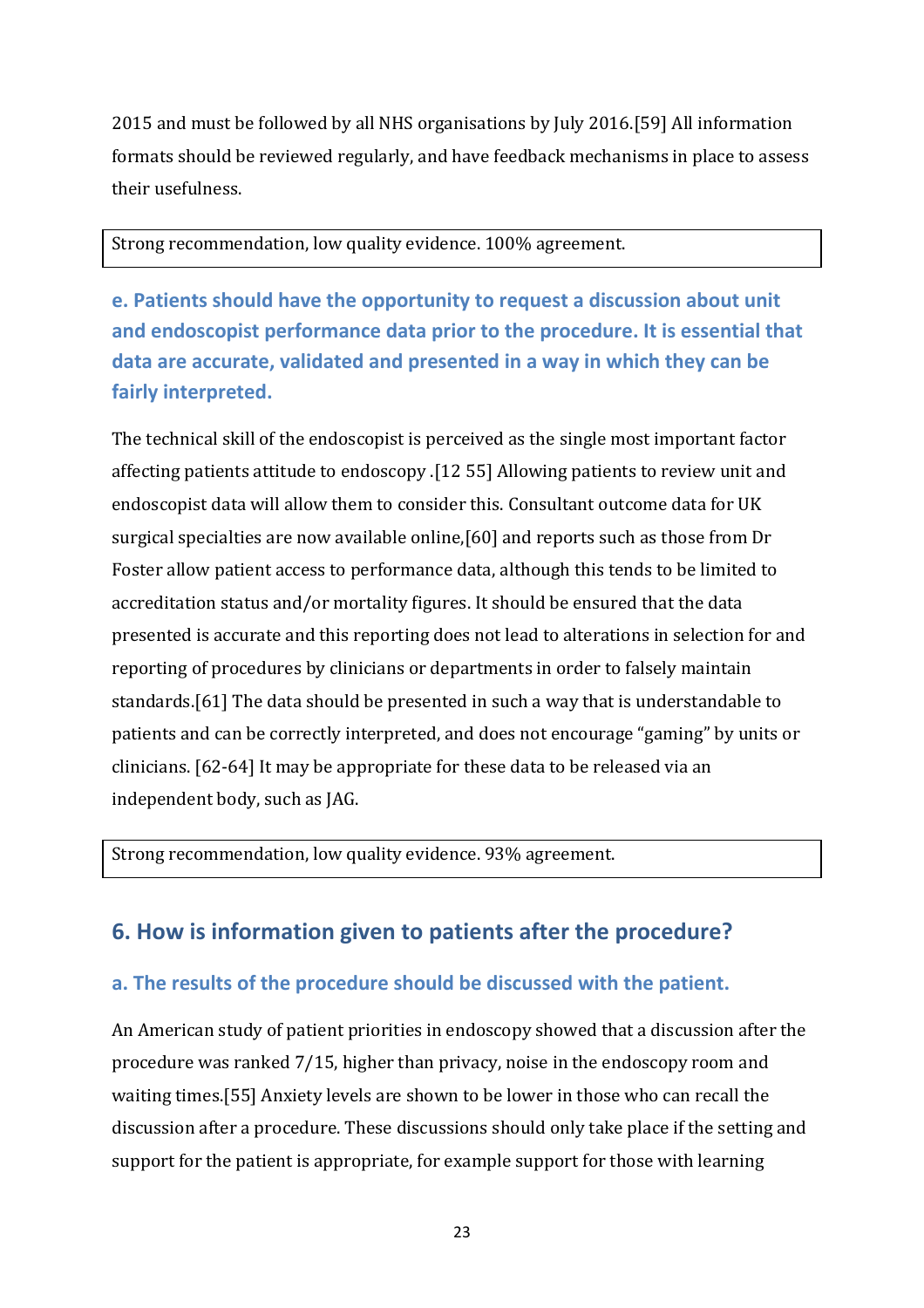difficulties or dementia, or specialist support (such as nurse specialists) if a significant diagnosis (such as IBD or cancer) is made. Where a complete diagnosis cannot be made (such as when histology or cytology results are pending), then a plan for further follow up is also needed. In those that have received sedative medication, the discussion may need to be repeated once the sedative effect has abated, and careful consideration made for those in whom a cancer diagnosis has been made, with utilisation of specialist nurses or urgent follow up appointments. As with all information given to patients, it should be in a manner that is understandable to the patient. These conversations and provision of information should only be held if the patient wishes them to go ahead.

Weak recommendation, moderate quality evidence. 87.5% agreement.

**b. Immediate post-procedure results may be discussed by nursing or appropriate staff if they have the skills and training to communicate those results.**

One study suggested the majority of patients (56%) preferred to have results explained to them by the endoscopist but 40% had no preference who delivered the results.[\[12\]](#page-38-11) This will depend on practicalities within a unit overall and within each endoscopy list. As with nurse-led consent, appropriate training should be offered to staff who will be conducting these discussions.

Strong recommendation, moderate quality evidence. 100% agreement.

### **c. Access to the clinician who performed the test, or a suitable deputy should be available before patients leave the department.**

This is unlikely to be needed all the time, but should be an option should the patient wish; it has been shown that over half of patients would prefer this option for a discussion after the procedure, although they do not have the same preference for discussions prior to the procedure.[\[12\]](#page-38-11) This may not be necessary if an adequate discussion has already taken place (such as those discussed in statement 6b). It should be noted that in some cases, the person performing the diagnostic test may not be best placed to have more detailed discussions about ongoing management; in these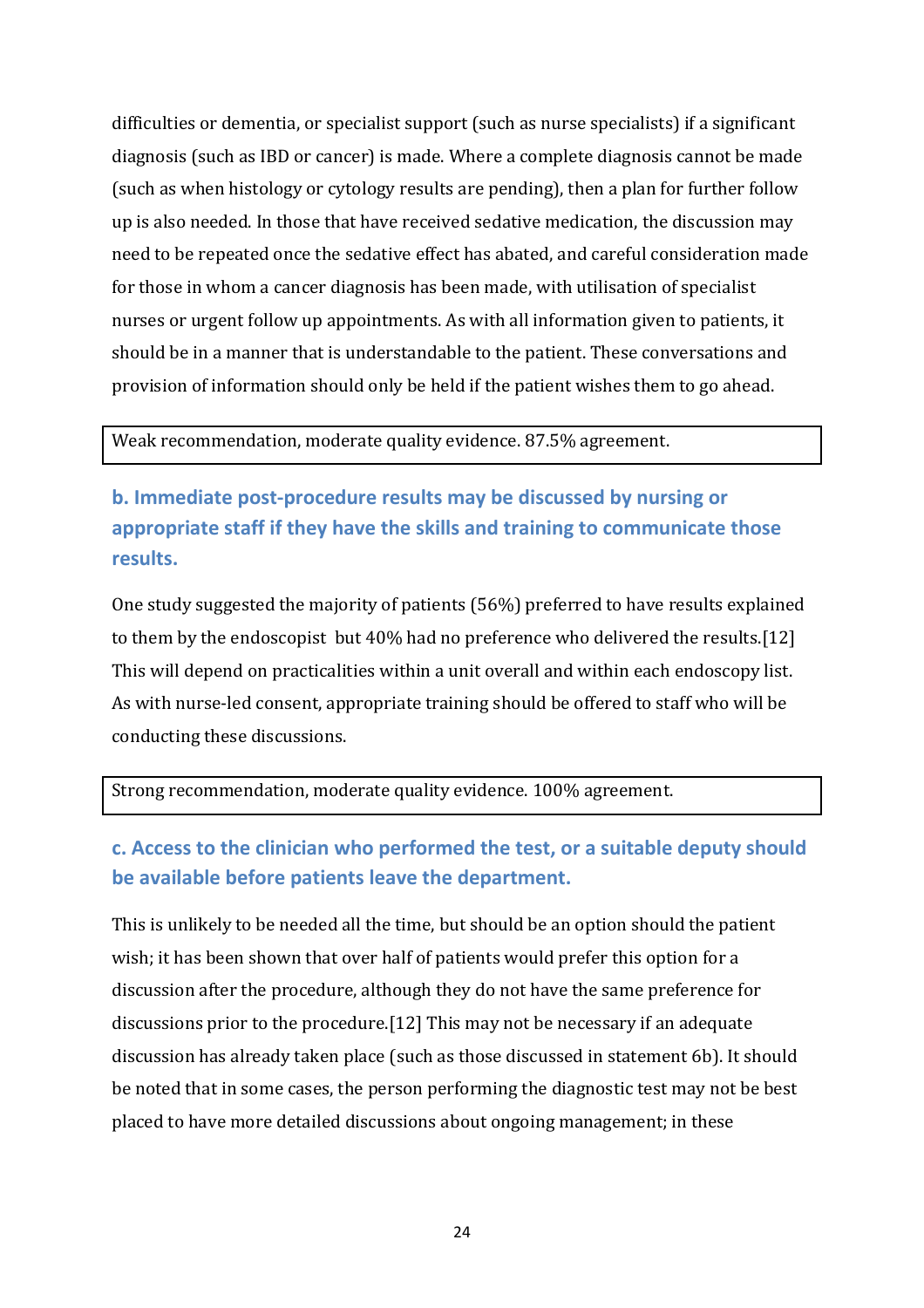situations, a clear plan for future consultations and follow up should be made before the patient leaves the department.

Strong recommendation, low quality evidence. 93% agreement.

#### **d. A clear plan for follow up should be communicated with the patient.**

A clear follow up plan should be explained to the patient both verbally and with a copy in writing, with details of who follow up will be with, and a timescale for that follow up. This plan should have been made by the referring clinician, although results of the procedure may require the endoscopist to alter this as appropriate. This plan should also be communicated to the patient's General Practitioner.

Weak recommendation, low quality evidence. 87.5% agreement.

### **e. An understandable written summary of the main findings should be provided to the patient.**

A small American study demonstrated reduced post-procedure anxiety, improved recall of findings, and a possible increase in compliance if patients were provided with a written endoscopy report after the procedure.[\[65\]](#page-43-0) This is also demonstrated in a further study where recall of recommendations was improved by providing a written report.[\[66\]](#page-43-1) In both studies, the written report (simply a copy of the formal endoscopy report filed in the patient records) did not replace a verbal discussion of results. For complex procedures where reports contain significant amounts of medical jargon, a "patient-friendly" report may be required, or pre-prepared information sheets about various diagnoses may be beneficial. If not all information is immediately available (for example, where histology results are pending) this may not be practical, in which case a verbal explanation should be given, and a plan for follow up made.

Strong recommendation, low quality evidence. 93.75% agreement.

### **f. Alternative methods to communicate results are needed for some patients who have received sedative medication.**

Medication such as midazolam and propofol used during endoscopy cause amnesic effects[\[67\]](#page-43-2) which reduce recall of discussions post-procedure. A small study found that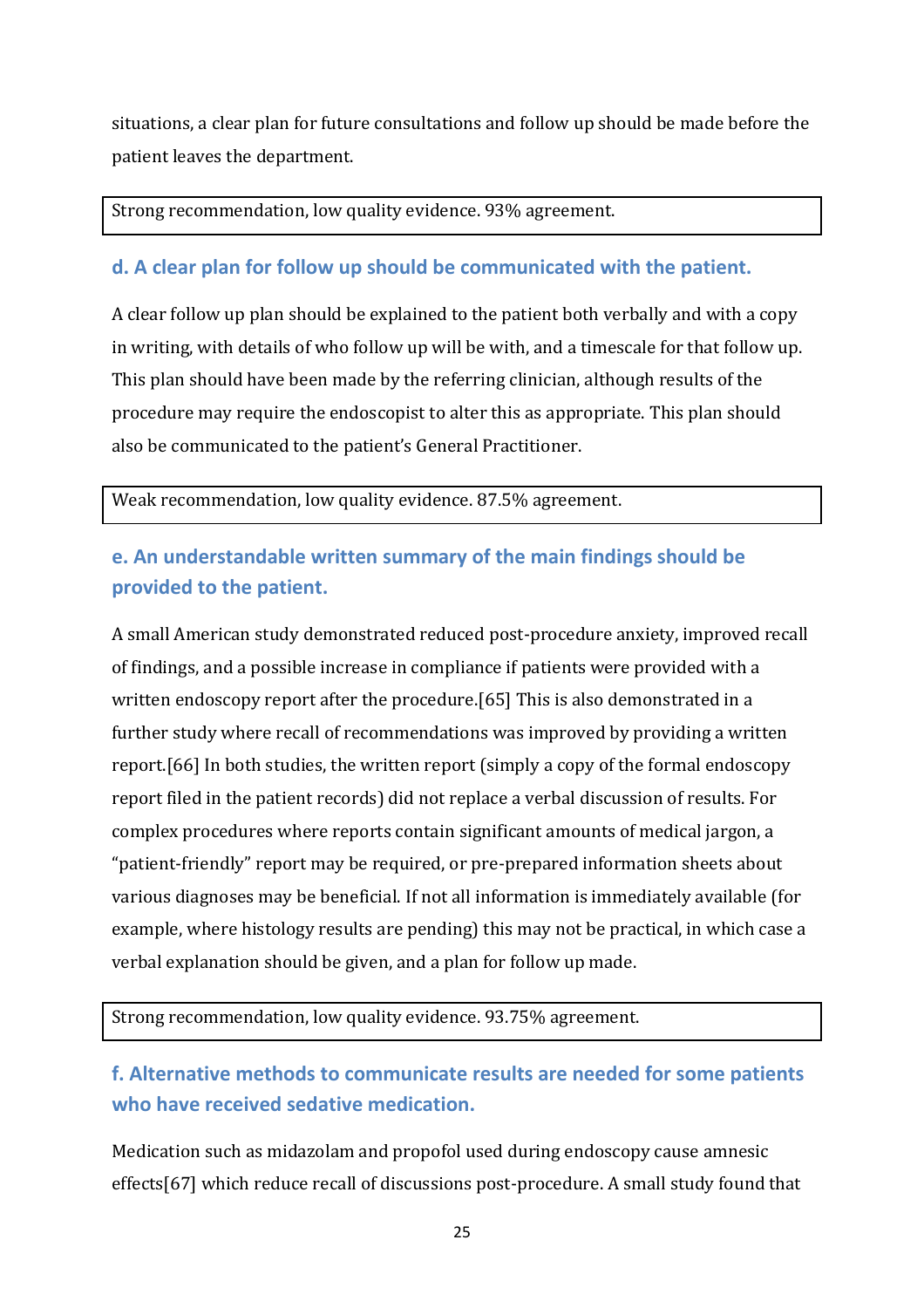a wrist band to prompt reading of instructions was not effective and that it was the follow up phone call where discussion about results and follow up plans that patients found most useful.[\[68\]](#page-43-3) As anxiety levels are shown to be higher when understanding of the results is lower,[\[65\]](#page-43-0) it would suggest that those who cannot remember any discussions will have higher anxiety levels as they await review. As previously discussed provision of written results improves recall and compliance with treatment and provides an aide memoir for those who have received sedation.[\[65](#page-43-0) [66\]](#page-43-1)

Weak recommendation, low quality evidence. 81.25% agreement.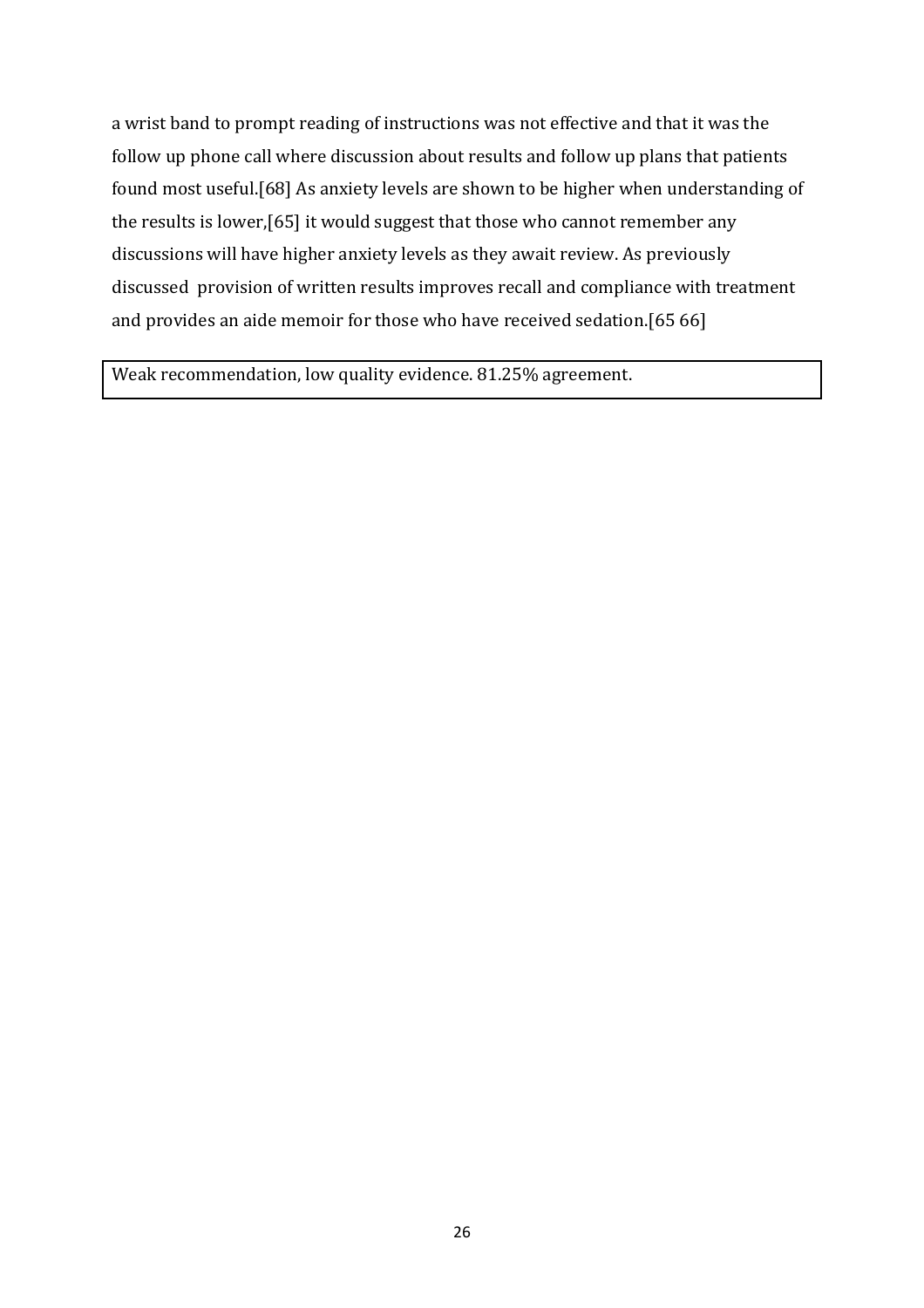### **7. Sedation practice and safety**

## **a. Patients should be given a choice of appropriate sedation regimen. This should be based on the risks and benefits of each method being presented to the patient in advance of the procedure.**

The options available should be made known to the patient prior to attending for the procedure. This information could be transmitted to the patient by the clinician at the time of deciding to undertake the procedure, by pre-assessment staff, or in written format before the procedure. The options made available should be within the safety guidelines and practices employed by the endoscopy unit and each case should be considered on an individual basis with discussion with the endoscopist.

Discussions can be either in advance in clinic settings or prior to completion of consent and entry into the procedure room in the endoscopy department after the patient has been presented with documentation on the risks and benefits prior to the procedure. Verbal discussions should be with an individual able to give an accurate account of the risks and benefits of each method of sedation. It is acknowledged that provision of some requests (for example, general anaesthesia) may be difficult; this should not be excluded from the options for the patient, but an indication of limitations and impact on waiting time and other factors made clear to the patient.

#### Weak recommendation, low quality evidence. 81.25% agreement.

#### **b. Patients should be offered the choice of unsedated or sedated colonoscopy and flexible sigmoidoscopy.**

It has been shown that colonoscopy is as well tolerated sedated as unsedated in correctly selected and willing patients.[\[69-73\]](#page-43-4) The option for either should therefore be presented to the patient; the clinician's preference should not take precedence. It should also be made clear to unsedated patients that they can change their mind during the procedure provided they were assessed as suitable for sedation prior to the test. One caveat to this statement is where services have been established with no facility for sedation for example the UK NHS Bowel Cancer Screening Programme only offer unsedated flexible sigmoidoscopy.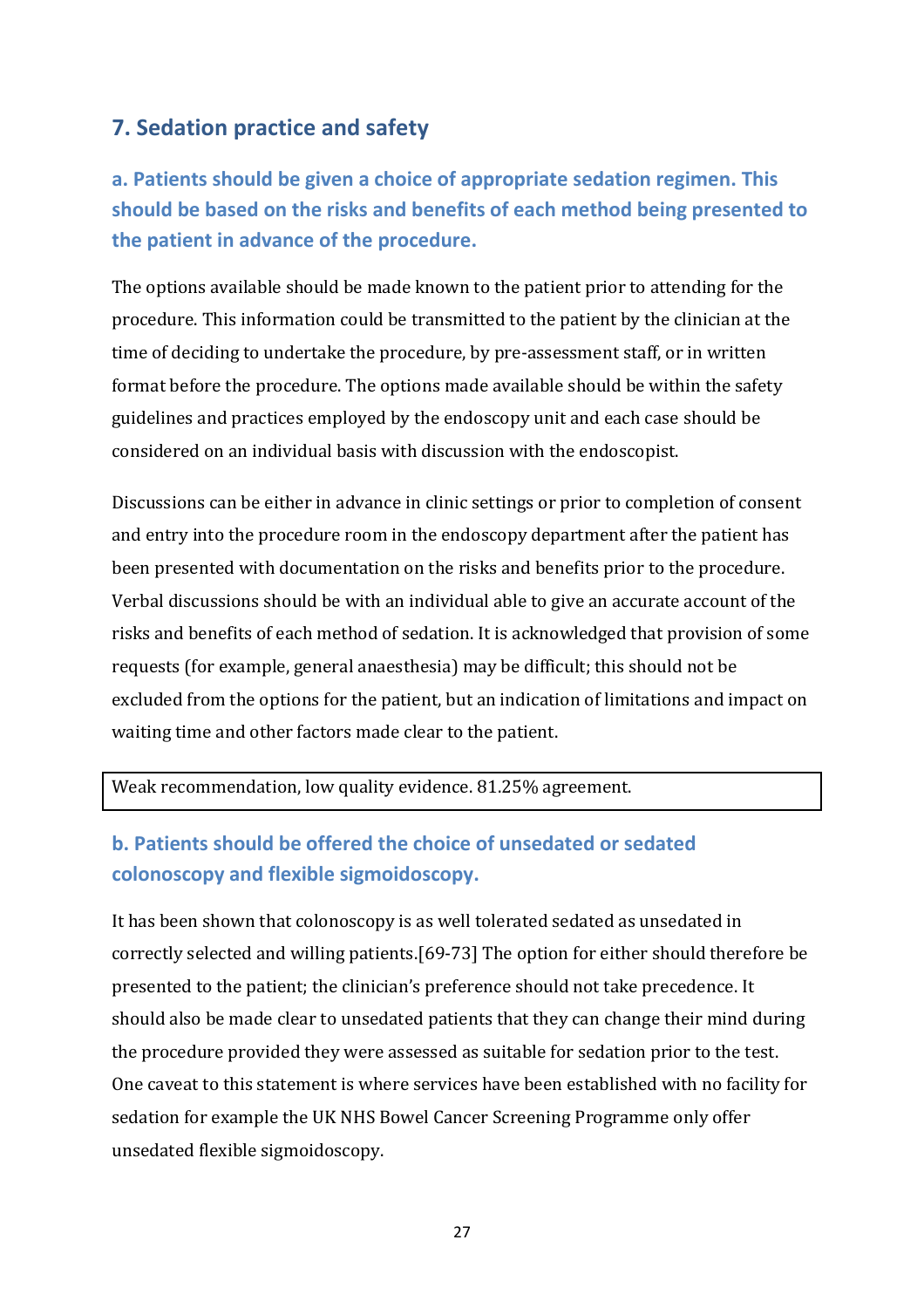Weak recommendation, moderate quality evidence. 81.25% agreement.

## **c. Patients should be offered the choice of unsedated or sedated upper GI endoscopy.**

Watson et al<sup>[\[35\]](#page-40-9)</sup> demonstrate in a series of 100 patients attending for OGD that 55 opted for sedation and 45 for an unsedated procedure. 88% were subsequently willing to repeat the test under the same circumstances, with no difference between the two groups. Some work has been done on predicting factors that influence tolerance of the procedure,[\[74](#page-43-5) [75\]](#page-43-6) and work has also been done comparing tolerance with differing diameter endoscopes[\[76-78\]](#page-43-7) suggesting that thinner scopes are better tolerated and more likely to be tolerated in unsedated cases.

Weak recommendation, moderate quality evidence. 87.5% agreement.

### **d. Providers of ERCP and EUS services should be able to offer deep sedation or general anaesthetic for planned procedures.**

A meta-analysis of propofol as a sedative agent demonstrated good safety, recovery, and patient tolerance profiles.[\[79\]](#page-44-0) Given these demonstrated benefits, all units offering ERCP and EUS should be able to offer deep sedation, and have anaesthetic support as needed for these cases. In the cases of sites that are unable to offer these services, local networks and referral pathways should be in place to facilitate transfer of care to a site that is able to offer these services.

#### Weak recommendation, high quality evidence. 87% agreement.

**e. A tool (such as, but not restricted to, the WHO checklist or similar) should be used as the patient enters the procedure room, in order to identify all personnel involved in the procedure, ensure details of the procedure are known, and that all specific issues addressed (such as sedation wishes).**

The WHO checklist was introduced in order to improve outcomes in surgical procedures. It was trialled in 8 countries, and showed a significant reduction in death rates and post-operative complications, and is now commonly used across the world.[\[80\]](#page-44-1) With increasing demand for endoscopy, and the ability to perform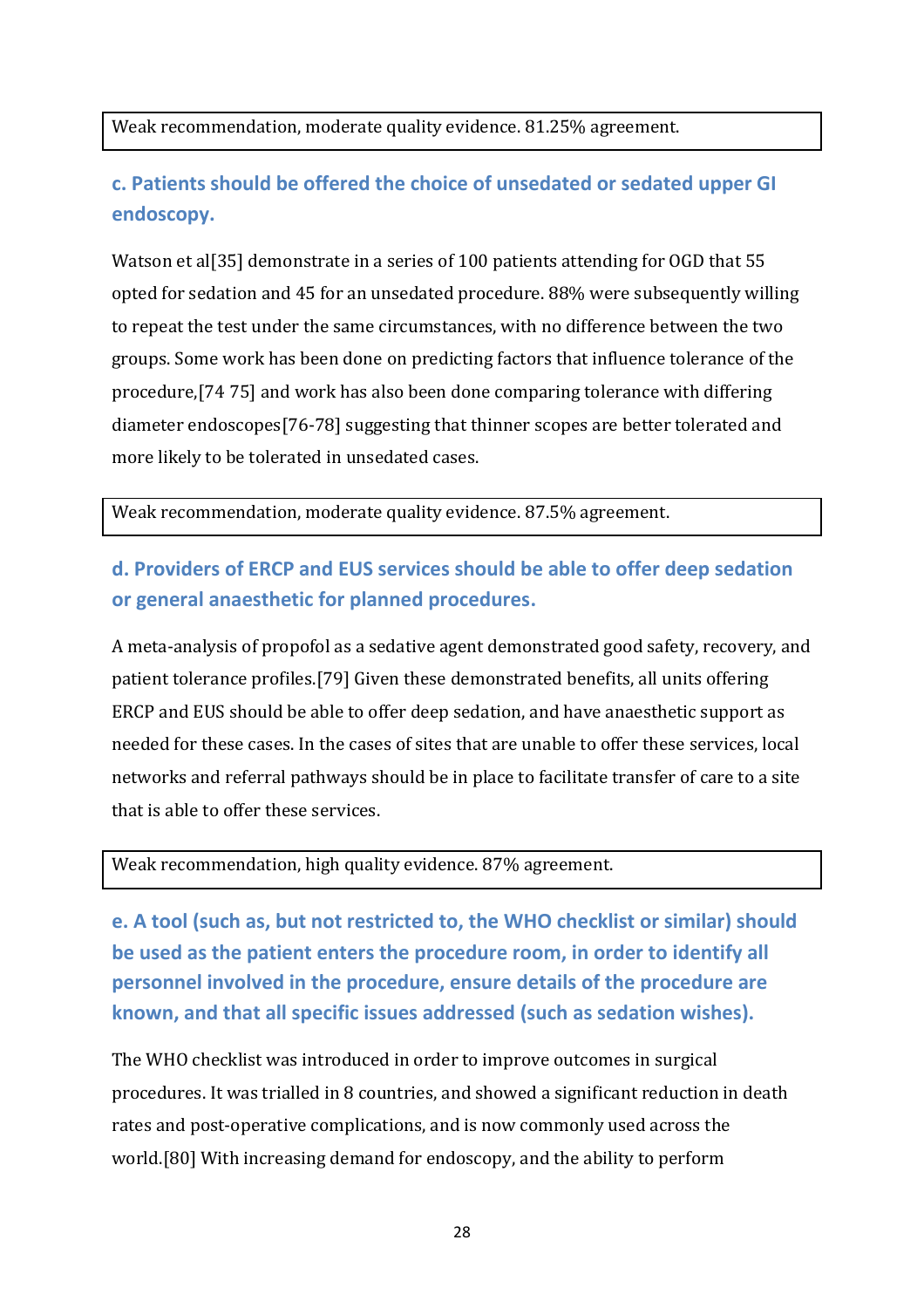increasingly advanced procedures,[\[81\]](#page-44-2) endoscopy has many similarities with surgery, and should adopt similar methods for maintaining safety. A 'huddle' at the start of a list also allow the personnel in the list to meet and discuss their own level of skill and introduce themselves to each other. The checklist used should be adapted to be appropriate for use in an endoscopy unit, and consideration given to the best way to implement and evaluate such a tool.[\[82](#page-44-3) [83\]](#page-44-4)

Strong recommendation, moderate quality evidence. 93.75% agreement.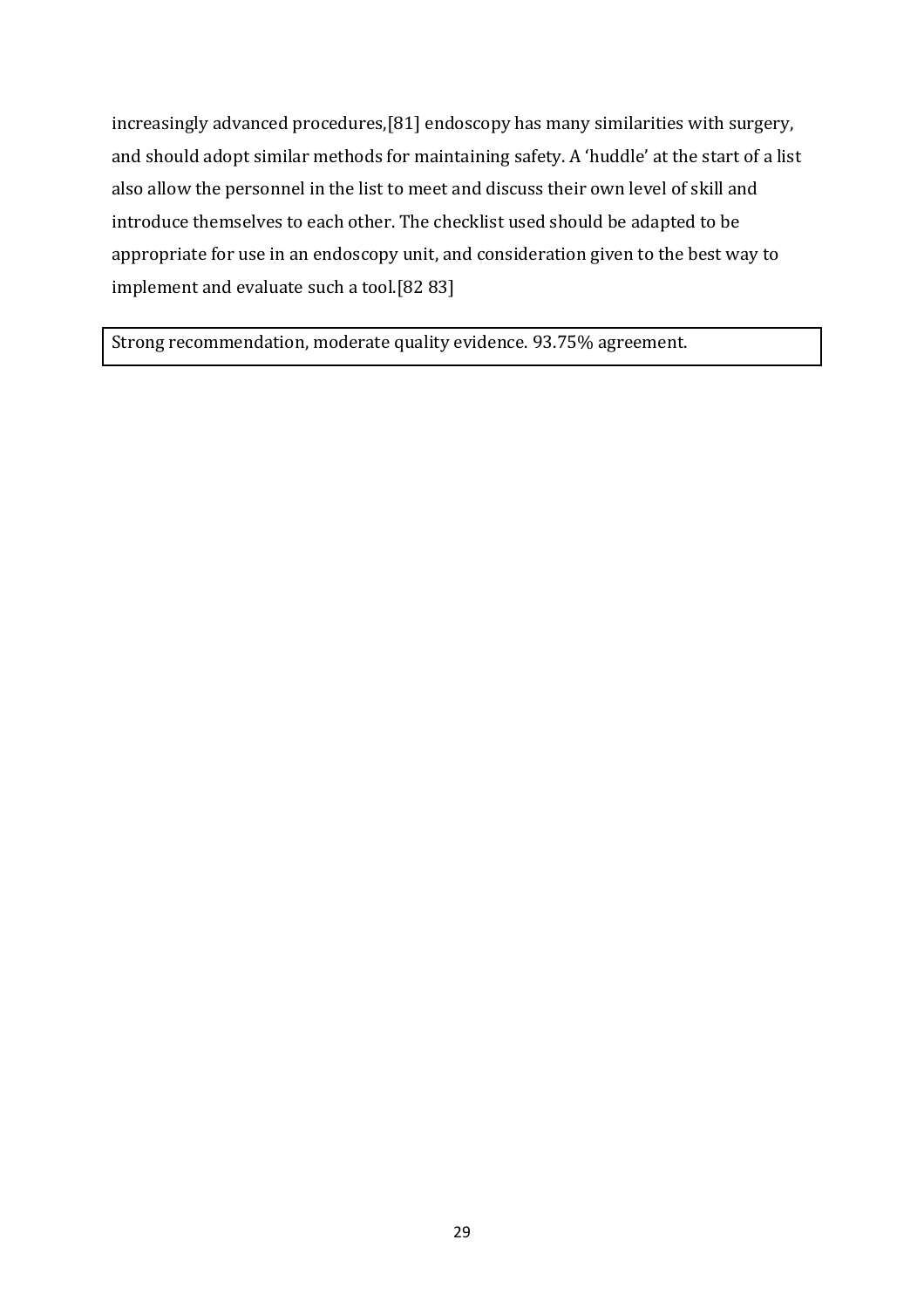# **8. Maintaining the best possible patient experience in complex or difficult situations (e.g. emergency procedures, complex procedures).**

### **a. Where patients have capacity, they should be involved in decision making, even in urgent/emergency situations.**

Consent should be informed wherever it is possible.[\[23](#page-39-9) [29\]](#page-40-3) Full explanations to patient and relatives should be undertaken where appropriate. Ongoing discussions should occur during the procedure if possible/appropriate. Staff will need to have had adequate training to assess capacity in difficult circumstances. Communication with family (who may act as advocates for the patient if appropriate) will also need to be maintained.

Strong recommendation, low quality evidence. 93.75% agreement.

### **b. All treatment options, including endoscopic options should be discussed if the patient has capacity.**

To ensure good informed consent, the risks and benefits of all available treatment options should be discussed if the situation allows. Next of kin may be able to provide advocacy if the patient lacks capacity, although if procedures are deemed life-saving it may not be appropriate to delay for this. Options for referral to other clinicians/centres should be made apparent if appropriate.

Strong recommendation, low quality evidence. 100% agreement.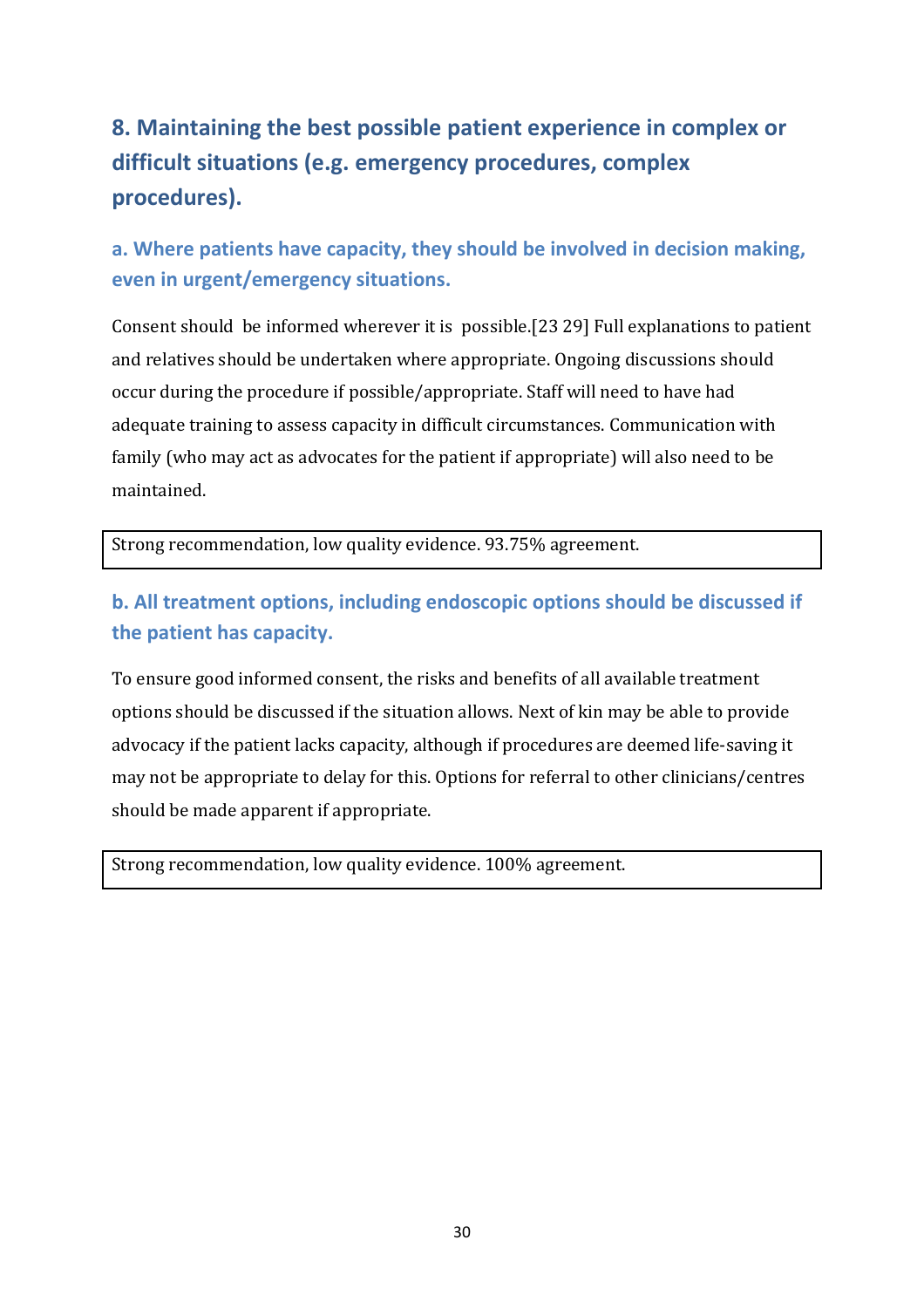## **9. Can pre-assessment help optimise the patient experience of GI endoscopy?**

Pre-assessment has been utilised in the surgical world for some time, initially in response to the new deal for doctors which reduced working hours, with a resulting development in nursing roles to cover services such as the assessment required before surgery.[\[84\]](#page-44-5) As well as making an assessment of patient suitability for procedures, and to communicate details of the risk and benefits, it also provides an opportunity to address issues that may influence patient experience.

### **a. Pre-assessment should be conducted by an individual able to explain the procedure, preparation, and follow up.**

This can be either a medical staff member (doctor) or a member of nursing staff trained in pre-assessment and consent. It allows for detailed discussion about the planned procedure, as well as a discussion about the risks, benefits, and alternative. Staff delivering pre-assessment clinics should be appropriately trained to perform these tasks. It has been shown in the surgical field that there are fewer late cancellations[\[85\]](#page-44-6) and few complications when pre-assessment is performed by nursing staff.[\[86\]](#page-44-7)

Strong recommendation, moderate quality evidence. 100% agreement.

#### **b. Pre-assessment allows time for dissemination of information about the procedure.**

Information can be provided and discussed at the time of pre-assessment, with understanding then checked again when attending for the procedure. An NHS Improvement document suggests pre-assessment allows better understanding of the procedure,[\[41\]](#page-41-3) which has been shown to have an associated improvement in attendance.[\[87\]](#page-44-8) Information can be provided in several different ways, and has been shown to be effective at addressing patient questions and concerns – through provision of written leaflets,[\[52](#page-42-1) [88\]](#page-44-9) face-to-face discussions, or more innovative methods such as providing videos.[\[32](#page-40-6) [89](#page-44-10) [90\]](#page-44-11)

Strong recommendation, moderate quality evidence. 93.75% agreement.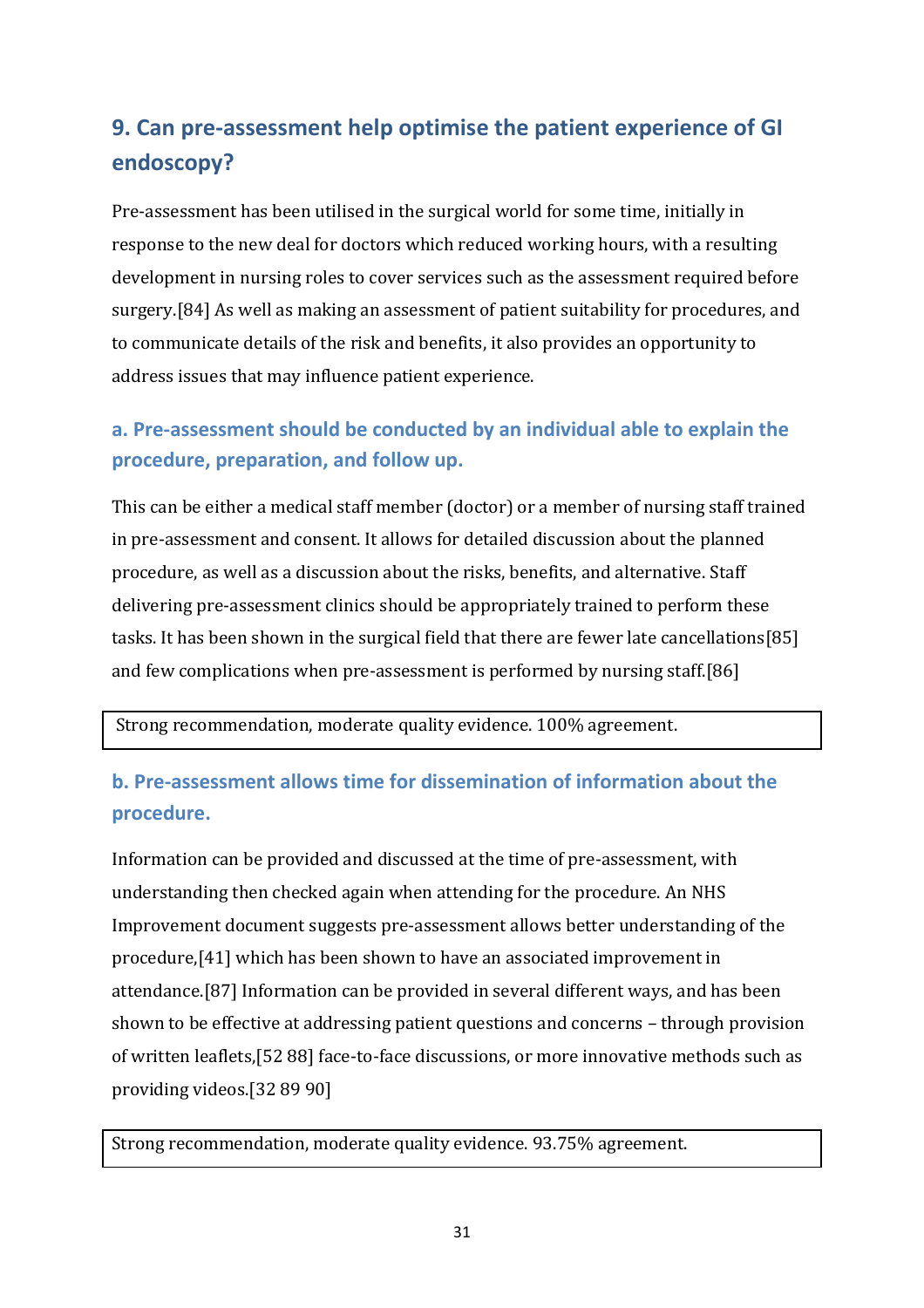### **c. Pre-assessment allows information to be given so that patients can make a decision regarding sedation regimen in an informed manner.**

Patients can be provided with data on risks/benefits of the various sedation techniques available to them. Ideally, this information should be provided in written format in advance of the pre-assessment clinic, with a decision about sedation made at preassessment. If, however, pre-assessment occurs immediately after the decision to refer for the test (for example, in the clinic) then the information can be provided, and a final decision made about sedation later. If decisions are made in advance, the effect of anxiety on their decision-making at the time of the procedure is reduced.

Strong recommendation, low quality evidence. 93.75% agreement.

#### **d. Pre-assessment allows patients time to ask questions and have them answered.**

In a study where consent documentation and information sheets were shown to patients and lawyers who specialised in medico-legal cases, it was proposed that there should be around 2 weeks between receiving the information and completing consent, and more than one opportunity to discuss the procedure.[\[52\]](#page-42-1) Whilst a time period as long as 2 weeks may not be needed, pre-assessment allows some time to ask questions and process the information being provided to be built into the endoscopy patient pathway. In those where consent is completed in advance of the procedure, a brief confirmation of consent should be completed by the endoscopist on attending the unit.

Strong recommendation, low quality evidence. 100% agreement.

### **e. Pre-assessment allows pre-procedure anxiety to be assessed and addressed.**

Anxiety reduction is complex, but qualitative work has shown an improvement in anxiety when patients attend pre-assessment clinic (taken from orthopaedic practice).[\[91\]](#page-44-12) This is transferrable to the endoscopy setting – one small study shows that even in inpatient cases, there is reduced anxiety, better tolerated procedures, and a reduction in sedation use when patients had been pre-assessed by an endoscopy nurse.[\[92\]](#page-45-0) Identifying those with high levels of pre-procedure anxiety may allow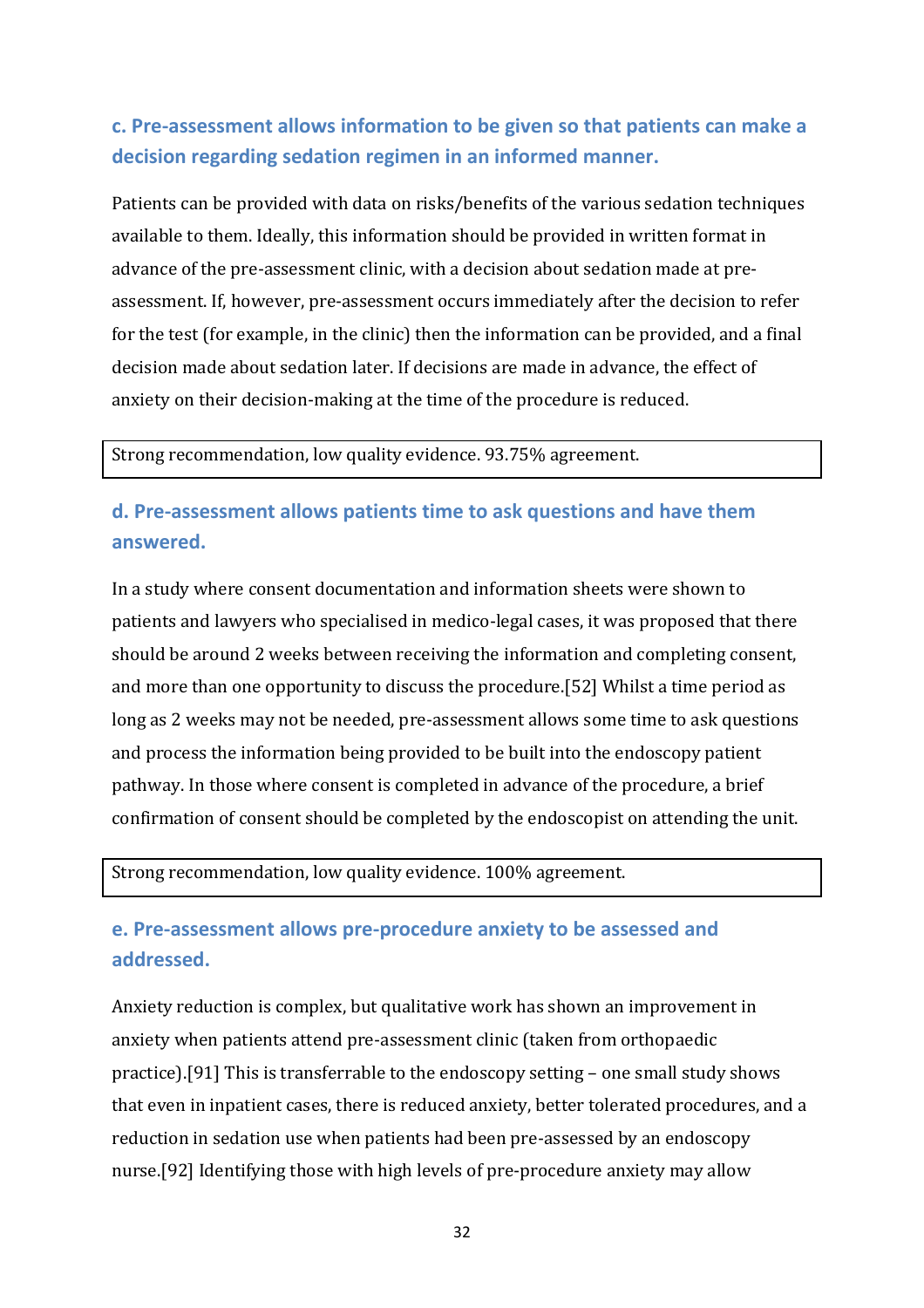selection for sedation in order to improve tolerance.[\[74\]](#page-43-5) Fewer slots are wasted through "did not attend" episodes if the patients go through a pre-assessment process first.[\[41\]](#page-41-3)

Strong recommendation, moderate quality evidence. 93.75% agreement.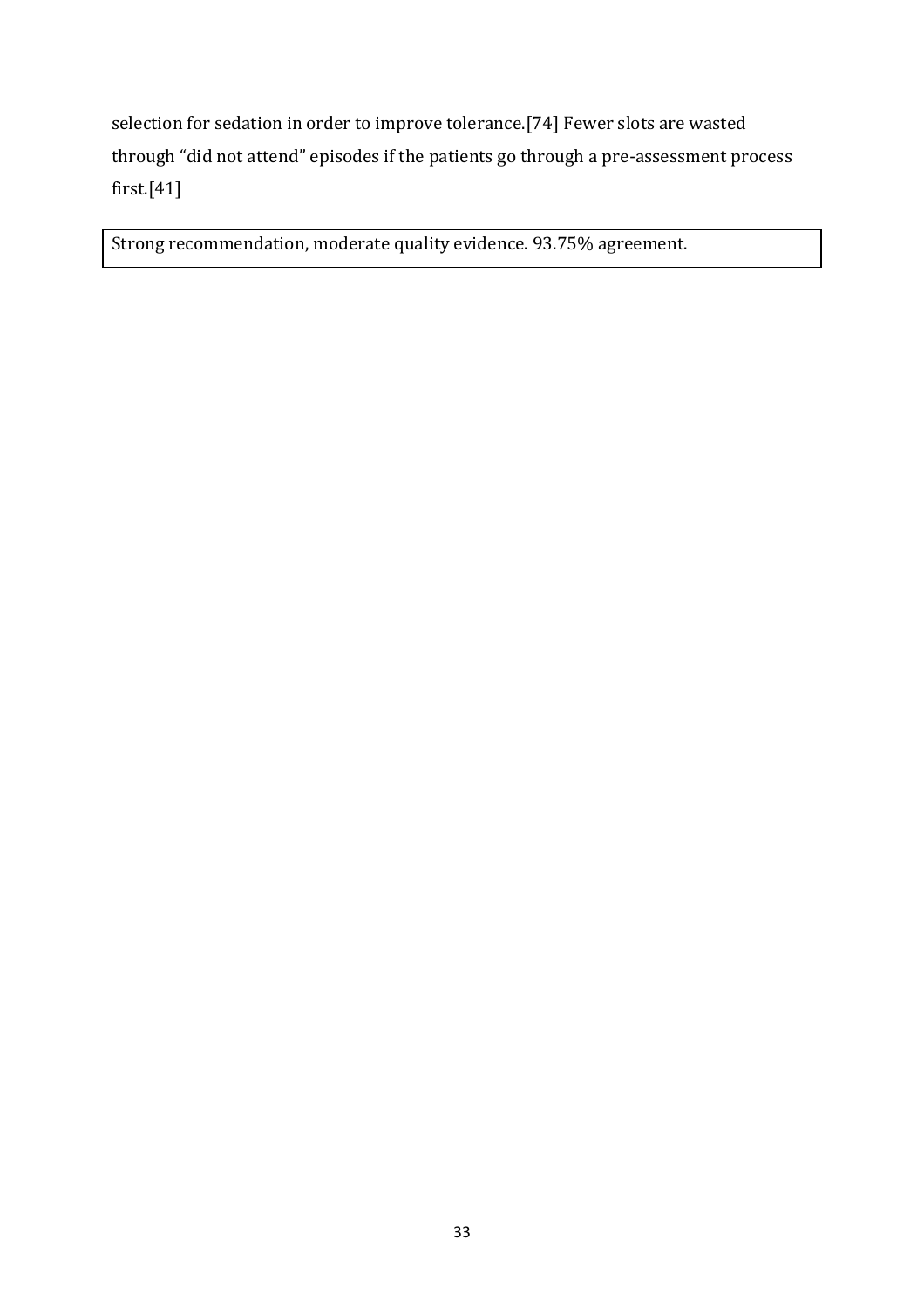# **10. What aspects of departmental and endoscopist organisation and training are required in order to provide optimal patient experience?**

### **a. Staff should be correctly trained to deliver safe and accurate endoscopic procedures, whilst maintaining a positive patient experience.**

JAG accreditation standards ensure that a unit meets agreed levels on clinical quality, the quality of the patient experience, workforce, and training.[\[93\]](#page-45-1) Keeping up to date with these domains should ensure a unit performs at the peak of its ability. On-going training of staff should be encouraged and clear guidelines and policies on practice will be key to delivering high quality services.

Strong recommendation, low quality evidence. 100% agreement.

### **b. Units should be staffed and stocked adequately in order that lists run smoothly and without unnecessary delays or changes.**

The use of WHO checklists[\[83\]](#page-44-4) will ensure that details of the procedures being performed are known, and equipment collected as needed to ensure smooth running of the list. Unit management and endoscopy user group meetings will ensure up to date information about equipment required, and current stock levels. A "huddle" at the start of each list or day will ensure all staff are introduced to each other, establish if the case mix is appropriate for the staff in the room and vice versa, and have been shown to improve staff awareness and help to reduce patient harm.[\[94\]](#page-45-2)

#### Strong recommendation, low quality evidence. 100% agreement.

**c. Interruptions to procedures and lists should be minimised in order to reduce distractions and stress for the patient, the endoscopist, and the staff in the room.**

Distractions (such as noise, conversations, additional tasks to the procedure in hand) in the surgical setting have been shown to prolong the time taken for procedures to be performed, with an associated deterioration in the quality of performance in less experienced practitioners (but no loss of quality in more experienced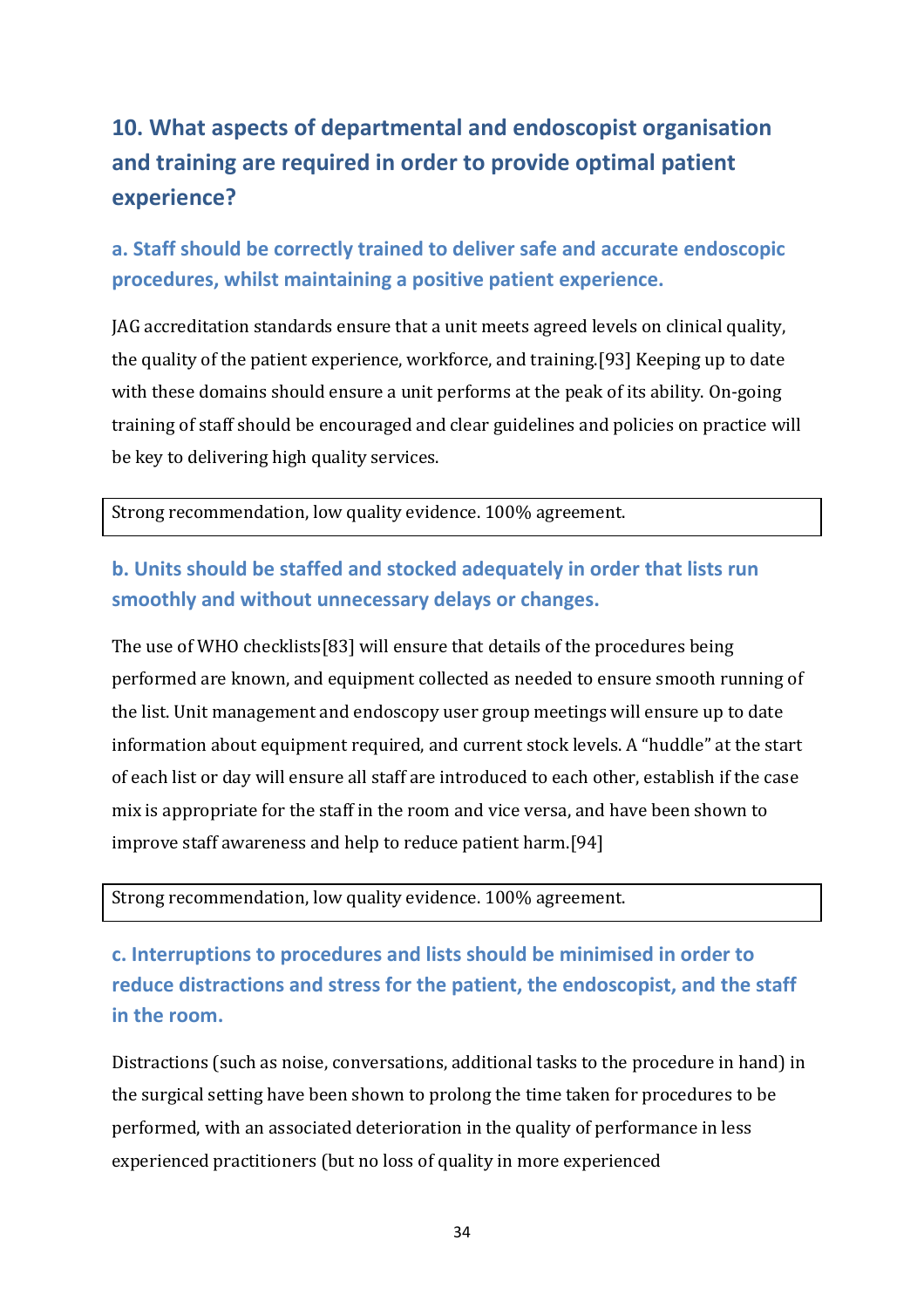practitioners).[\[95\]](#page-45-3) Allowing a list to run as smoothly as possible may also reduce drop off in performance towards the end of the session – it has been demonstrated that ADR declines towards the end of a list, despite other endoscopic factors (length of procedure, depth of insertion etc.) remaining constant.[\[96\]](#page-45-4)

Strong recommendation, low quality evidence. 100% agreement.

### **d. The patient should remain the focus of attention when in the procedure room.**

The personal manner of the endoscopist, and the nursing and support staff are important to the patient.[\[18\]](#page-39-4) This interaction should continue during the procedure. Feedback from the patient during the procedure will allow adjustments to be made to ensure the experience is as good as possible, and some assessment tools developed allow for several episodes of patient feedback.[\[31\]](#page-40-5) Qualitative research has also shown that patients pick up on extra noise in the room, as well as the presence of unnecessary people,[\[17\]](#page-39-3) all of which may impact negatively on their overall experience. As the focus should be on the patient, there should be an aspiration to streamline nursing duties and paperwork to allow this focus.

Strong recommendation, low quality evidence. 100% agreement.

## **e. Feedback on patient experience should be available to individual endoscopists and to the staff body at departmental meetings in order to guide future changes to practice or highlight current good practice.**

Feedback to endoscopists on procedural quality indicators (such as caecal intubation rates, adenoma detection rates, etc.) leads to improvements in performance.[\[97\]](#page-45-5) Studies have also included patient satisfaction scores in this feedback, although there did not appear to be an impact on these scores after feedback.[\[98\]](#page-45-6) However, drawing attention to good practice, and allowing other endoscopists within a unit to see how they compare will foster an environment where positive change can be made.

Strong recommendation, low quality evidence. 93.75% agreement.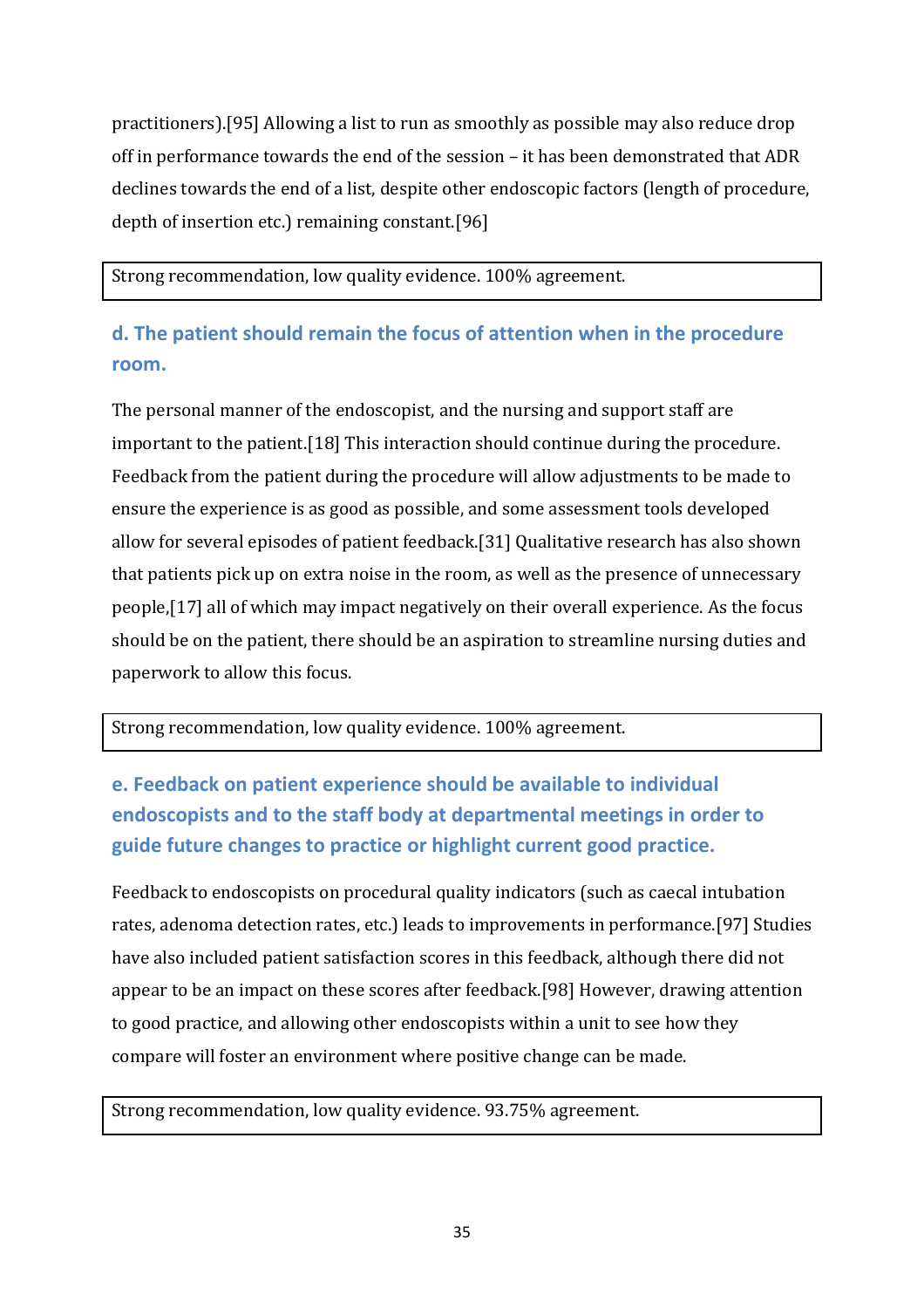#### **Statements not included**

Over the course of the voting rounds, 4 draft statements were merged into other statements. 4 draft statements did not have consensus reached and were therefore not included in the final document.

Three of these statements focused on the provision of deep sedation for endoscopic procedures (one statement for each of lower GI endoscopy, upper GI endoscopy, and ERCP/EUS). The GDG felt quite strongly that there is evidence to support the use of deep sedation (i.e. propofol) for ERCP and EUS. A meta-analysis of propofol as a sedative agent demonstrated good safety, recovery, and patient tolerance profiles,[\[79\]](#page-44-0) and is frequently used worldwide. A UK ERCP benchmarking project demonstrated only 3% of ERCP were performed under propofol or general anaesthetic in 2012.[\[99\]](#page-45-7) Previous audit of ERCP practice suggested that in cases where conscious sedation was used, one third received doses of midazolam greater than 5mg,[\[100\]](#page-45-8) despite guidelines suggesting no more than 5mg should be used.[\[101\]](#page-45-9) The GDG felt that all units should be able to access deep sedation or anaesthesia for ERCP and EUS (as per statement 7d) but currently this option could not be offered routinely to patients, as making such a recommendation would currently be unachievable for most units. This reflects current service provision, and the current UK recommendation that deep sedation should only be administered by an anaesthetist. It was felt that the evidence for deep sedation in colonoscopy and upper GI endoscopy was less compelling with a meta-analysis suggesting that propofol did not provide better sedative effect than traditional sedation techniques, but safety was maintained..[\[79\]](#page-44-0) Use of deep sedation for prolonged colonoscopic procedures, such as for large endoscopic mucosal resections of endoscopic submucosal dissections may also need to be considered separately to standard colonoscopy.[\[102\]](#page-45-10) As purpose of this position statement is to optimise patient experience, but without recommending provision of a service that is currently not possible to deliver, all recommendations about deep sedation were removed. The GDG feel this is an area where recommendations may change in the future, and certainly in the case of ERCP and EUS, there should be a drive to offer deep sedation routinely.

A final statement explored the use of transnasal or ultrathin upper GI endoscopy. A recent UK review of transnasal endoscopy (TNE) suggests it is increasingly available,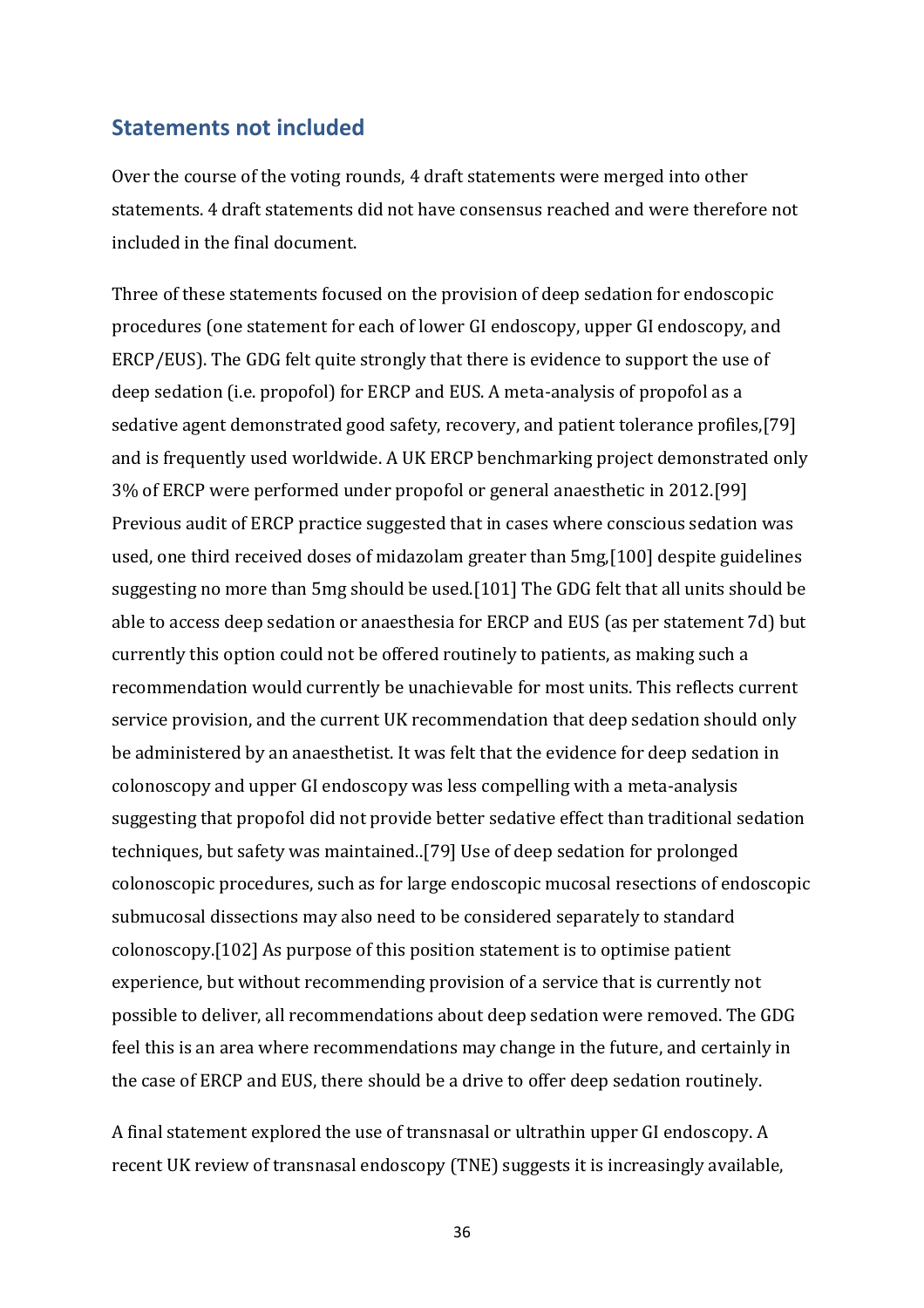well tolerated, and with good safety profile due both to the lack of sedation required and the reduced sympathetic stimulation and subsequent lower cardiovascular stress.[\[103\]](#page-45-11) Yield of TNE has been shown to be similar to standard endoscopy for Barrett's oesophagus and early gastric and oesophageal lesions, although there is some conflicting data on early gastric cancer lesions.[\[103\]](#page-45-11) It was felt by the GDG that despite the superior comfort and tolerability, the concerns with regards to imaging quality and diagnostic accuracy were too great to include this currently. It was also felt that provision of these services might be beyond the capacity of many units. However, the GDG felt this area, and indeed any new developments in all endoscopic equipment, should be kept in mind when this position statement is reviewed in the future.

#### **Discussion**

GI endoscopy is widely performed with around 1.7 million procedures performed in the United Kingdom each year. Measurement of patient experience is poorly defined and inconsistently applied. This position statement seeks to provide a structured approach to measuring patient experience. Patient experience is multifactorial and can be affected by many elements of endoscopic procedures. This statement provides a framework for endoscopy departments to ensure a positive patient experience is delivered moving beyond the rather poor measures of simple comfort scores or satisfaction surveys. Implementation of these recommendations and suggestions should be achievable for endoscopy units, without significant cost implications – for example, the cost of setting up pre-assessment services may be in part offset by fewer cancelled procedures. As yet, key performance indicators have not been formally developed, but as this area of study develops specific KPIs may be created to allow evaluation of unit performance with regards to patient experience. It will be imperative that measures of patient experience are developed robustly and are validated for use.

Patient views on experience are clearly fundamental for a statement such as this. This statement was produced by a group with wide interest in the area of patient experience with many members of the group having studied this field. Although only two patients were part of the formal group, they have extensive experience of endoscopy and represented patient views much more widely.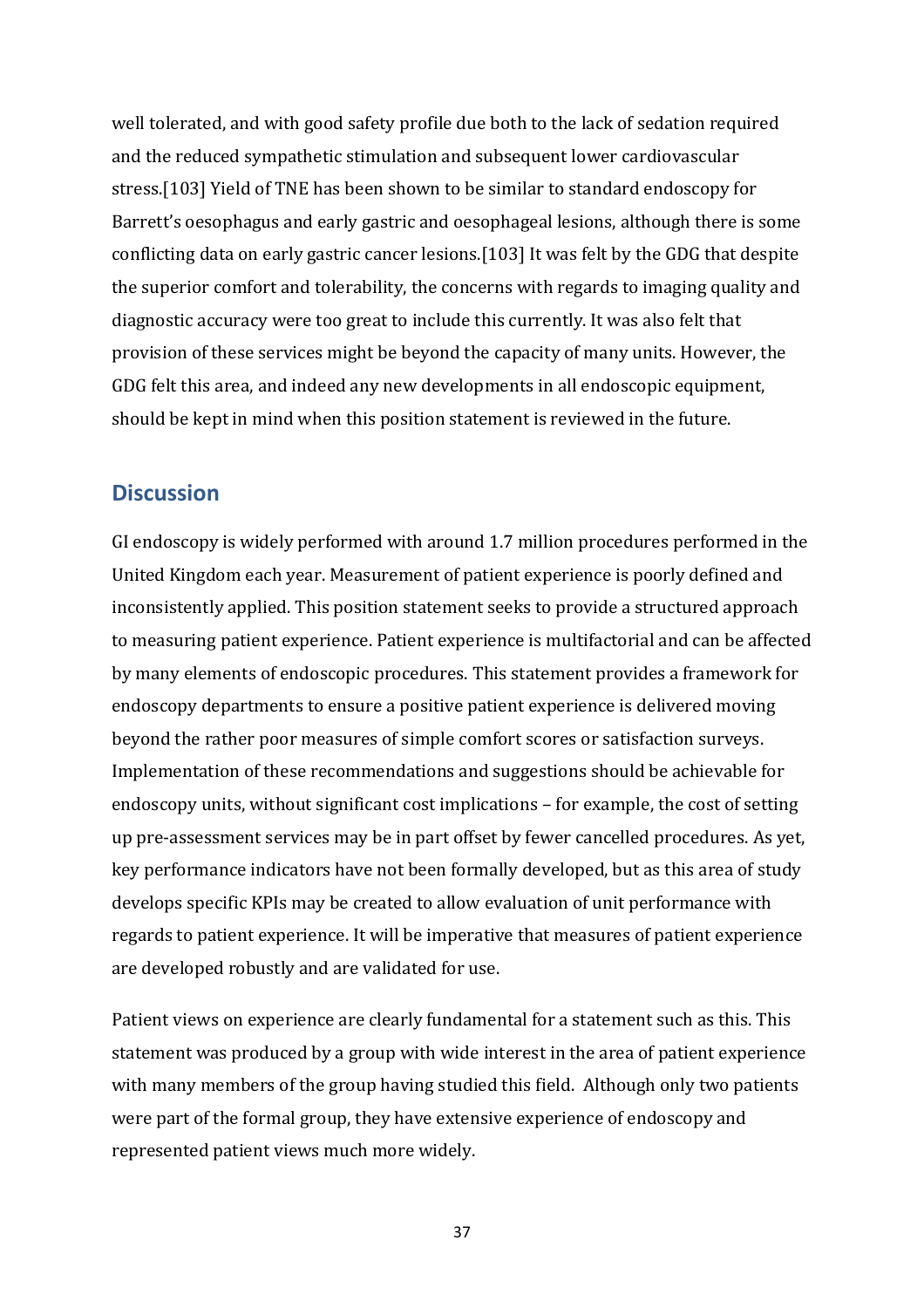**It is also noted that whilst this statement discusses how patient experience should be assessed, it does not detail when this should be assessed. Real-time feedback during the procedure is clearly important in order to maintain a positive patient experience, and patients should also have the opportunity to feedback about their experience at a later date – indeed, this is recommended in the recent ESGE guidance.[\[104\]](#page-45-12) At present, there are no patientderived validated tools to assess patient experience, although large scale studies are underway to develop such tools. Once they are available, discussions in future iterations of this statement should address the timing of collecting patient feedback, along with discussion about methods to obtain this feedback (such as postal surveys, telephone surveys, or online methods). Consideration should also be given to how results from such tools are disseminated, both within the clinical community, but also out to the patient population. It may have bearing on patient uptake of tests, with potential improvement in uptake if positive patient experience can be demonstrated.**

#### **Conclusion**

This statement provides endoscopy units with a framework to start addressing patient experience of GI endoscopy. This statement is not exhaustive and is likely to evolve over the coming years as the subject area of patient experience expands. It is also currently to be used as a guide for making changes to practice, but in the future, these recommendations may become part of unit certification. As validated, patient-derived methods for assessing patient experience come into use, this statement will need review once their role is clearer.

Box 1. Executive summary Box 2. Key domains Figure 1. Diagram of statements included/merged/discarded at each round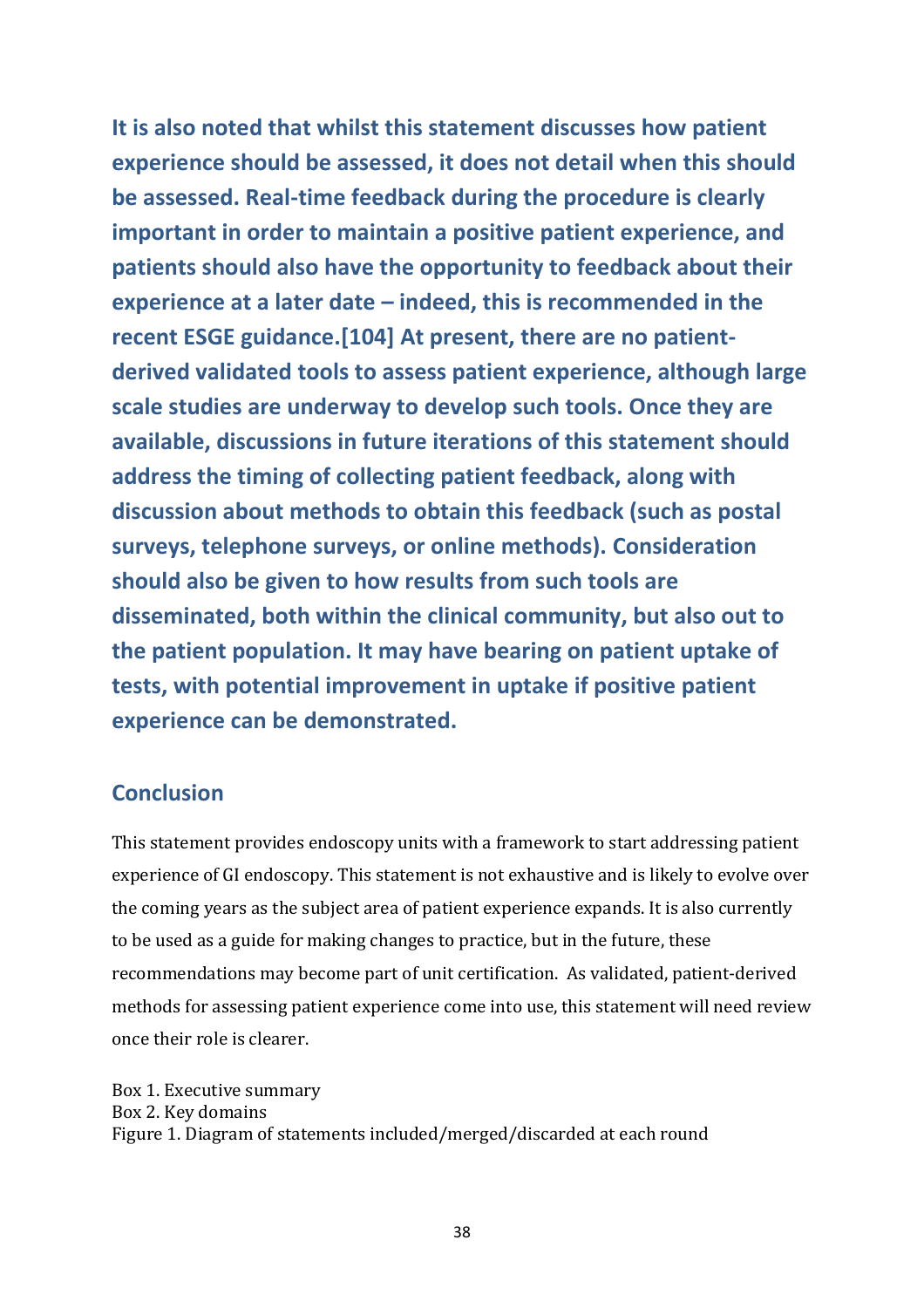#### <span id="page-38-12"></span>References

- <span id="page-38-0"></span>1. Dr Foster. The Intelligent Board 2010 - Patient Experience. 2010, [http://www.healthcaregovernance.org.au/docs/the-intelligent-board-patient](http://www.healthcaregovernance.org.au/docs/the-intelligent-board-patient-experience-2010.pdf)[experience-2010.pdf,](http://www.healthcaregovernance.org.au/docs/the-intelligent-board-patient-experience-2010.pdf) [http://www.healthcaregovernance.org.au/docs/the](http://www.healthcaregovernance.org.au/docs/the-intelligent-board-patient-experience-2010.pdfOnline)[intelligent-board-patient-experience-2010.pdfOnline](http://www.healthcaregovernance.org.au/docs/the-intelligent-board-patient-experience-2010.pdfOnline) First.
- <span id="page-38-1"></span>2. Francis R. Report of the Mid Stafforshire NHS Foundation Trust Public Enquiry - Executive summary, 2013.
- <span id="page-38-2"></span>3. Darzi A. High quality care for all: NHS next stage review final report. 2008, https:/[/http://www.gov.uk/government/uploads/system/uploads/attachment\\_](http://www.gov.uk/government/uploads/system/uploads/attachment_data/file/228836/7432.pdf) [data/file/228836/7432.pdf,](http://www.gov.uk/government/uploads/system/uploads/attachment_data/file/228836/7432.pdf) https:/[/http://www.gov.uk/government/uploads/system/uploads/attachment\\_](http://www.gov.uk/government/uploads/system/uploads/attachment_data/file/228836/7432.pdfOnline) [data/file/228836/7432.pdfOnline](http://www.gov.uk/government/uploads/system/uploads/attachment_data/file/228836/7432.pdfOnline) First.
- <span id="page-38-3"></span>4. Giordano LA, Elliott MN, Goldstein E, et al. Development, implementation, and public reporting of the HCAHPS survey. *Med Care Res Rev* 2009;**67**:27-37, Online First.
- <span id="page-38-4"></span>5. Price RA, Elliott MN, Zaslavsky AM, et al. Examining the role of patient experience surveys in measuring health care quality. *Med Care Res Rev* 2014;**71**:522-54, Online First.
- <span id="page-38-5"></span>6. Global Rating Scale. Secondary. [http://www.globalratingscale.com.](http://www.globalratingscale.com/)
- <span id="page-38-6"></span>7. Brown SR, Bevan R, Rubin GP, et al. Patient derived measures of GI endoscopy: a meta-narrative review of the literature. *Gastrointest Endosc* 2014;**81**:1130-40.e9, Online First.
- <span id="page-38-7"></span>8. Jaeschke R, Guyatt GH, Dellinger P, et al. Use of GRADE grid to reach decisions on clinical practice guidelines when consensus is elusive. *BMJ* 2008;**337**:a744, Online First.
- <span id="page-38-8"></span>9. Atkins D, Best D, Briss PA, et al. Grading quality of evidence and strength of recommendations. *BMJ* 2004;**328**:1490, Online First.
- <span id="page-38-9"></span>10. National Quality Board. Improving experiences of care: Our shared understanding and ambition. 2015, https:/[/http://www.england.nhs.uk/wp](http://www.england.nhs.uk/wp-content/uploads/2015/01/improving-experiences-of-care.pdf)[content/uploads/2015/01/improving-experiences-of-care.pdf,](http://www.england.nhs.uk/wp-content/uploads/2015/01/improving-experiences-of-care.pdf) https:/[/http://www.england.nhs.uk/wp-content/uploads/2015/01/improving](http://www.england.nhs.uk/wp-content/uploads/2015/01/improving-experiences-of-care.pdfOnline)[experiences-of-care.pdfOnline](http://www.england.nhs.uk/wp-content/uploads/2015/01/improving-experiences-of-care.pdfOnline) First.
- <span id="page-38-10"></span>11. de Silva D. Evidence scan: Measuring patient experience. 2013, [http://www.health.org.uk/sites/default/files/MeasuringPatientExperience.pdf,](http://www.health.org.uk/sites/default/files/MeasuringPatientExperience.pdf) [http://www.health.org.uk/sites/default/files/MeasuringPatientExperience.pdfO](http://www.health.org.uk/sites/default/files/MeasuringPatientExperience.pdfOnline) [nline](http://www.health.org.uk/sites/default/files/MeasuringPatientExperience.pdfOnline) First.
- <span id="page-38-11"></span>12. McEntire J, Sahota J, Hydes T, et al. An evaluation of patient attitudes to colonoscopy and the importance of endoscopist interaction and the endoscopy environment to satisfaction and value. *Scand J Gastroenterol* 2013;**48**(3):366-73, Online First.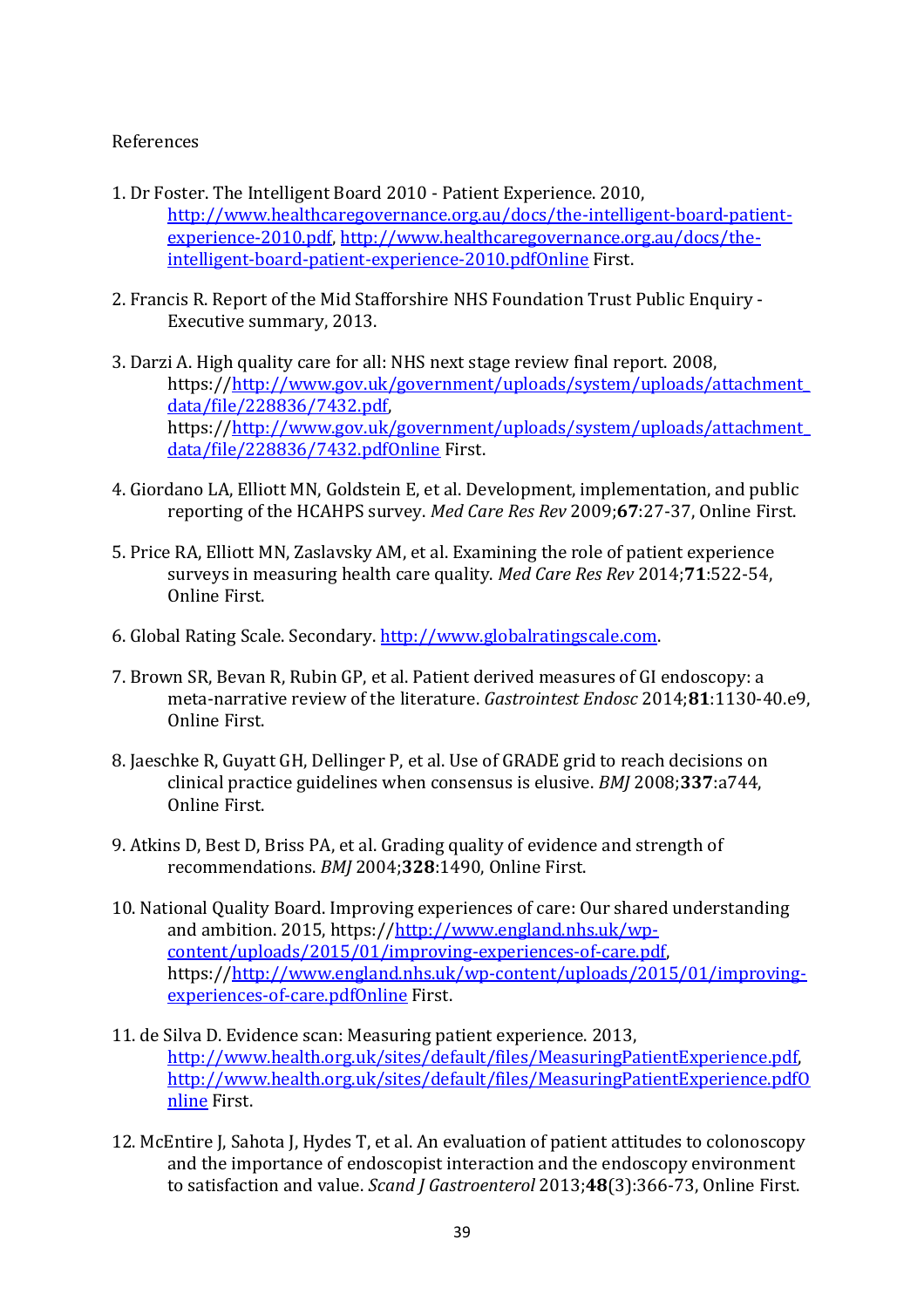- <span id="page-39-11"></span>13. Weldring T, Smith SMS. Patient-reported outcomes (PROs) and patient-reported outcomes measures (PROMs). *Health Serv Insights* 2013;**6**:61-68, Online First.
- <span id="page-39-0"></span>14. Dawson J, Fitzpatrick R, Carr A, et al. Questionnaire on the perceptions of patients about total hip replacement. *Bone Joint Surg* 1996;**78**:185-90, Online First.
- <span id="page-39-1"></span>15. El-Matary W. Patient-reported outcome measures in inflammatory bowel disease. *Can J Gastroenterol Hepatol* 2014;**28**:536-42, Online First.
- <span id="page-39-2"></span>16. Mitchell KA, Rawl SM, Champion VL, et al. Development and psychometric testing of the colonoscopy embarrassment scale. *Western journal of nursing research* 2012;**34**:548-64 doi: 10.1177/0193945911410328published Online First: 2011/06/08].
- <span id="page-39-3"></span>17. Bevan R. Barriers to uptake of variceal screening (BUVS): focus group findings. Dissertation ed, 2014.
- <span id="page-39-4"></span>18. Hydes T, Yusuf A, Pearl DS, et al. A survey of patients' attitudes to upper gastrointestinal endoscopy indentifies the value of endoscopist-patient interactive factors. *Frontline Gastroenterol* 2011;**2**:242-48, Online First.
- <span id="page-39-5"></span>19. Department of Health. The NHS constitution. 2013, https:/[/http://www.gov.uk/government/publications/the-nhs-constitution-for](http://www.gov.uk/government/publications/the-nhs-constitution-for-england/the-nhs-constitution-for-england)[england/the-nhs-constitution-for-england,](http://www.gov.uk/government/publications/the-nhs-constitution-for-england/the-nhs-constitution-for-england) https:/[/http://www.gov.uk/government/publications/the-nhs-constitution-for](http://www.gov.uk/government/publications/the-nhs-constitution-for-england/the-nhs-constitution-for-englandOnline)[england/the-nhs-constitution-for-englandOnline](http://www.gov.uk/government/publications/the-nhs-constitution-for-england/the-nhs-constitution-for-englandOnline) First.
- <span id="page-39-6"></span>20. Abuksis G, Mor GM, Segal N. A patient education program is cost-effective for preventing failure of endoscopic procedures in a gastroenterology department. *Am J Gastroenterol* 2001;**96**:1786-90, Online First.
- <span id="page-39-7"></span>21. Hardy KJ, O'Brien SV, Furlong NJ. Information given to patients before appointments and its effect on non-attendance rate. *BMJ* 2001;**323**:1298, Online First.
- <span id="page-39-8"></span>22. Denters MJ, Deutekom M, Derkx B, et al. Patient satisfaction with the colonoscopy procedure: endoscopists overestimate the importance of adverse physical symptoms. *Frontline Gastroenterol* 2012;**3**:130-36, Online First.
- <span id="page-39-9"></span>23. Department of Health. 12 key points on consent: the law in England. 2001, [http://webarchive.nationalarchives.gov.uk/20130107105354/http:/www.dh.go](http://webarchive.nationalarchives.gov.uk/20130107105354/http:/www.dh.gov.uk/prod_consum_dh/groups/dh_digitalassets/@dh/@en/documents/digitalasset/dh_075159.pdf) [v.uk/prod\\_consum\\_dh/groups/dh\\_digitalassets/@dh/@en/documents/digitalas](http://webarchive.nationalarchives.gov.uk/20130107105354/http:/www.dh.gov.uk/prod_consum_dh/groups/dh_digitalassets/@dh/@en/documents/digitalasset/dh_075159.pdf) [set/dh\\_075159.pdf,](http://webarchive.nationalarchives.gov.uk/20130107105354/http:/www.dh.gov.uk/prod_consum_dh/groups/dh_digitalassets/@dh/@en/documents/digitalasset/dh_075159.pdf) [http://webarchive.nationalarchives.gov.uk/20130107105354/http:/www.dh.go](http://webarchive.nationalarchives.gov.uk/20130107105354/http:/www.dh.gov.uk/prod_consum_dh/groups/dh_digitalassets/@dh/@en/documents/digitalasset/dh_075159.pdfOnline) [v.uk/prod\\_consum\\_dh/groups/dh\\_digitalassets/@dh/@en/documents/digitalas](http://webarchive.nationalarchives.gov.uk/20130107105354/http:/www.dh.gov.uk/prod_consum_dh/groups/dh_digitalassets/@dh/@en/documents/digitalasset/dh_075159.pdfOnline) [set/dh\\_075159.pdfOnline](http://webarchive.nationalarchives.gov.uk/20130107105354/http:/www.dh.gov.uk/prod_consum_dh/groups/dh_digitalassets/@dh/@en/documents/digitalasset/dh_075159.pdfOnline) First.
- <span id="page-39-10"></span>24. Yanai H, Schushan-Eisen I, Neuman S, et al. Patient Satisfaction with Endoscopy Measurement and Assessment. *Digestive Diseases* 2008;**26**:75-79, <http://www.karger.com/DOI/10.1159/000109392Online> First.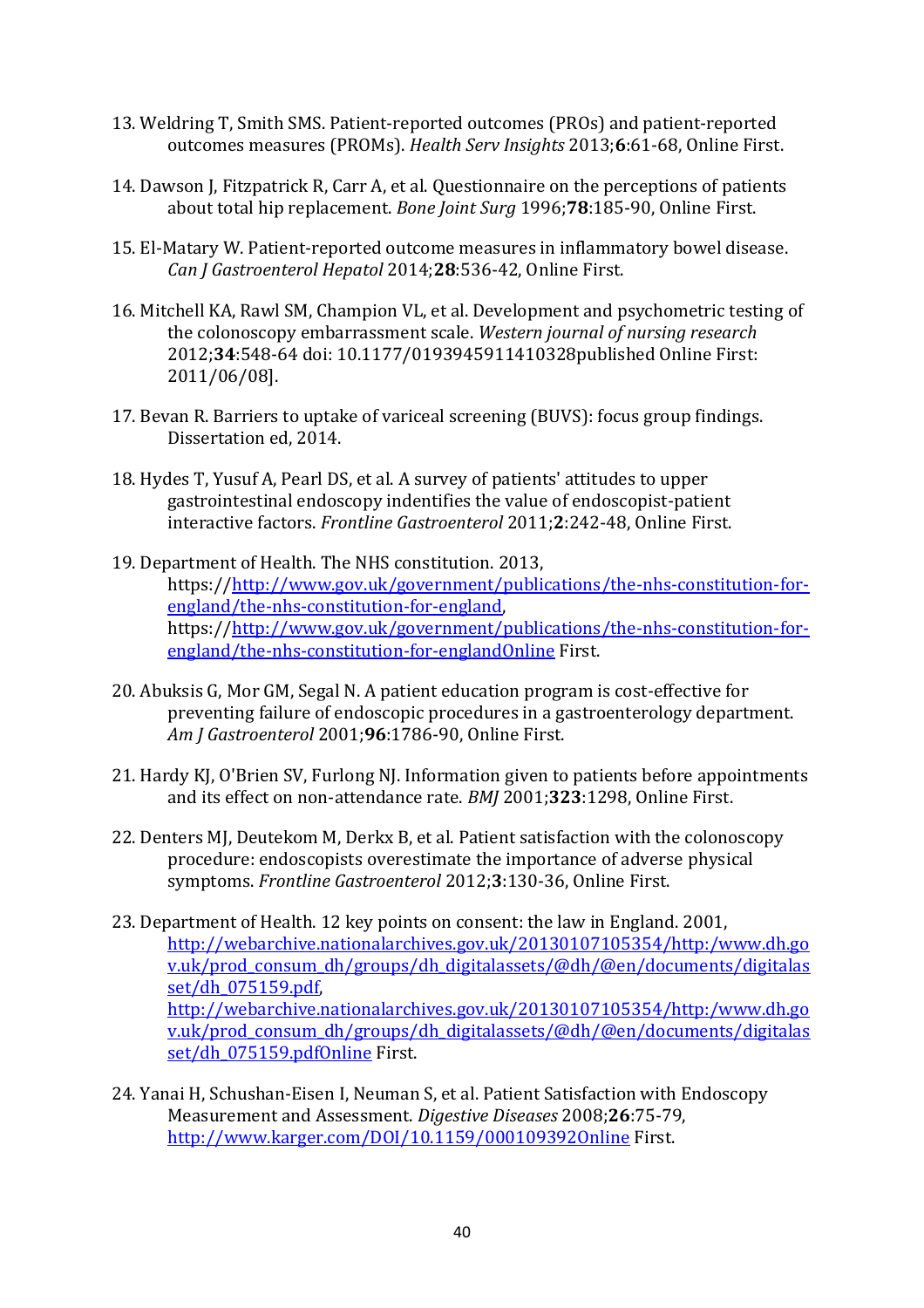- <span id="page-40-8"></span>25. Gleason ME, Harper FW, Eggly S, et al. The influence of patient expectations regarding cure on treatment decisions. *Patient Education and Counseling* 2009;**75**:263-69, Online First.
- <span id="page-40-0"></span>26. Bell RA, Kravitz RL, Thom D, et al. Unmet expectations for care and the patientphysician relationship. *J Gen Intern Med* 2002;**17**:817-24, Online First.
- <span id="page-40-1"></span>27. Department of Health. Liberating the NHS: No decision about me, without me - Government response to the consultation. 2012, https://consultations.dh.gov.uk/choice/choice-futureproposals/supporting\_documents/Choice%20consultation%20%20No%20decis on%20about%20me%20without%20me.pdf(18444), https://consultations.dh.gov.uk/choice/choice-futureproposals/supporting\_documents/Choice%20consultation%20%20No%20decis on%20about%20me%20without%20me.pdfOnline First.
- <span id="page-40-2"></span>28. Staff DM, Saeian K, Rochling F, et al. Does open access endoscopy close the door to an adequately informed patient? *Gastrointest Endosc* 2000;**52**:212-17, Online First.
- <span id="page-40-3"></span>29. Shepherd H, Hewett D. Guidance for obtaining a valid consent for elective endoscopic procedures. BSG Guidelines in Gastroenterology, 2008.
- <span id="page-40-4"></span>30. JAG. Trainee certification overview. Secondary Trainee certification overview. [http://www.thejag.org.uk/TrainingforEndoscopists/EndoscopyTrainees/Traine](http://www.thejag.org.uk/TrainingforEndoscopists/EndoscopyTrainees/TraineeCertification/Overview.aspx) [eCertification/Overview.aspx.](http://www.thejag.org.uk/TrainingforEndoscopists/EndoscopyTrainees/TraineeCertification/Overview.aspx)
- <span id="page-40-5"></span>31. Rostom A, Ross ED, Dube C, et al. Development and validation of a nurse-assessed patient comfort score for colonoscopy. *Gastrointest Endosc* 2013;**77**:255-61 doi: 10.1016/j.gie.2012.10.003published Online First: 2013/01/16].
- <span id="page-40-6"></span>32. Bytzer P, Lindeberg B. Impact of an information video before colonoscopy on patient satisfaction and anxiety - a randomized trial. *Endoscopy* 2007;**39**:710-14, Online First.
- 33. Heuss LT, Sughanda SP, Degen LP. Endoscopy teams' judment of discomfort among patients undergoing colonoscopy - how bad was it really? *Swiss Med Wkly* 2012;**142**:w13726, Online First.
- 34. Munson GW, Van Norstrand MD, O'Donnell JJ. Intraprocedural evaluation of comfort for sedated outpatient upper endoscopy and colonoscopy: the La Crosse (WI) Intra-endoscopy Sedation Comfort Score. *Gastroenterol Nurs* 2011;**34**:296-302, Online First.
- <span id="page-40-9"></span>35. Watson JP, Goss C, Phelps G. Audit of sedated versus unsedated gastroscopy: Do patients notice a difference? *Journal of Quality in Clinical Practice* 2001;**21**:26-29 doi: 10.1111/j.1440-1762.2001.00391.pp.xpublished Online First.
- <span id="page-40-7"></span>36. Williams T, Ross A, Stirling C, et al. Validation of the Global Rating Scale for endoscopy. *Scott Med J* 2013;**58**(20-21), Online First.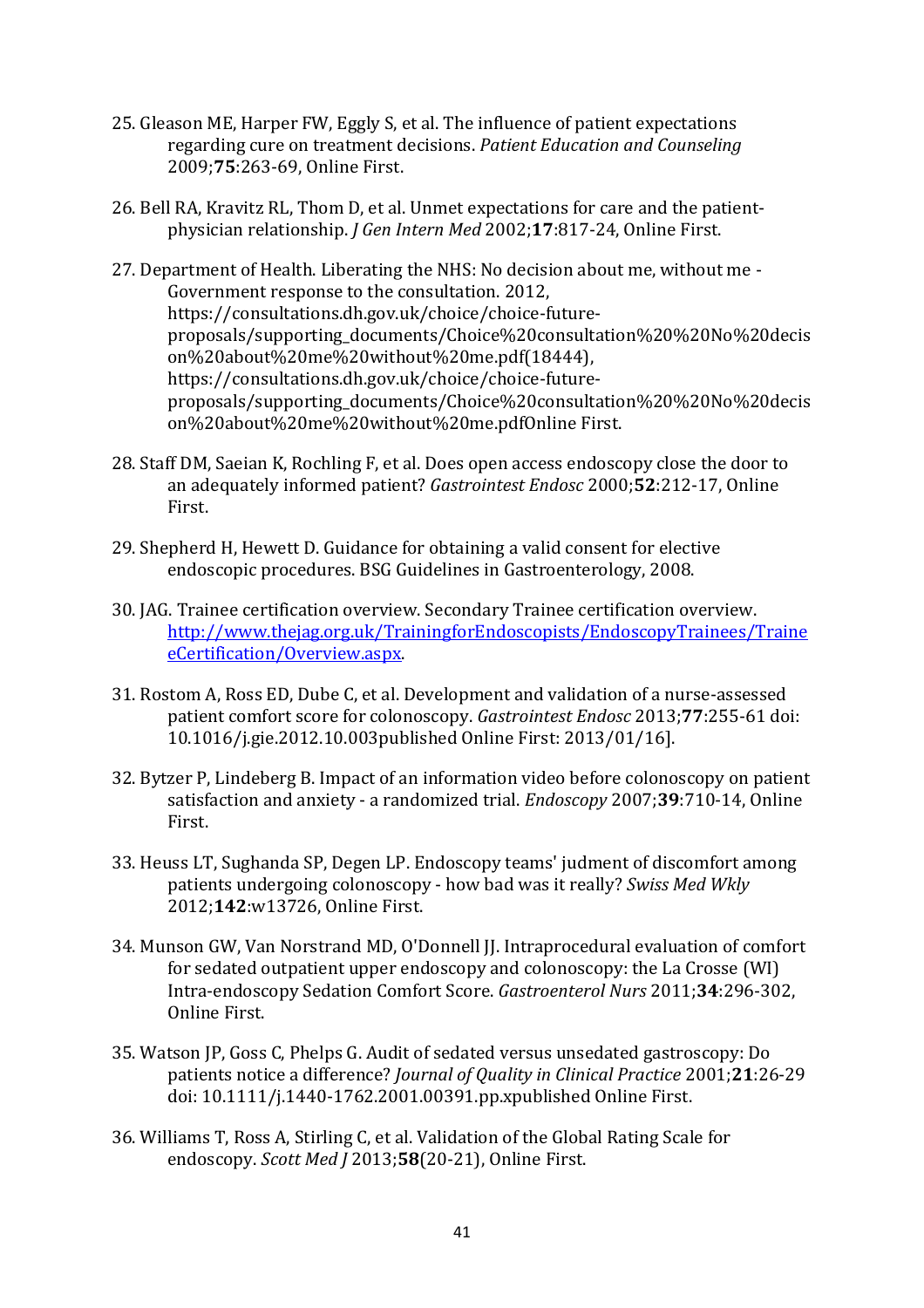- <span id="page-41-12"></span>37. Fitzpatrick R. Patient-reported outcome measures and performance measurement. In: Smith PC, Mossialos E, Papanicolas I, Leatherman S, eds. Performance measurement for health system improvement: experiences: Cambridge University Press, 2009:63-86.
- <span id="page-41-0"></span>38. Tierney M, Bevan R, Rees CJ, et al. What do patients want from their endoscopy experience? The importance of measuring and understanding patient attitudes to their care. *Frontline Gastroenterol* 2016;**7**:191-98, Online First.
- <span id="page-41-1"></span>39. Department of Health. NHS Patient Experience Framework. 2011, https:/[/http://www.gov.uk/government/uploads/system/uploads/attachment\\_](http://www.gov.uk/government/uploads/system/uploads/attachment_data/file/215159/dh_132788.pdf(17273)) [data/file/215159/dh\\_132788.pdf\(17273\),](http://www.gov.uk/government/uploads/system/uploads/attachment_data/file/215159/dh_132788.pdf(17273))  https:/[/http://www.gov.uk/government/uploads/system/uploads/attachment\\_](http://www.gov.uk/government/uploads/system/uploads/attachment_data/file/215159/dh_132788.pdfOnline) [data/file/215159/dh\\_132788.pdfOnline](http://www.gov.uk/government/uploads/system/uploads/attachment_data/file/215159/dh_132788.pdfOnline) First.
- <span id="page-41-2"></span>40. Lewis R, Appleby J. Can the English NHS meet the 18-week waiting list target? *J R Soc Med* 2006;**99**:10-13, Online First.
- <span id="page-41-3"></span>41. NHS Improvement. Rapid review of endoscopy services. 2012, https:/[/http://www.gov.uk/government/uploads/system/uploads/attachment\\_](http://www.gov.uk/government/uploads/system/uploads/attachment_data/file/215123/dh_133058.pdf(17167)) [data/file/215123/dh\\_133058.pdf\(17167\),](http://www.gov.uk/government/uploads/system/uploads/attachment_data/file/215123/dh_133058.pdf(17167))  https:/[/http://www.gov.uk/government/uploads/system/uploads/attachment\\_](http://www.gov.uk/government/uploads/system/uploads/attachment_data/file/215123/dh_133058.pdfOnline) [data/file/215123/dh\\_133058.pdfOnline](http://www.gov.uk/government/uploads/system/uploads/attachment_data/file/215123/dh_133058.pdfOnline) First.
- <span id="page-41-4"></span>42. Douglas KMJ, Potter T, Treharne GJ, et al. Rheumatology patient preferences for timing and location of out-patient clinics. *Rheumatology* 2004;**44**:80-82, Online First.
- <span id="page-41-5"></span>43. Feeney CL, Roberts NJ, Partridge MR. Do medical outpatients want 'out of hours' clinic? *BMC Health Services Research* 2005;**5**:47, Online First.
- <span id="page-41-6"></span>44. Rubin G, Bate A, George A, et al. Preferences for access to the GP: a discrete choice experiment. *Br J General Practice* 2006;**56**:743-48, Online First.
- <span id="page-41-8"></span><span id="page-41-7"></span>45. Sokol DK. Update on the UK law on consent. *BMJ* 2015;**350**:h1481, Online First.
- 46. von Wagner C, Bowyer H, Rees CJ, et al. Patient-reported experience of comfort and dignity in flexible sigmoidoscopy: Data from the NHS Bowel Scope Screening Pilot. *Gut* 2014;**63**:A137, Online First.
- <span id="page-41-9"></span>47. Varadarajulu S, Petruff C, Ramsey WH. Patient preferences for gender of endoscopists. *Gastrointest Endosc* 2002;**56**:170-73, Online First.
- <span id="page-41-10"></span>48. Farraye FA, Wong M, Hurwitz S, et al. Barriers to endoscopic colorectal cancer screening: Are women different from men? *Am J Gastroenterol* 2004;**99**:341-49, Online First.
- <span id="page-41-11"></span>49. Casey D, Ormrod G. The effectiveness of nurse-led surgical pre-assessment clinics. *Prof Nurse* 2003;**18**:685-87, Online First.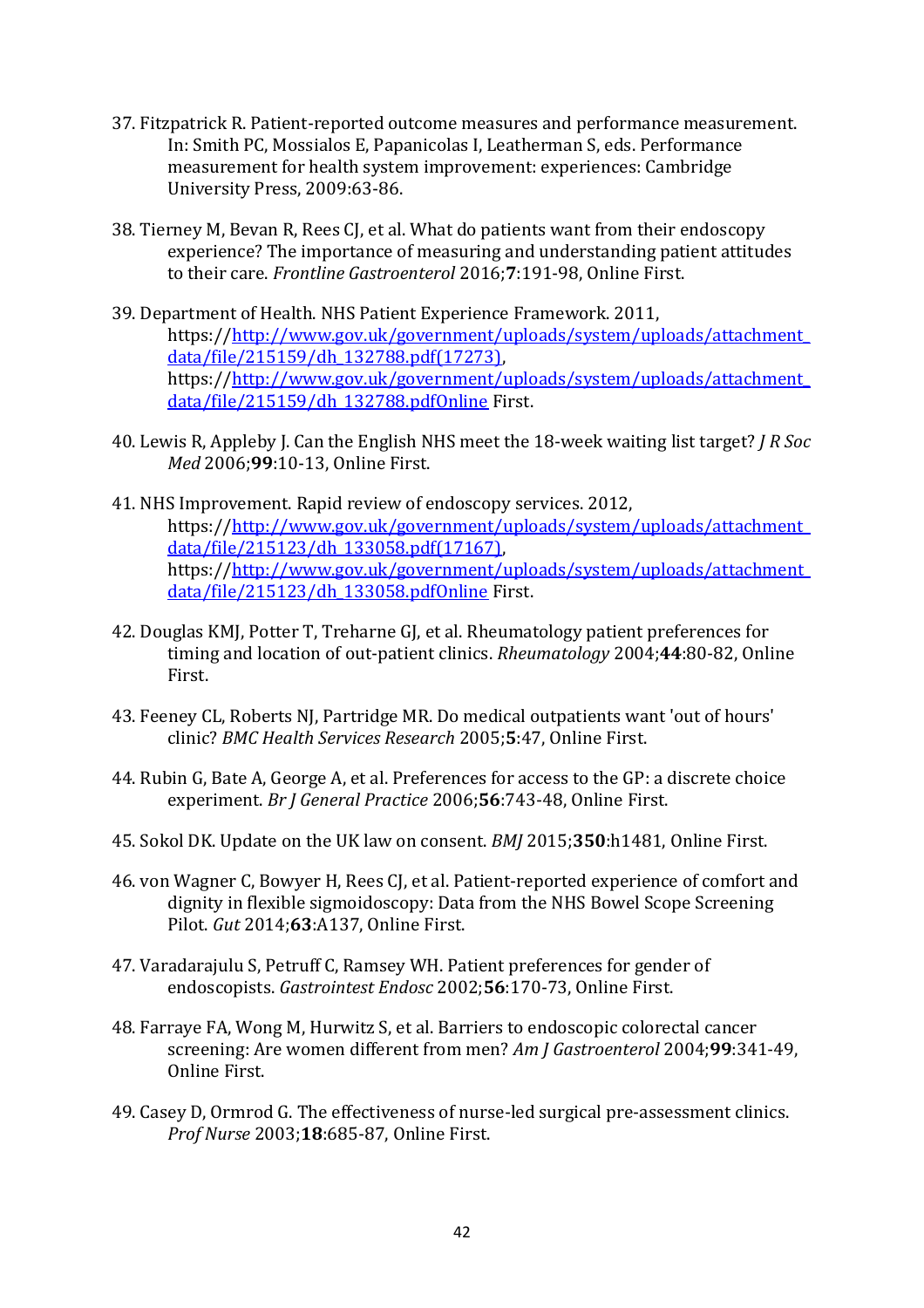- 50. Wong VK, Zhang H, Enns R. Factors associated with patient absenteeism for scheduled endoscopy. *World journal of gastroenterology : WJG* 2009;**15**:2882-86, Online First.
- <span id="page-42-0"></span>51. Segarajasingam DS, Pawlik J, Forbes GM. Informed consent in direct access colonoscopy. *J Gastroenterol Hepatol* 2007;**22**:2081-85, Online First.
- <span id="page-42-1"></span>52. Mayberry MK, Mayberry JF. Consent with understanding: a movement towards informed decisions. *Clinical Medicine* 2002;**2**:523-26, Online First.
- <span id="page-42-2"></span>53. El-Wakeel H, Taylor GJ, Tate JTT. What do patients really want to know in an informed consent procedure? A questionnaire-based survery of patients in the Bath area, UK. *J Med Ethics* 2006;**32**:612-16, Online First.
- <span id="page-42-3"></span>54. NICE. Patient experience in adult NHS services: improving the experience for people using adult NHS services (CG138). 2012, nice.org.uk/guidance/cg138, nice.org.uk/guidance/cg138Online First.
- <span id="page-42-4"></span>55. Yacavone RF, Locke III GR, Goustout CJ, et al. Factors influencing patient satisfaction with GI endoscopy. *Gastrointest Endosc* 2000;**53**:703-10, Online First.
- <span id="page-42-5"></span>56. Mayberry H, Mayberry JF. The role of an information sheet in patient led decision making about sedation and anaestheisa during gastroscopy. *Int J Clin Pract* 2008;**62**:143-47, Online First.
- <span id="page-42-6"></span>57. Government Equalities Office. Equality Act 2010: guidance, 2013.
- <span id="page-42-7"></span>58. Munch A, Aust D, Bohr J, et al. Microscopic colitis: Current status, present and future challenges: Statements of the European Microscopic Colitis Group. *J Crohns Colitis* 2012;**6**:932-45, Online First.
- <span id="page-42-8"></span>59. NHS England. Accessible Information Standard update. 2015, [http://www.england.nhs.uk/wp-content/uploads/2015/07/access-info-upd](http://www.england.nhs.uk/wp-content/uploads/2015/07/access-info-upd-july-15.pdf)[july-15.pdf,](http://www.england.nhs.uk/wp-content/uploads/2015/07/access-info-upd-july-15.pdf) [http://www.england.nhs.uk/wp-content/uploads/2015/07/access](http://www.england.nhs.uk/wp-content/uploads/2015/07/access-info-upd-july-15.pdfOnline)[info-upd-july-15.pdfOnline](http://www.england.nhs.uk/wp-content/uploads/2015/07/access-info-upd-july-15.pdfOnline) First.
- <span id="page-42-9"></span>60. NHS England. Major breakthrough in NHS Transparency as consultant mortality data goes online for first time. NHS england website, 2013.
- <span id="page-42-10"></span>61. Bevan G, Hood C. What's measured is what matters: targets and gaming in the English public healthcare system. *Public Administration* 2006;**84**:517-38, Online First.
- <span id="page-42-11"></span>62. Neuburger J, Cromwell DA, Hutchings A, et al. Funnel plots for comparing provider performance based on patient-reported outcome measures. *BMJ Qual Saf* 2011;**20**:1020-26, Online First.
- 63. Noyez L. Control charts, Cusum techniques and funnel plots. A review of methods for monitoring performance in healthcare. *Interact Cardiovasc Thorac Surg* 2009;**9**:494-99, Online First.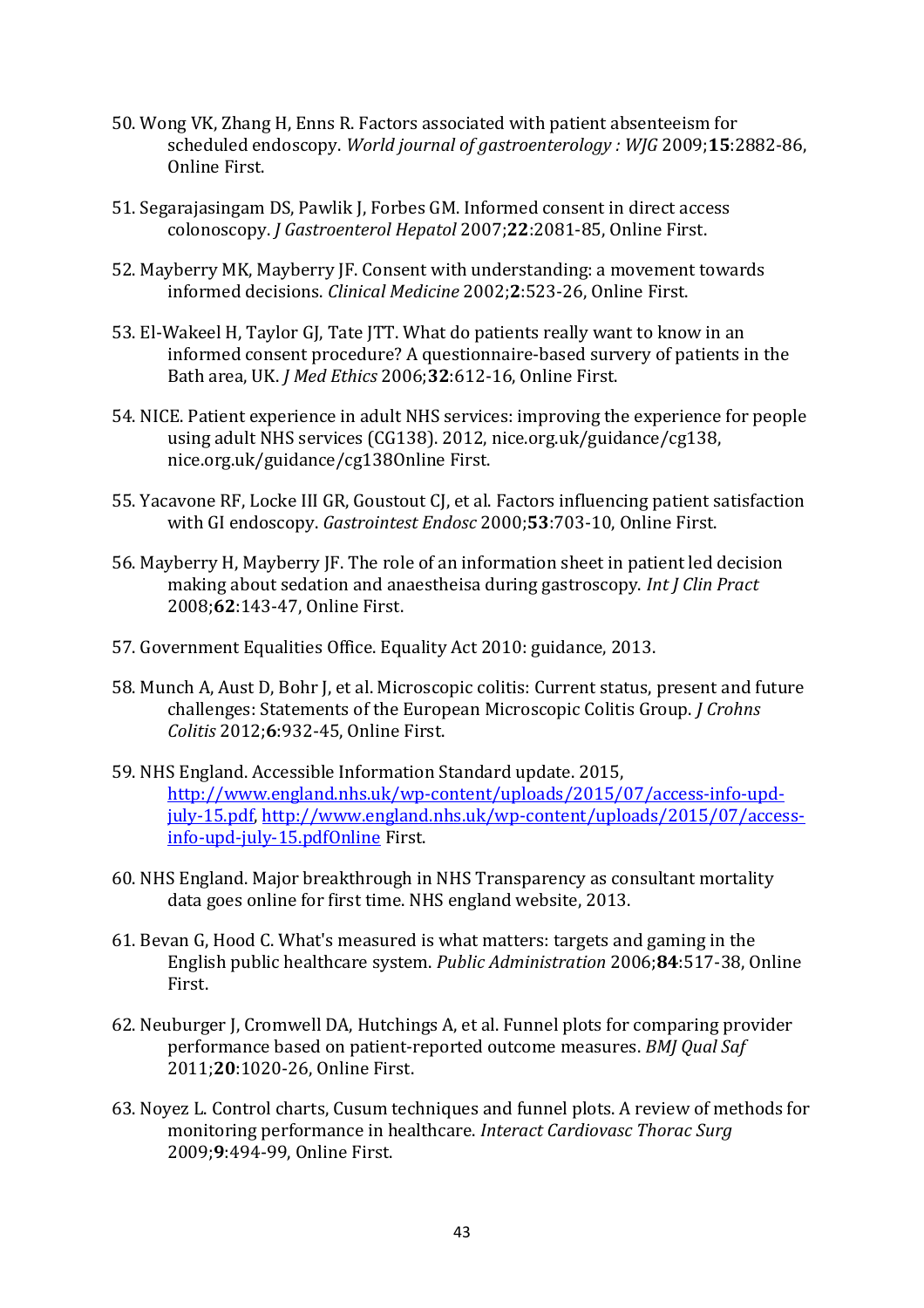- 64. Spiegelhalter DJ. Funnel plots for comparing institutional performance. *Statist Med* 2005;**24**:1185-202, Online First.
- <span id="page-43-0"></span>65. Spodik M, Goldman J, Merli K, et al. Providing an endoscopy report to patients after a procedure: a low-cost intervention with high returns. *Gastrointest Endosc* 2008;**67**:103-11, Online First.
- <span id="page-43-1"></span>66. Rubin DT, Ulitsky A, Poston J, et al. What is the most effective way to communicate results after endoscopy? *Gastrointest Endosc* 2007;**66**:108-12, Online First.
- <span id="page-43-2"></span>67. Veselis RA, Reinsel RA, Feshchenko VA, et al. The comparative amnestic effects of midazolam, propofol, thiopental, and fentanyl at equisedative concentrations. *Anaesthesiology* 1997;**87**:749-64, Online First.
- <span id="page-43-3"></span>68. Haynes A, Buffum M. Educating patients after conscious sedation for gastrointestinal procedures. *Gastroenterol Nurs* 2001;**24**:54-57, Online First.
- <span id="page-43-4"></span>69. Aljebreen AM, Almadi MA, Leung FW. Sedated vs unsedated colonoscopy: a prospective study. *World journal of gastroenterology : WJG* 2014;**20**:5113-18, Online First.
- 70. Leung FW. Methods of reducing discomfort during colonoscopy. *Dig Dis Sci* 2008;**53**:1462-67, Online First.
- 71. Petrini JL, Egan JV, Hahn WV. Unsedated colonoscopy: patient characteristics and satisfaction in a community-based endoscopy unit. *Gastrointest Endosc* 2009;**69**:567-72, Online First.
- 72. Rex DK, Imperiale TF, Portish V. Patients willing to try colonoscopy without sedation: associated clinical factors and results of a randomized controlled trial. *Gastrointest Endosc* 1999;**49**:554-59, Online First.
- 73. Terruzzi V, Paggi S, Amato A, et al. Unsedated colonoscopy: a neverending story. *World J Gastrointest Endosc* 2012;**4**:137-41, Online First.
- <span id="page-43-5"></span>74. Mulcahy HE, Kelly P, Banks MR, et al. Factors associated with tolerance to, and discomfort with, unsedated diagnostic gastroscopy. *Scan J Gastroenterol* 2001;**36**:1352-57, Online First.
- <span id="page-43-6"></span>75. Abraham N, Barkun A, LaRocque M, et al. Predicting which patients can undergo upper endoscopy comfortably without conscious sedation. *Gastrointest Endosc* 2002;**56**:180-89, Online First.
- <span id="page-43-7"></span>76. Trevisiani L, Cifala V, Sartori S, et al. Unsedated ultrathin upper endoscopy is better than convnetional endoscopy in routine outpatient gastroenterology practice: a randomized trial. *World journal of gastroenterology : WJG* 2007;**13**:906-11, Online First.
- 77. Thota PN, Zuccaro G, Vargo JJ, et al. A randomized prospective trial comparing unsedated esophagoscopy via transnasal and transoral routes using a 4mm video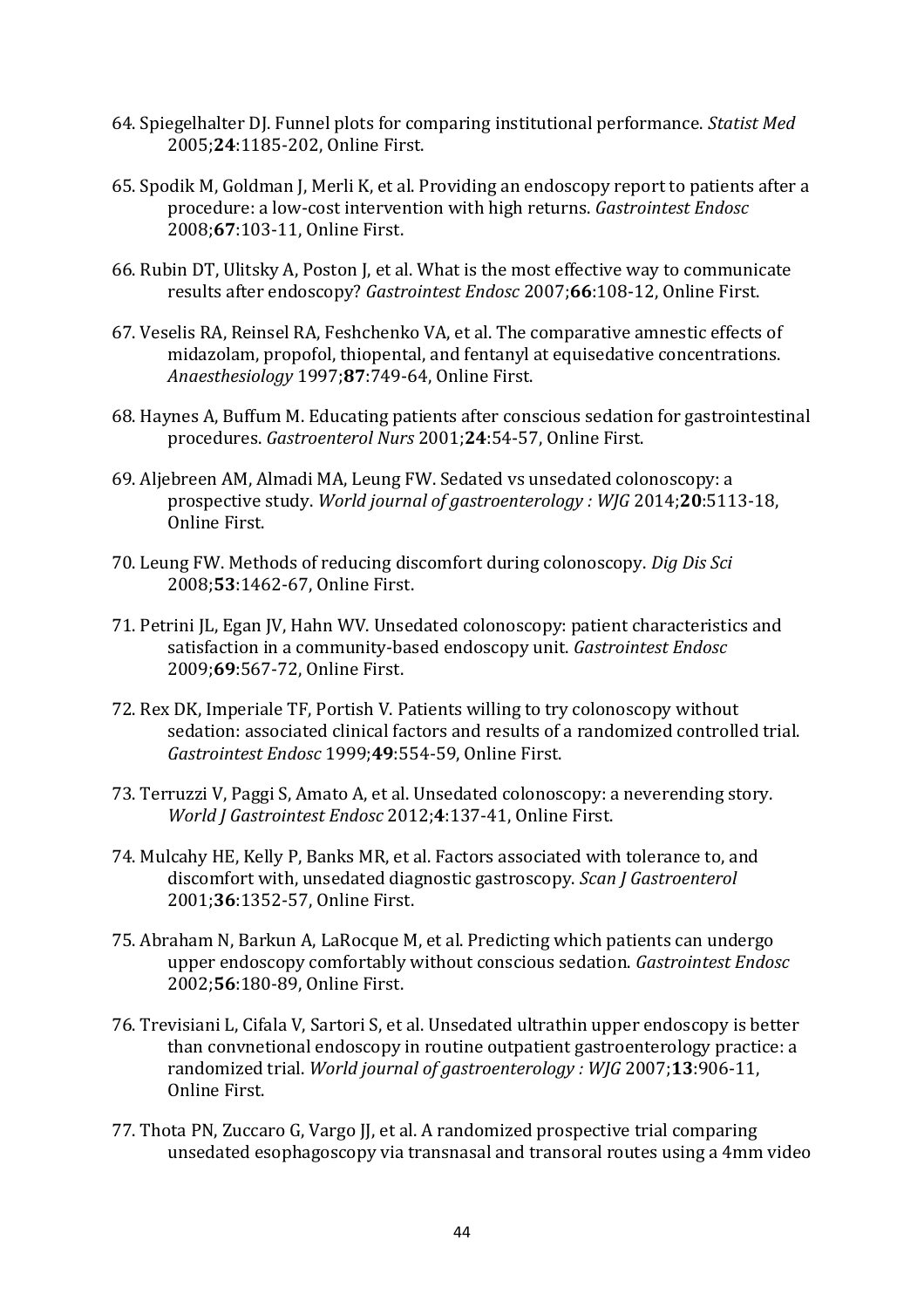<span id="page-44-12"></span>endoscope with conventional endoscopy with sedation. *Endoscopy* 2005;**37**:559- 65, Online First.

- 78. Sorbi D, Gostout CJ, Henry J, et al. Unsedated small-caliber esophagogastroduodenoscopy (EGD) versus conventional EGD: A comparative study. *Gastroenterol* 1999;**117**:1301-07, Online First.
- <span id="page-44-0"></span>79. Wang D, Chen C, Chen J, et al. The Use of Propofol as a Sedative Agent in Gastrointestinal Endoscopy: A Meta-Analysis. *PLoS One* 2013;**8**:e53311, Online First.
- <span id="page-44-1"></span>80. Haynes AB, Weiser TG, Berry WR, et al. A surgical safety checklist to reduce morbidity and mortality in a global population. *N Eng J Med* 2009;**360**:491-99, Online First.
- <span id="page-44-2"></span>81. Kwan V. Advances in gastointestinal endoscopy. *Intern Med J* 2012;**42**:116-26, Online First.
- <span id="page-44-3"></span>82. Matharoo M, Thomas-Gibson S, Haycock A, et al. Implementation of an endoscopy safety checklist. *Frontline Gastroenterol* 2014;**5**:260-65, Online First.
- <span id="page-44-4"></span>83. Vats A, Vincent CA, Nagpal K, et al. Practical challenges of introducing WHO surgical checklist: UK pilot experience. *BMJ* 2010;**340**:b5433, Online First.
- <span id="page-44-5"></span>84. UKCC. *The Scope of Professional Practice*. London: UKCC, 1992.
- <span id="page-44-6"></span>85. Reed M, Wright S, Armitage F. Nurse-led general surgical pre-operative assessment. *Journal of the Royal College of Surgeons of Edinburgh* 1997;**42**:310-13, Online First.
- <span id="page-44-7"></span>86. Jones A, Penfold P, M B. Pre-admission clerking of urology patients by nurses. *Professional Nurse* 2000;**15**:261-66, Online First.
- <span id="page-44-8"></span>87. Tibble JA, Forgacs I, Bjarnason I, et al. The effects of a preassessment clinic on nonattendance rates for day-case colonoscopy. *Endoscopy* 2000;**32**:963-65, Online First.
- <span id="page-44-9"></span>88. Felley C, Perneger TV, Goulet I, et al. Combined written and oral information prior to gastrointestinal endoscopy compared with oral information alone: a randomized trial. *BMC Gastroenterol* 2008;**8**:22, Online First.
- <span id="page-44-10"></span>89. Arabul M, Kandemir A, Celik M, et al. Impact of an information video before colonoscopy on patient satisfaction and anxiety. *Turkish Journal of Gastroenterology* 2012;**23**:523-29, Online First.
- <span id="page-44-11"></span>90. Arabul M, Kandemir A, Celik M, et al. Impact of video information before unsedated upper gastrointestinal endoscopy on patient satisfaction and anxiety: a prospective randomized trial. *Przeglad Gastroenterologiczny* 2013;**8**:44-49, Online First.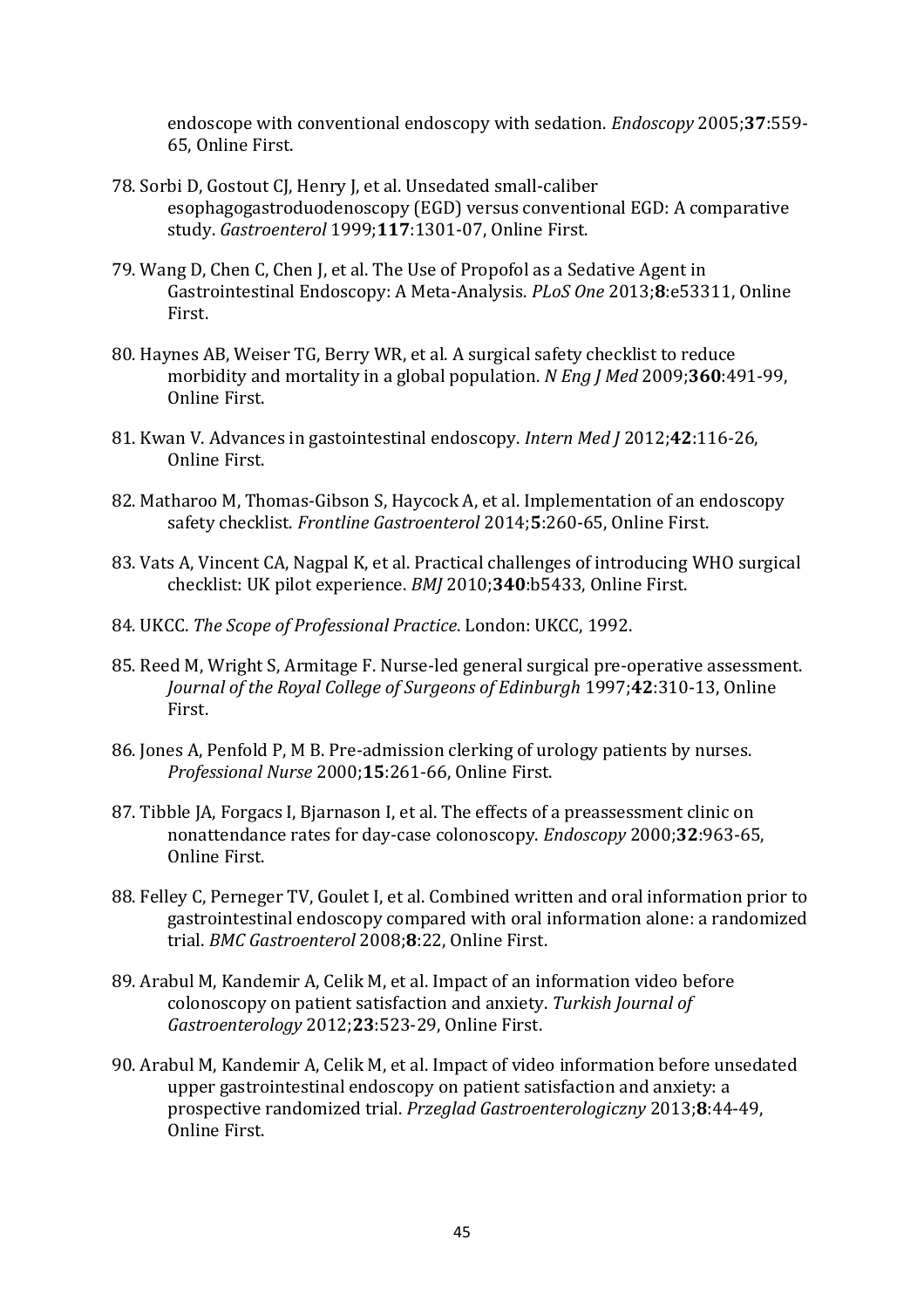- <span id="page-45-12"></span>91. Malkin KF. Patients' perceptions of a pre-admission clinic. *J Nurs Manag* 2000;**8**:107- 13, Online First.
- <span id="page-45-0"></span>92. Jafri SD, Faulkner N, Mason K, et al. Role of endoscopy nurse preassessment in the running of inpatient endoscopy list: how effective is it? *Gut* 2011;**60**:A251, Online First.
- <span id="page-45-1"></span>93. Royal College of Physicians JAG Office. Global Rating Scale and Knowledge Management System, 2011.
- <span id="page-45-2"></span>94. Goldenhar LM, Brady PW, Sutcliffe KM, et al. Huddling for high reliability and situation awareness. *BMJ Qual Saf* 2013;**22**:899-906, Online First.
- <span id="page-45-3"></span>95. *Safer surgery. Analysing behaviour in the operating theatre (book)*: Ashgate, 2009.
- <span id="page-45-4"></span>96. Gao R, Corbett GD, Lee JH, et al. Adenoma detection reduces during a colonoscopy list. *Gut* 2012;**61**:A21, Online First.
- <span id="page-45-5"></span>97. Harewood GC, Petersen BT, Ott BJ. Prospective assessment of the impact of feedback on colonoscopy performance. *Aliment Pharmacol Ther* 2006;**24**:313-18, Online First.
- <span id="page-45-6"></span>98. Lin OS, Kozarek RA, Arai A, et al. The effect of periodic monitoring and feedback on screening colonoscopy withdrawal times, polyp detection rates, and patient satisfaction scores. *Gastrointest Endosc* 2010;**71**:1253-59, Online First.
- <span id="page-45-7"></span>99. Oppong KW, Romagnuolo J, Cotton PB. The ERCP quality network benchmarking project: a preliminary comparison of practice in UK and USA. *Frontline Gastroenterology* 2012;**3**(3):157-61 doi: 10.1136/flgastro-2011- 100099published Online First.
- <span id="page-45-8"></span>100. Williams EJ, Taylor S, Fairclough P, et al. Are we meeting the standards set for endoscopy? Results of a large-scale prospective survey of endoscopic retrograde cholangio-pancreatograph practice. *Gut* 2007;**56**:821-29, Online First.
- <span id="page-45-9"></span>101. British Society of Gastroenterology. Safety and sedation during endoscopic procedures. 2003, [http://www.bsg.org.uk/clinical](http://www.bsg.org.uk/clinical-guidelines/endoscopy/guidelines-on-safety-and-sedation-during-endoscopic-procedures.html)[guidelines/endoscopy/guidelines-on-safety-and-sedation-during-endoscopic](http://www.bsg.org.uk/clinical-guidelines/endoscopy/guidelines-on-safety-and-sedation-during-endoscopic-procedures.html)[procedures.html,](http://www.bsg.org.uk/clinical-guidelines/endoscopy/guidelines-on-safety-and-sedation-during-endoscopic-procedures.html) [http://www.bsg.org.uk/clinical](http://www.bsg.org.uk/clinical-guidelines/endoscopy/guidelines-on-safety-and-sedation-during-endoscopic-procedures.htmlOnline)[guidelines/endoscopy/guidelines-on-safety-and-sedation-during-endoscopic](http://www.bsg.org.uk/clinical-guidelines/endoscopy/guidelines-on-safety-and-sedation-during-endoscopic-procedures.htmlOnline)[procedures.htmlOnline](http://www.bsg.org.uk/clinical-guidelines/endoscopy/guidelines-on-safety-and-sedation-during-endoscopic-procedures.htmlOnline) First.
- <span id="page-45-10"></span>102. Inamdar S, Trindade AJ. Anesthesia services are beneficial for colonoscopy in interventional gastroenterology. *Gastroenterology* 2016;**151**:561-62, Online First.
- <span id="page-45-11"></span>103. Parker C, Alexandridis E, Plevris J, et al. Transnasal endoscopy: no gagging no panic! *Frontline Gastroenterol* 2015;**7**:246-56 doi: 10.1136/flgastro-2015- 100589published Online First.